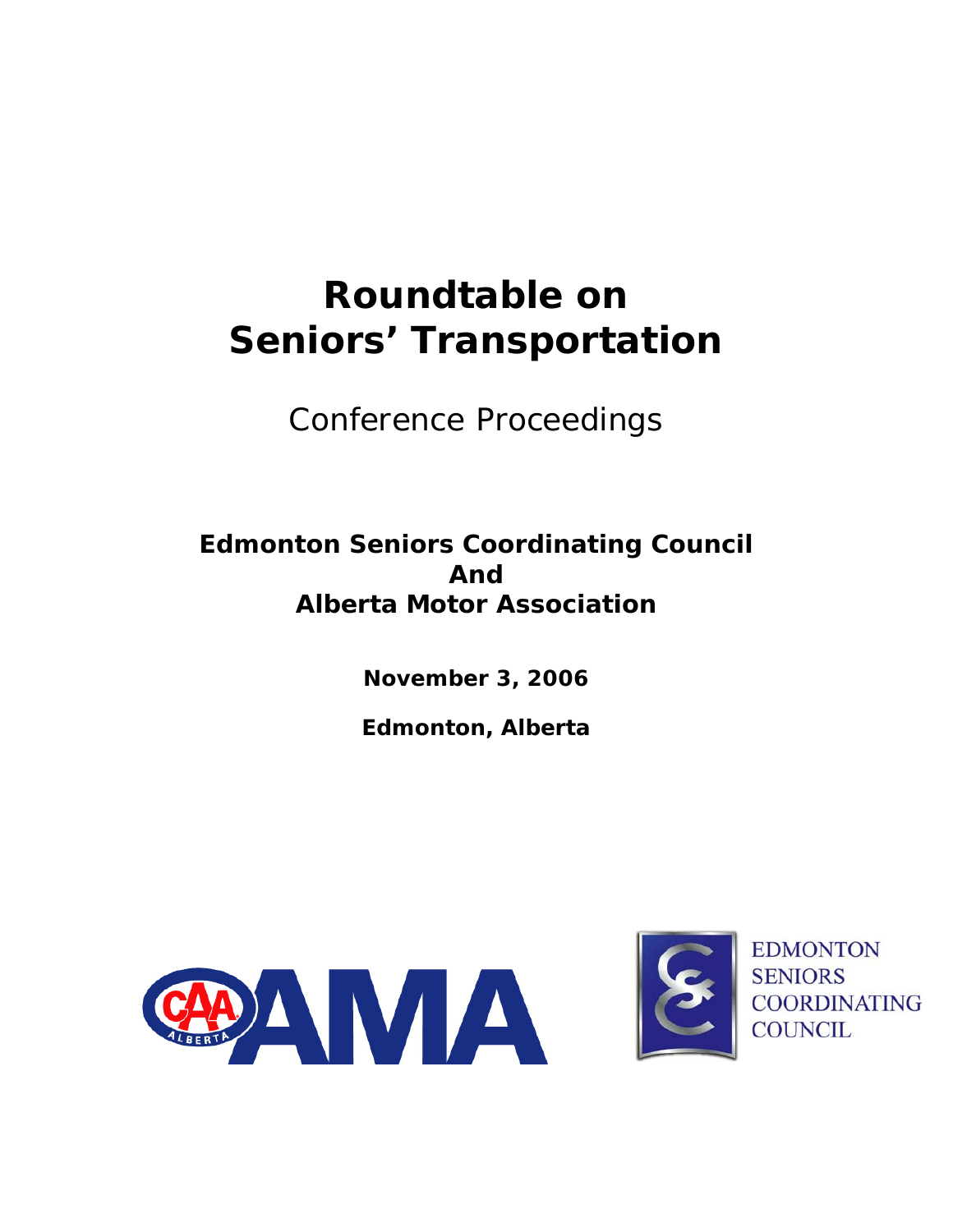# **Table of Contents**

| Introduction                                    | Page 3  |
|-------------------------------------------------|---------|
| <b>Executive Summary</b>                        | Page 4  |
| Agenda                                          | Page 7  |
| <b>Opening Ceremonies</b>                       | Page 8  |
| Snapshot of Transportation for Edmonton Seniors | Page 11 |
| <b>Quotes from Edmonton Seniors</b>             | Page 17 |
| <b>Breakout Sessions</b>                        |         |
| Alternative Ride Options for Seniors            | Page 21 |
| Verbatim from Facilitator's transcriptions      | Page 26 |
| Public Transportation and the Needs of Seniors  | Page 33 |
| Verbatim from Facilitator's transcriptions      | Page 38 |
| Aging Drivers: To License or Not to License     | Page 42 |
| Verbatim from Facilitator's transcriptions      | Page 47 |
| Highlights                                      | Page 51 |
| What Happens Next?                              | Page 53 |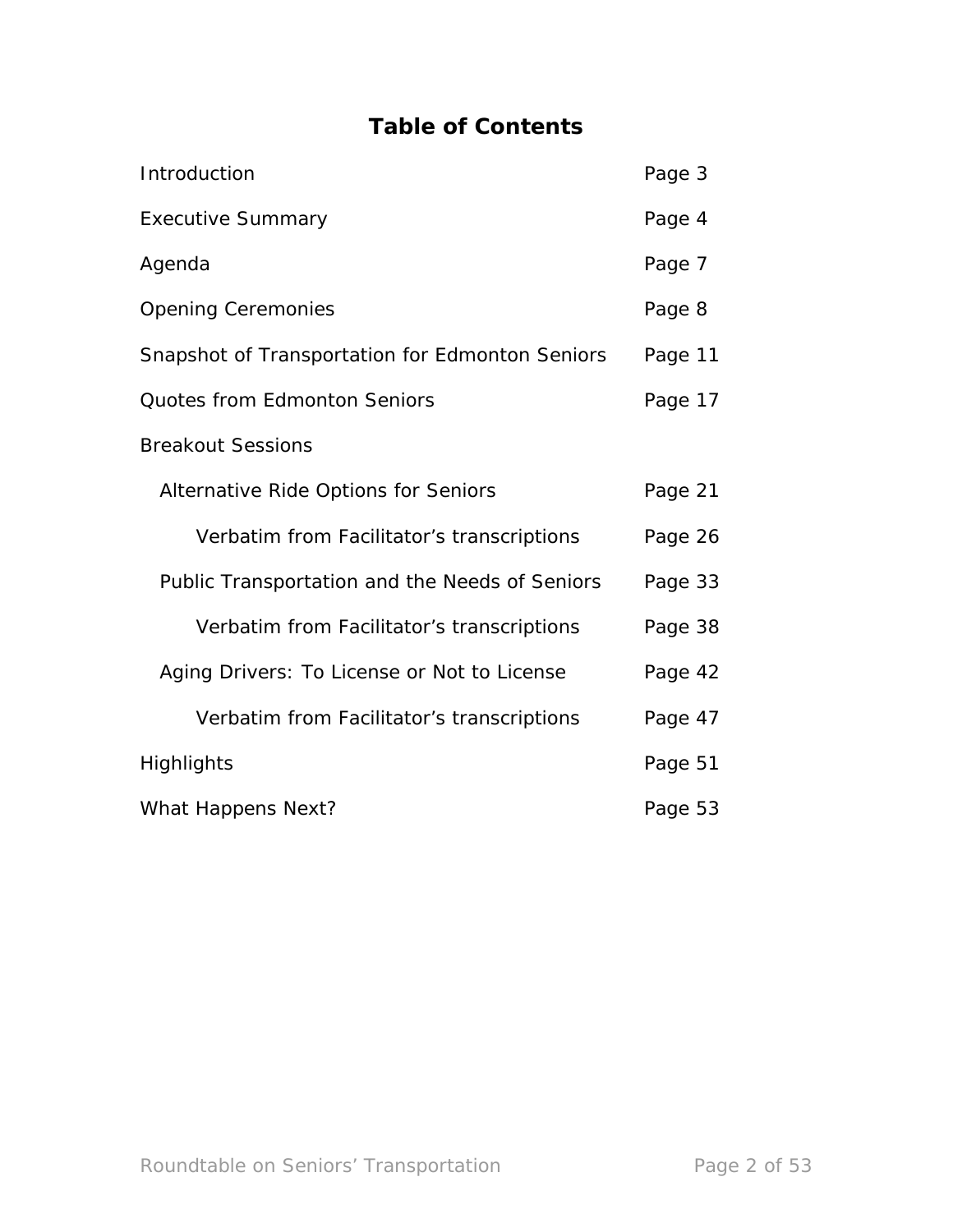# **Introduction**

For well over two decades, transportation has been identified as key for seniors in Edmonton. This issue is considered as significant as seniors' wellness, isolation, fitness, recreation, personal safety and diversity.

The idea for a Roundtable on Seniors' Transportation emerged during a visit by Mayor Stephen Mandel to the Seniors Driving Centre of Edmonton. He listened to the centre's concerns about transportation for its clients and those on its waiting list, noted that Edmonton has a coordinating council for seniors and suggested that the council should produce and host a roundtable. The Seniors Driving Centre's executive director, Anna Der, is also a member of the board of the Edmonton Seniors Coordinating Council (ESCC). She brought the suggestion to ESCC and the Roundtable became a reality.

The Alberta Motor Association (AMA) enthusiastically joined with ESCC to organize and sponsor the event. This joint partnership was a natural fit, given ESCC's mandate of shared planning and coordination of services for seniors and AMA's focus on key traffic safety issues associated with mature or aging drivers. The resulting Roundtable was an effort to look at the problems surrounding transportation for Edmonton seniors and to seek solutions.

That is what happened on Friday, November 3, 2006, at the Coast Edmonton Plaza Hotel. A total of 86 delegates representing 25 seniorserving agencies, along with traffic safety decision makers, government and municipal policy makers, transportation serviceproviders, and representatives of funding organizations, gathered to look at the importance of transportation in the lives of seniors.

The Roundtable also provided an opportunity for the Edmonton Transit, DATS, and Edmonton Transportation employees, a member of the taxi commission and other service providers to hear the issues and be involved in proposing actions to improve the situation for seniors.

From this day of expert presentations and discussion came specific ideas to improve short and long-term transportation services for the senior segment of Edmonton's citizens.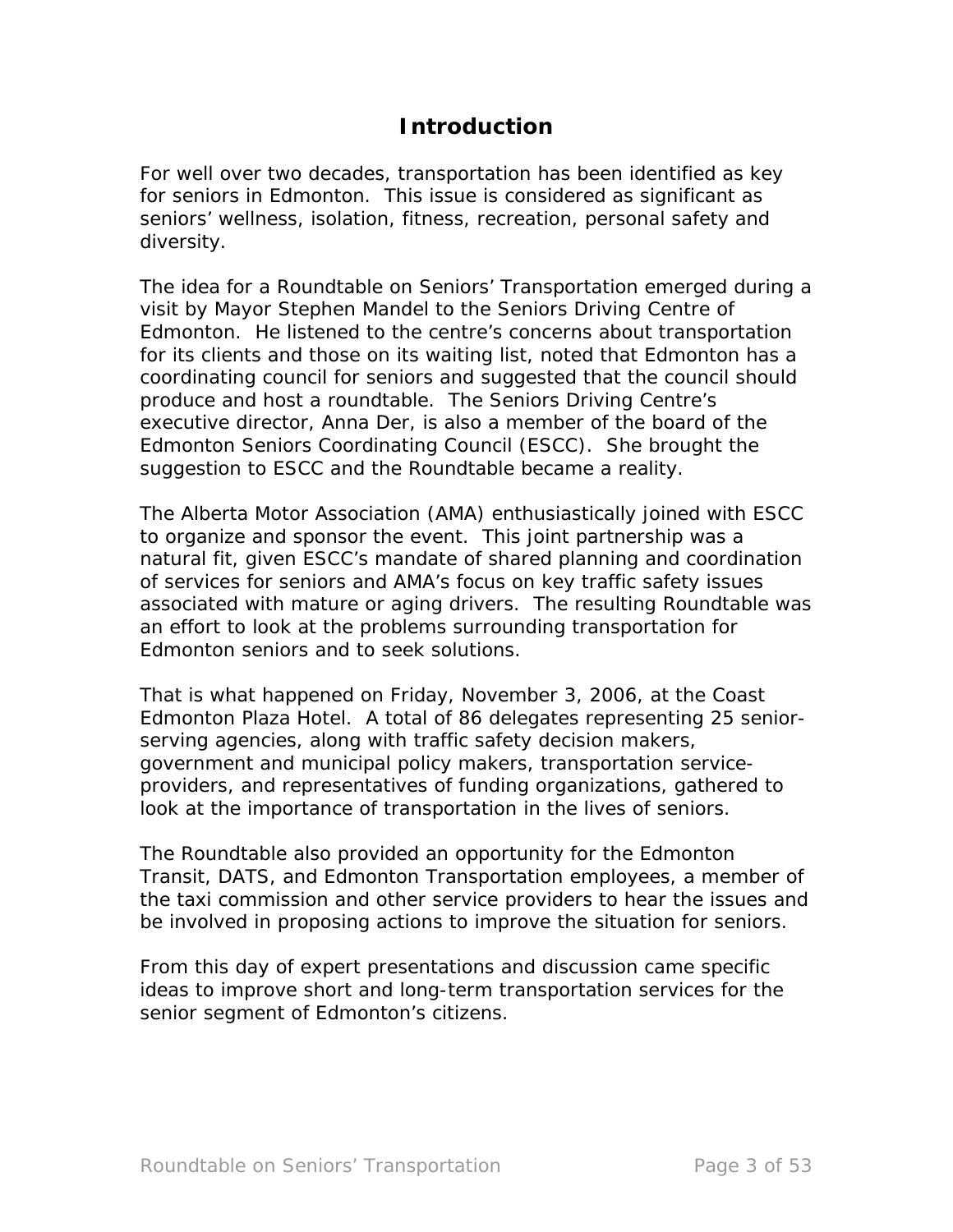# **Executive Summary**

The burgeoning issues surrounding senior transportation problems prompted the Edmonton Seniors Coordinating Council (ESCC) and the Alberta Motor Association (AMA) to hold a Roundtable on Seniors' Transportation to bring involved parties together to look at feasible solutions for Edmonton. The Roundtable on November 3, 2006 had 86 participants including decision makers from federal, provincial and city government in the areas of transportation, transit and community services. Others represented private transportation providers, funders, researchers, and senior-serving organizations.

After being greeted and encouraged by Mayor Stephen Mandel, City Councillor Linda Sloan and leaders from the Alberta Motor Association and Edmonton Seniors Coordinating Council, the Roundtable got to work. Participants saw a snapshot of existing transportation services and their successes and challenges for Edmonton seniors. The participants then split into three groups to spend the day wrestling with i) alternative ride options for seniors, ii) public transportation and the needs of seniors, and iii) licensing of aging drivers. Each area began with a presentation by out-of-town experts, continued with discussion lead by facilitators and finished with each group deciding on the top highlights from their session. These highlights were then presented to all the participants at the wrap-up session.

*Alternative Ride Options for Seniors***:** A presentation by Debra Hartley from The City of Calgary, Community and Neighbourhood Services detailed efforts of the recently formed ElderNet Transportation Planning Table to find and create solutions to transportation problems for Calgary seniors.

The action highlights from this section were:

- 1. Conduct a social marketing campaign to raise community awareness of seniors' transportation needs
- 2. Create subsidies for seniors' transportation
- 3. Create a community mobility project (the Mercedes Mobility Project was a suggested name) with resources especially for financially disadvantaged seniors. A system of points would be rewarded to a mobility account through volunteering and thorough purchases from selected businesses (like frequent flyer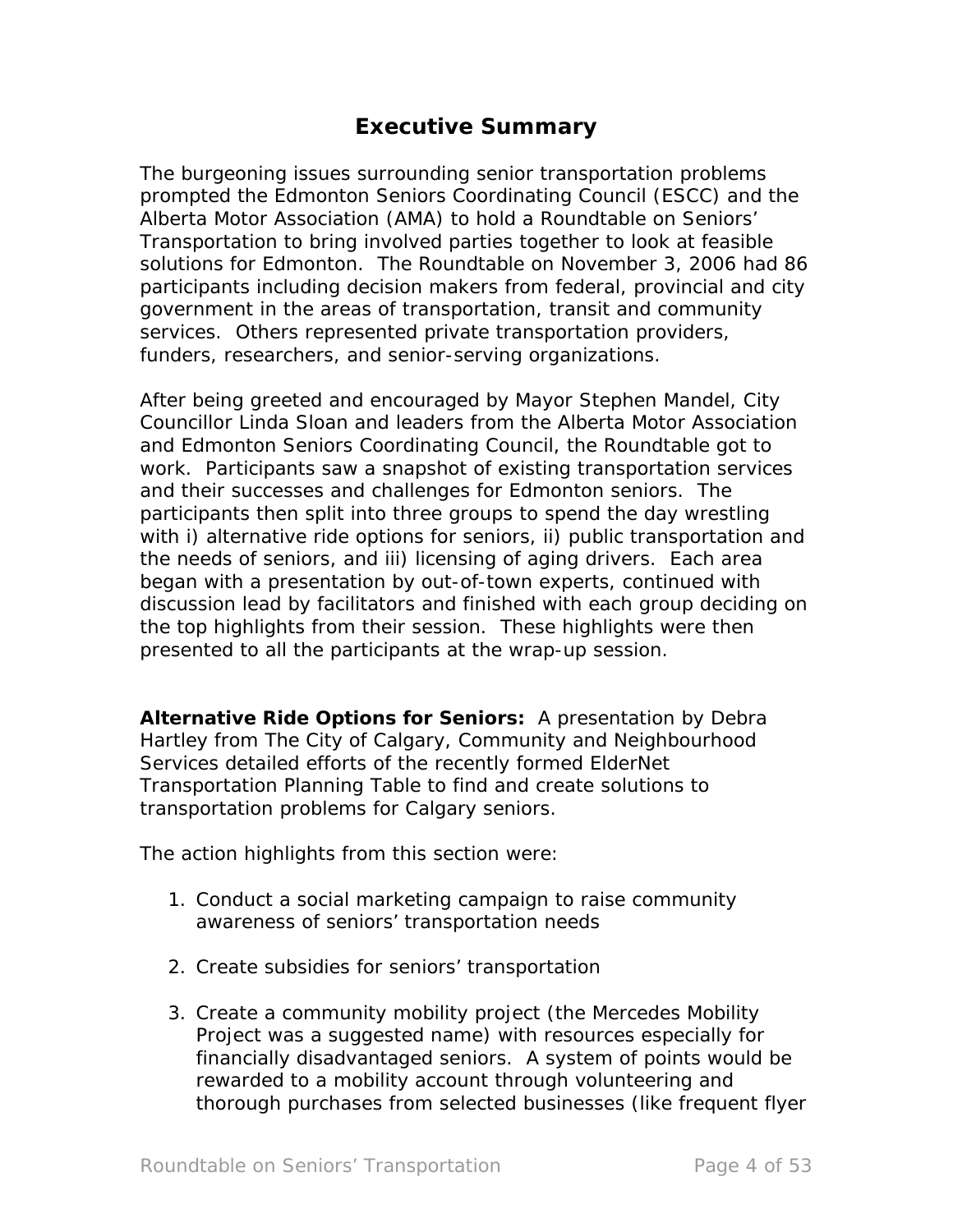programs). The funds would come from donations to the account by family, friends and businesses and from the diversion of part of the fuel tax. Municipalities would administer the funds that could then be used by individual seniors or transportation service providers.

**Public Transportation and the Needs of Seniors:** Presentations by Jonathan Borland, Community Programs Coordinator, Winnipeg Transit and Hugh English, Manager of Transit, The City of Medicine Hat outlined campaigns in both cities to create transportation systems that encourage seniors to use public transit.

The action highlights from this section were:

- 1. Start the process towards increased funding for improving accessibility to public transportation
- 2. Implement an education campaign for seniors and senior serving organizations about the current accessibility options with public transportation
- 3. Gather current information, including surveys of seniors to clearly show their needs

*Aging Drivers: To License or Not to License*: A presentation by Dr. Richard Tay, AMA/CTEP Chair of Road Safety; Department of Civil Engineering, University of Calgary asserted that evidence is lacking to support more road testing and stricter licensing of aging drivers.

The action highlights from this section were:

- 1. Coordinate all interest groups in these areas
- 2. Educate about medical conditions and driving
- 3. Establish of a clearinghouse of information related to all seniors issues and research, including those that affect driving ability
- 4. Make long-term help available to those giving up their driver's licence
- 5. Educate engineers to make road design more senior-friendly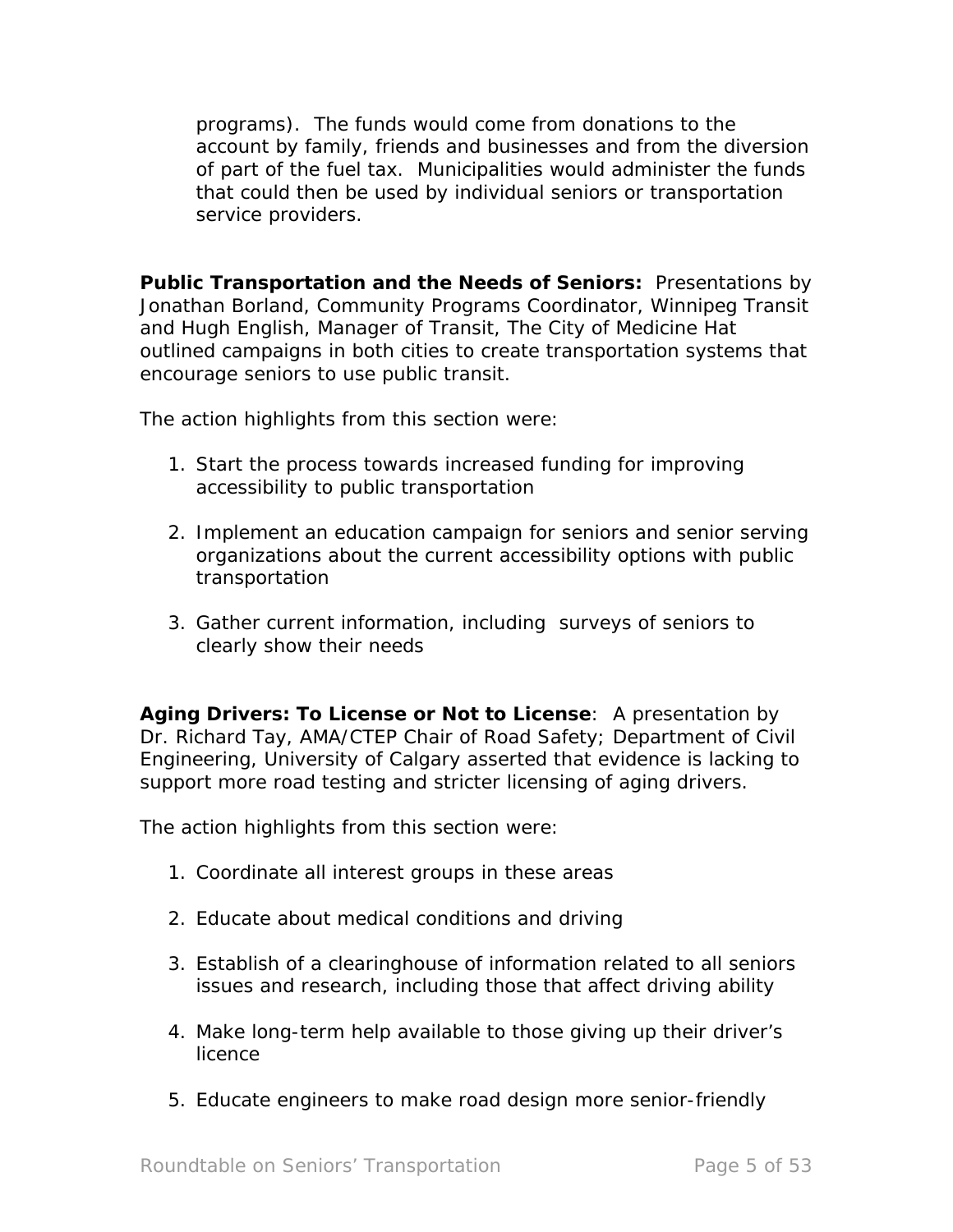**Significance:** The Roundtable signified the first time a large number of transportation service providers and stakeholders have assembled as a collective to examine seniors' transportation issues. It served to advance the resolution of current and future issues with seniors' transportation. Participants had the opportunity to network and hear each other's concerns and suggestions. Transportation decision makers, representatives of senior serving agencies and seniors listened to each other and worked together for solutions. There was a wealth of new ideas and actions recommended as well as old ideas rekindled and spread to new listeners. There was also an expectation that out of this event there would be a real plan addressing associated costs to improve delivery of seniors' transportation in Edmonton.

**Further Action:** A steering and planning committee is being formed to look at the action plans put forward during the Roundtable. Participants attending the Roundtable voluntarily signed up to be part of this steering committee. It will be comprised of representatives from different levels of government, both provincial and municipal, and from senior and safety organizations.

The committee will review the material, set short and long-term priorities and work together with the appropriate agencies to carry out feasible solutions. Every attempt will be made to work with the various groups involved and all efforts will be monitored.

The real story of this Roundtable on Seniors' Transportation is in what happens in the next 1-3 years and that depends on the work of the steering committee, the actions of individuals and organizations, and the spirit of cooperation generated at the Roundtable.

As Anna Der, executive-director of the Seniors Driving Centre of Edmonton, said in her closing remarks to the Roundtable: "Let's discuss it; let's do it. We need action without waiting."

Thanks to all who made this Roundtable possible and successful.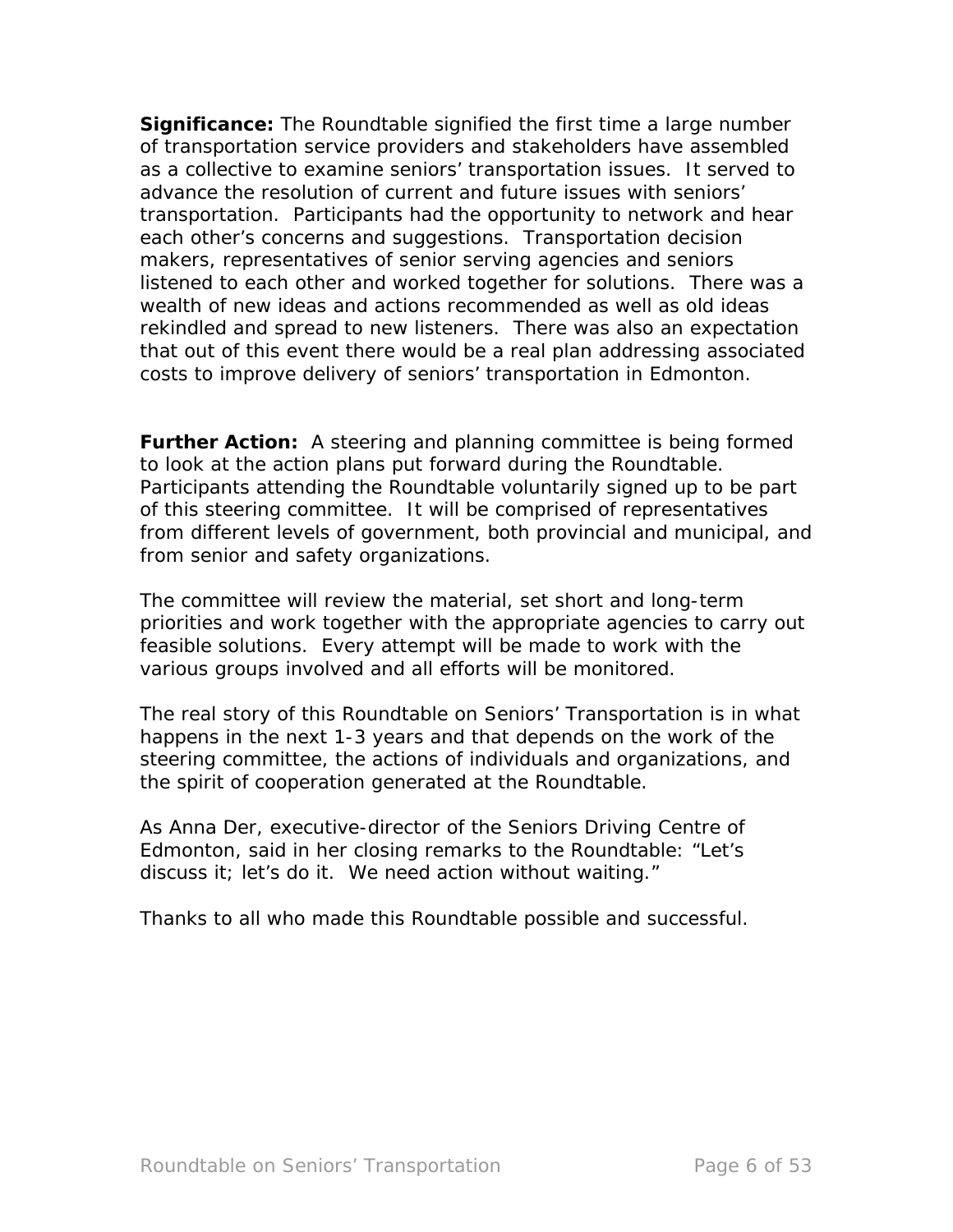# **Agenda**

8:30 **Registration/Continental Breakfast**

# 9:00 **Opening Ceremonies**

• Sheila Hallett – ESCC

## **Keynote Address: Mayor Stephen Mandel**

#### **Speakers:**

- Councillor Linda Sloan
- Vi Presley ESCC
- Don Szarko AMA

## 9:30 **Snapshot of Transportation for Edmonton Seniors**

- Arlene Meldrum ESCC
- 10:15 **Coffee Break**
- 10:30 **Breakout Sessions**
	- Debra Hartley *Alternative Ride Options for Seniors*
	- Hugh English/Jonathan Borland *How can Public Transit be More Responsive to Seniors*
	- Dr. Richard Tay *To License or Not to License*
- 12:00 **Lunch**
- 1:00 **Breakout Sessions**
- 2:30 **Coffee Break**
- 2:45 **Working Group Presentations**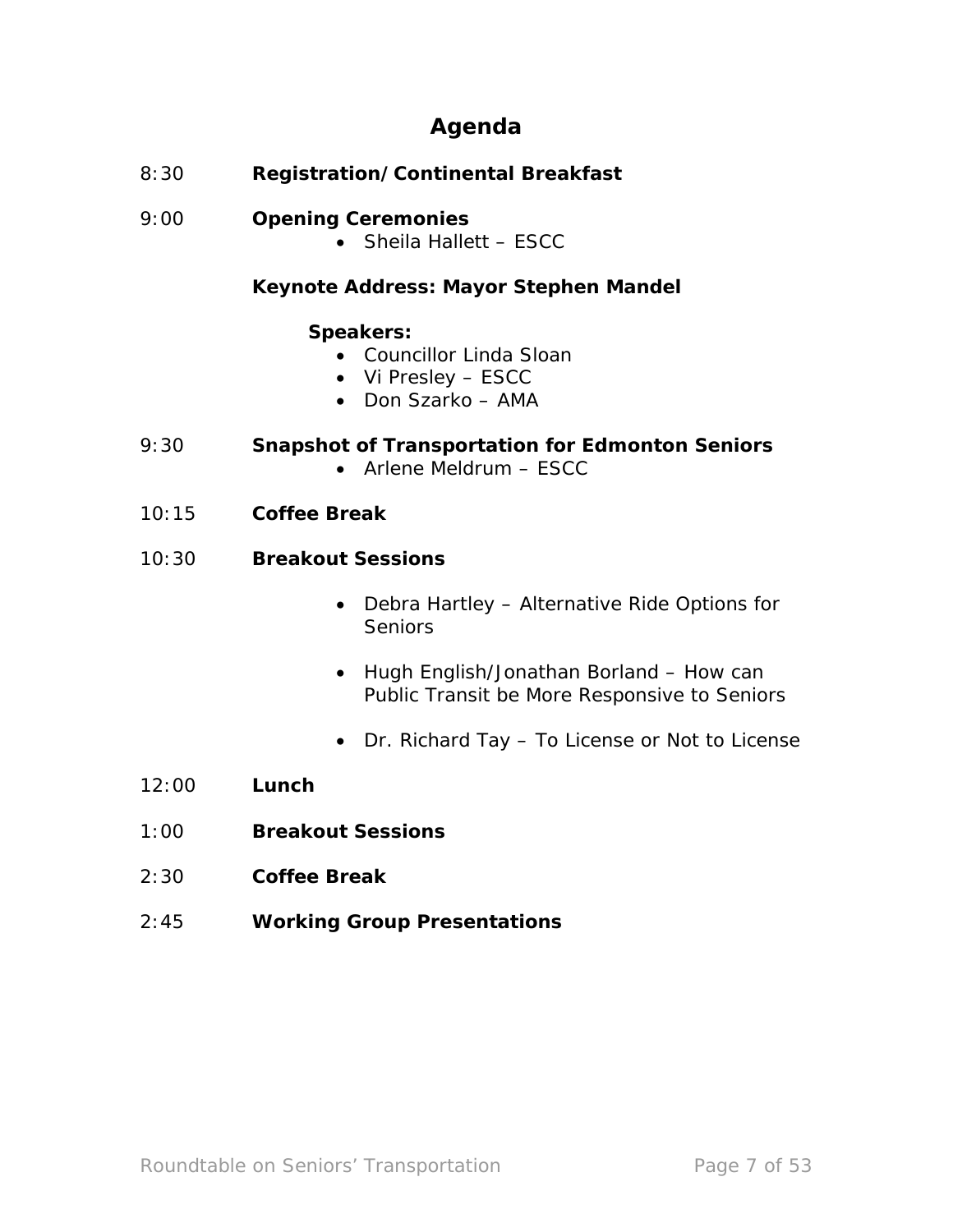# **Opening Ceremonies**

**Sheila Hallett:** The executive director of the Edmonton Seniors Coordinating Council (ESCC) started the proceedings by welcoming everyone to the Roundtable on Seniors' Transportation. Sheila acknowledged the dignitaries present: His Worship Mayor Stephen Mandel, City Councillors Linda Sloan and Mike Nickel, and the Honourable Ray Martin, Member of the Legislative Assembly for Beverly Clareview.

In her opening address, Sheila spoke of the origin of the day's event. "When the Mayor put forward the idea to hold a Roundtable on Seniors' Transportation, we knew the time was right to bring transportation decision-makers together with seniors and senior service providers and begin to look for solutions to transportation problems that have impacted seniors for many years."

ESCC was fortunate to partner with the Alberta Motor Association (AMA) to organize the Roundtable, drawing on AMA's interest in aging drivers – a matter that connects directly to the transportation options available to seniors.

"Working with the AMA was a pleasure," Sheila said. "Likewise, ESCC is happy to see that so many people accepted our invitation to listen to ideas that are working in other cities. ESCC believes transportation for seniors is a community problem and if we all ask ourselves what role we could play in creating a community solution, we are well on our way to making things better."

"We are not here to download responsibilities onto any one provider or to dwell on the problems. We are here to think outside the box, and really envision all of us working together."

"It is time to make it happen. We are the right people in the right place, at the right time to start the ball rolling."

The following guest speakers joined in the opening ceremonies: Mayor Stephen Mandel; Councillor Linda Sloan, who has the Senior Portfolio on City Council; Vi Presley, ESCC Co-chair; and Don Szarko, Manager of Advocacy and Community Services for AMA.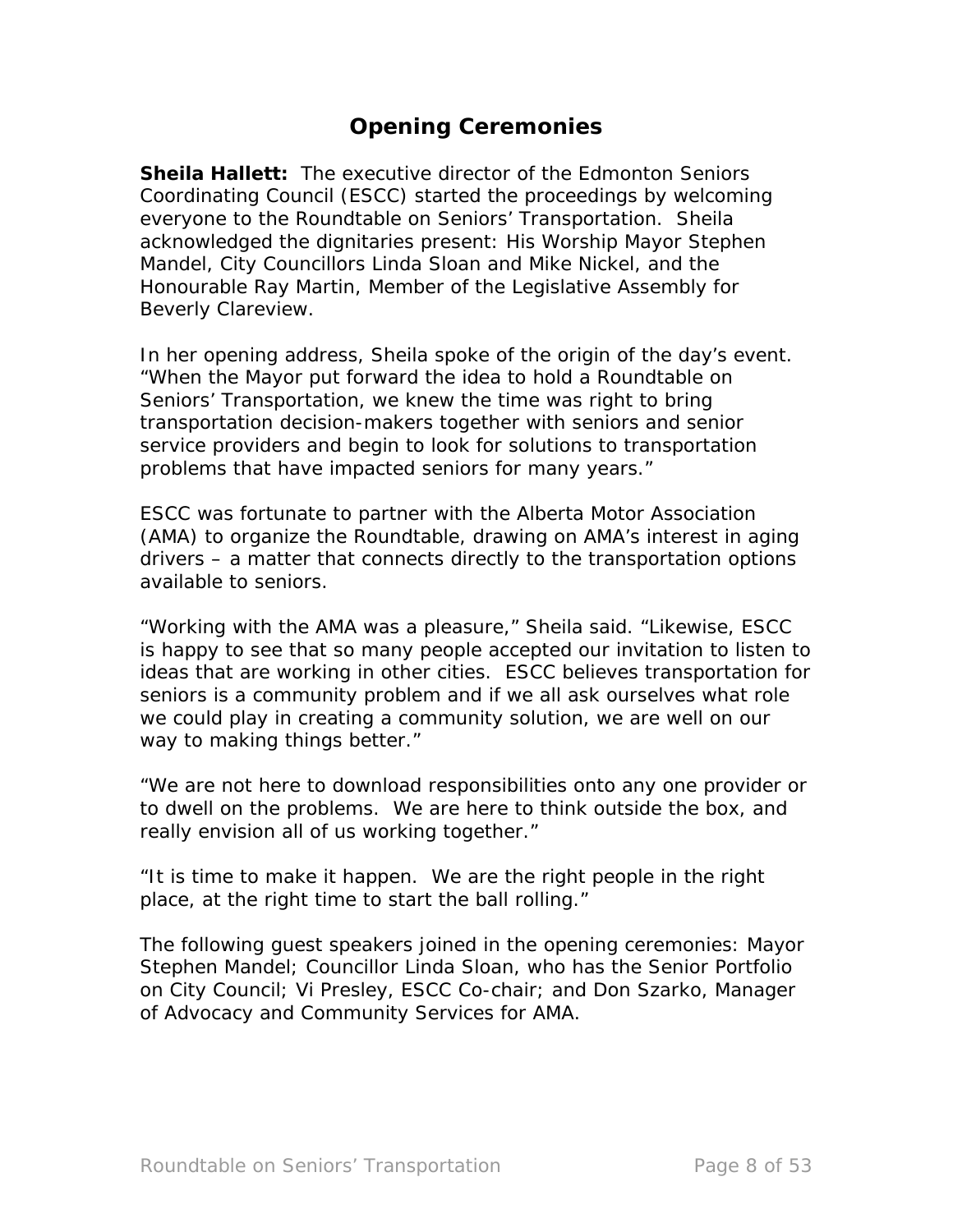**Mayor Mandel:** The City of Edmonton's population is aging, and seniors make up one of the fastest-growing segments – a fact everyone must consider.

Municipal government seems of all levels of government to be the most responsive to seniors' issues. "We get the calls every day… about what needs to be done for seniors."

Mayor Mandel says that he is "pretty proud" of the city's record in that respect, citing such moves as training drivers at Edmonton Transit Service to be senior-friendly, freezing property taxes for low-income seniors and granting subsidies for recreation centres.

He thanked Councillor Sloan for taking on the responsibility of seniors' concerns and for doing such a good job.

Mayor Mandel recalled how his own mother drove until she was 89 years old. After giving up her driver's licence, it was a challenge to retain her independence. He urged delegates to remember the people they serve. He was positive and hopeful about the day's discussions on meeting the transportation needs of seniors.

**Councillor Sloan:** Being the champion for seniors' causes on City Council is a privilege and a portfolio she enjoys, Councillor Sloan told delegates. After sharing a few light-hearted comments about her experiences going after services for seniors, she encouraged delegates "to dream big" as to what they can do to make things happen regarding transportation for seniors.

**Vi Presley:** The expected increase in the numbers of seniors will only compound the challenges of getting seniors where they need to go and getting services to them. Changes need to be made to current transportation services and options, said Vi.

An earlier roundtable on isolation faced by immigrant and refugee seniors underlined the importance of transportation.

"It brings home the fact that transportation is not a luxury; it is a necessity, which has a direct impact on the health and well-being of our seniors. In immigrant and refugee communities it is further complicated by language and cultural barriers and it causes a very desperate situation of isolation."

"As ESCC's mandate is to bring together diverse individuals and organizations to work together to find solutions, we are so thankful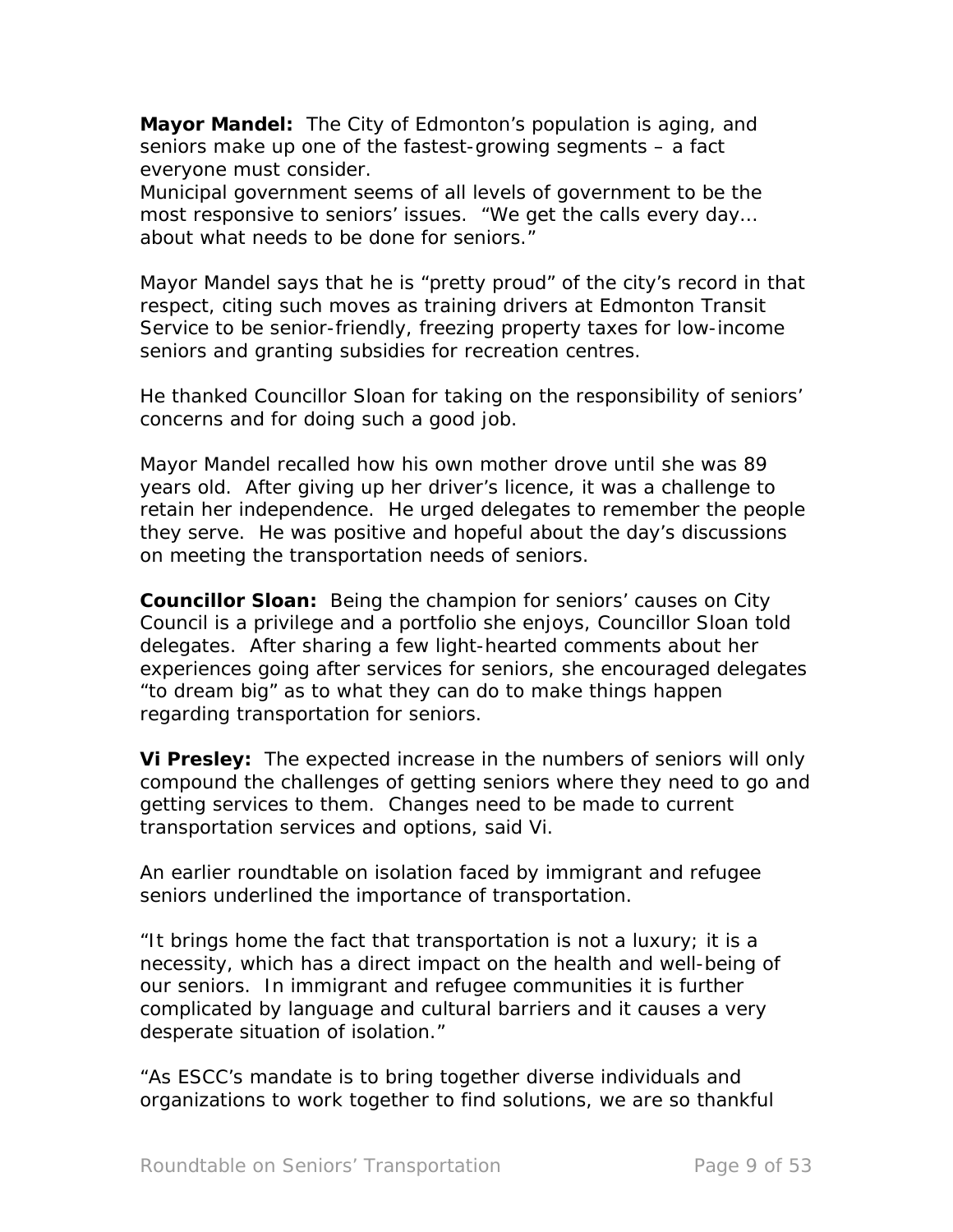you are here today. We come knowing that each of us and each of our organizations have a vital part to play in the success of meeting the challenges and finding solutions that are doable, sustainable, affordable and valuable for seniors."

**Don Szarko:** "AMA is particularly pleased to be involved in bringing together people with the knowledge and capacity to address seniors' transportation issues," Don told the Roundtable's opening ceremonies.

"Albertans rely on their vehicles for mobility and independence and, especially in the rural areas, to maintain quality of life."

"In the last 18 months AMA has consulted with more than 1,000 seniors and partnered with seniors' organizations, provincial health authorities, municipalities and government. All of this has shown that transportation is critically intertwined with one's overall lifestyle and well-being."

"A vital objective is to ensure those who choose to drive, continue to do so for as long as it is safely possible. As drivers near the end of their driving career, we need to make certain that alternative transportation options are available."

"AMA has identified mature or aging drivers as a key traffic safety initiative and is prepared to commit resources to research, programs and, most importantly, partnerships."

"The recently released *AMA Traffic Safety Foundation Guide to Engineering Practices for Aging Drivers* shows there are many simple, low-cost solutions in designing and building roads to accommodate the physiological changes of aging road users, including pedestrians."

"The Roundtable offers a potential foundation to build strategies that will allow the agencies and organizations present to move forward in a coordinated manner," he concluded.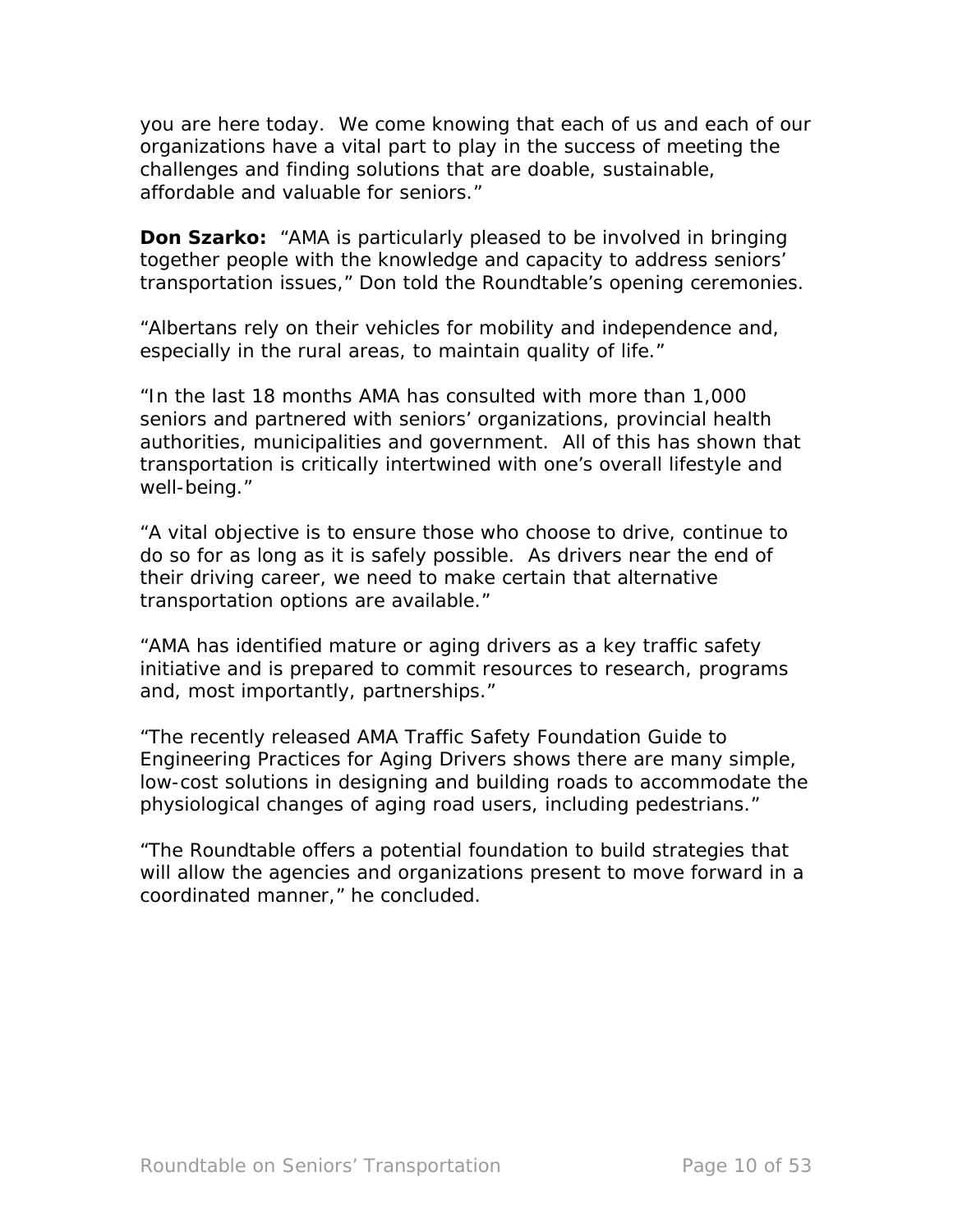# **Snapshot of Transportation for Edmonton Seniors**

#### **Presented by Arlene Meldrum**

*Senior and live long community volunteer* 

"At first glance, the matter seems simple enough; transportation merely concerns getting people from point A to point B. When there are many people with a wide range of circumstances and needs, however, it is not quite so easy. And that is why transportation for seniors is a complex and persistent problem requiring a comprehensive solution.

Transportation was first cited as a major issue for Edmonton seniors in the 1980s. In the early 1990s transportation was identified as one of five main issues affecting seniors in Edmonton and it continues to be one of their biggest challenges.

The number of seniors is forecast to double in the next 20 years, becoming almost 25 per cent of Edmonton's population. We must approach this problem in two ways: first, reducing the current demand on transportation by increasing delivery of services to seniors in their homes and second, addressing the increasing demands for transportation services.

On the matter of aging drivers – one of the three areas of concern at the Roundtable – research shows that people over 65 represent the fastest-growing segment of Alberta's driver population. With the baby boomer population aging, Statistics Canada predicts that by 2026, more than 20 per cent of drivers will be 65 years of age or older.

Studies also show that as you age, you experience changes in your physical strength and agility, attention skills, and other mental faculties relevant to driving. These changes are gradual at first; but after age 55 they accelerate more rapidly. By age 60, these changes can lead to a shorter attention span and slower reaction times.

The key is how do you compensate for these changes?

Organizations such as the AMA are committed to ensuring driver mobility for as long as possible, producing a booklet (*Tips for Aging Drivers*) and featuring articles on the issue in their member magazine *Westworld*.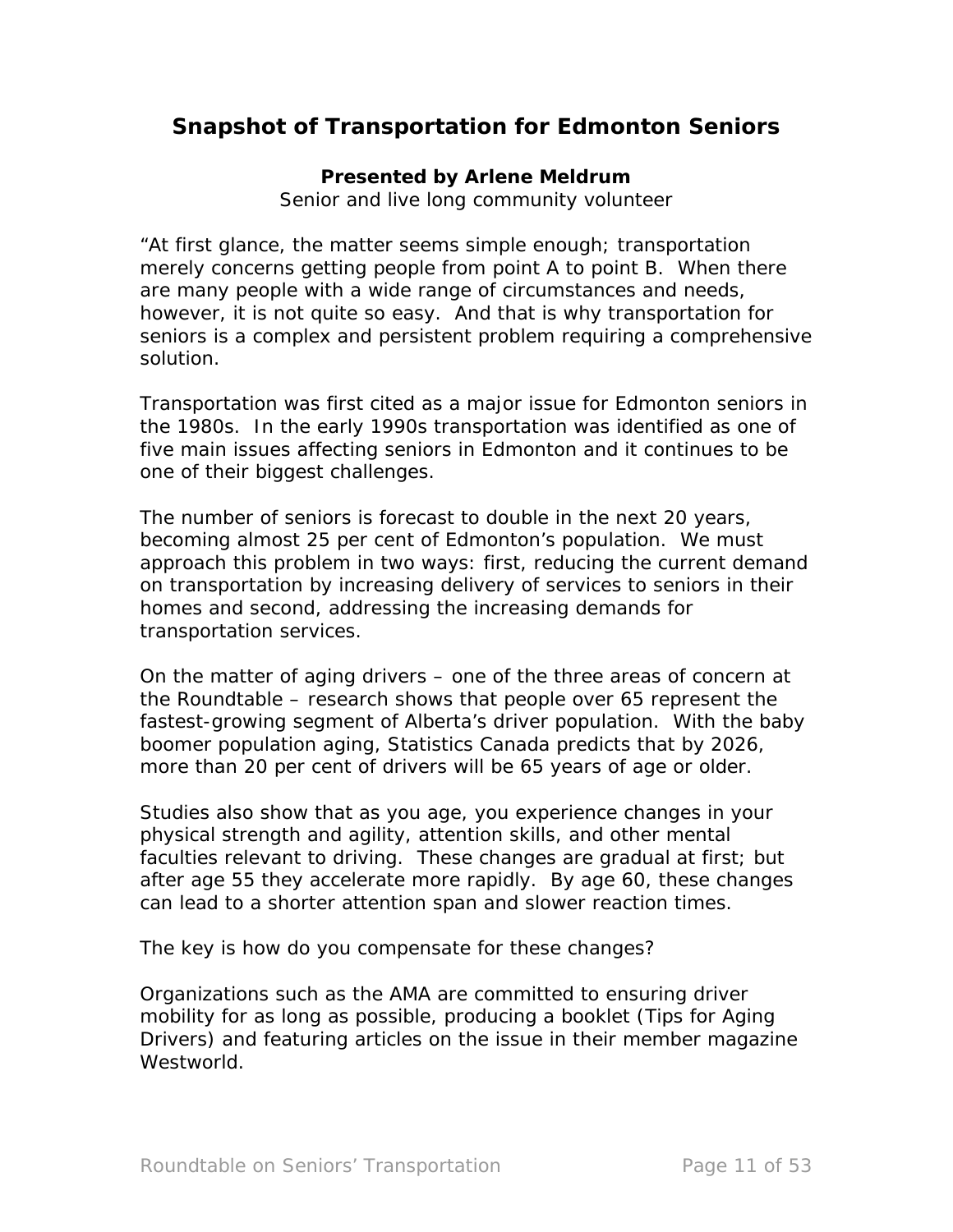Driver and medical testing brings up issues of their own. With some testing, drivers can't use their own vehicle, thereby increasing the stress of an already stressful situation. Some programs rely on computers for testing, which many seniors are not familiar with or comfortable using, so the senior does not test at his/her best.

Because we age at different rates, using age alone to evaluate driver competency is unreliable. A more appropriate measure is functional ability. Currently there are no set standards for physicians to assess a senior's driving ability. These standards need to be developed to address this criticism.

Other options exist to aid seniors in driving for as long as possible, thereby reducing the demand for ride options. A review of engineering practices related to aging drivers worldwide conducted in 2004 by the AMA Foundation for Traffic Safety found that some of the proposed guidelines would be relatively simple and inexpensive to implement, including:

- larger, more visible signage
- higher-contrast traffic signals
- shoulder rumble strips

As for public transportation, another of the Roundtable's areas of interest, Edmonton Transit Service (ETS) has enhanced access to public service by:

- Using low floor buses (approximately 60 per cent of the city's bus fleet is accessible vehicles)
- Ensuring the LRT is totally accessible, with all trains having electronic ramps; also a new priority boarding area for disabled patrons is now a pilot project at Churchill station
- Building larger shelters to accommodate scooters and wheelchairs
- Developing mobility cards to help patrons notify the driver if they need the bus to kneel or have the bus ramp lowered
- Developing hailer kits for people with visual or memory difficulties to notify the bus driver what route they wish to take
- Providing a free travel training program
- Offering a Senior Friendly™ training program, developed by the Alberta Council ON Aging, for all ETS drivers

Interviews with seniors identified the following difficulties regarding public transportation: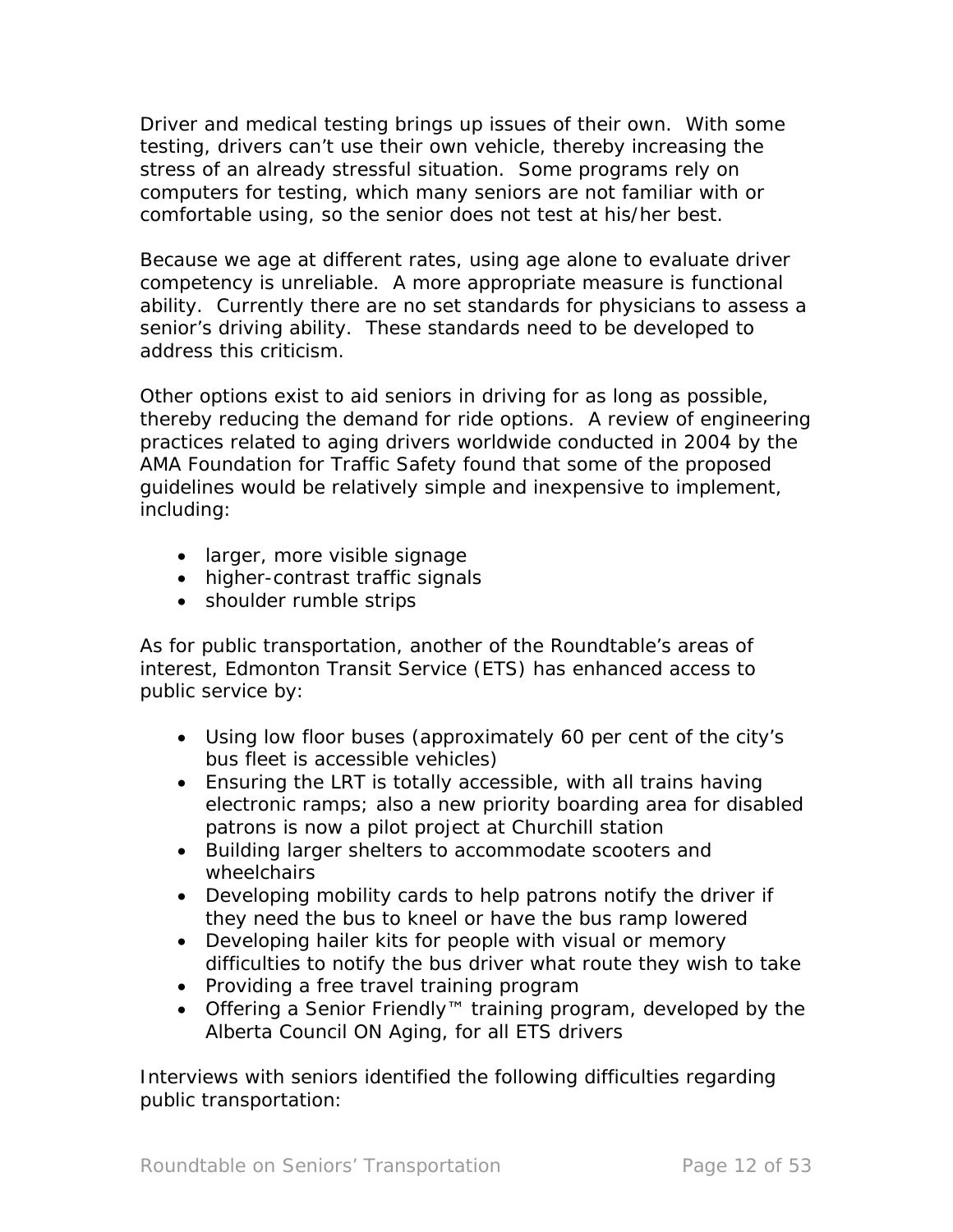- Slippery, uneven or snow-covered sidewalks making walking to a bus stop hazardous
- Bus stops are sometimes not near seniors' housing complexes, senior centres and other places seniors frequent
- Short duration of some crossing lights causing many seniors to rush and fall while trying to cross a street
- Not all routes are served by low-floor buses
- Safety risk of falling and being injured if the bus driver pulls away before a senior is seated
- Profanity and aggressive behaviour by some other riders
- Priority seating occasionally not enforced; often some riders refuse to give up these seats, let alone other seats
- Backpacks and bags taking up space, occupying seats or blocking exits
- Reduced service in off-peak hours limiting evening outings

The Disabled Adult Transit Service (DATS), in operation for over 30 years, offers door-to-door, shared-ride public transportation service for adults unable to use regular ETS due to physical or cognitive disability. DATS has a fleet of 91 lift-equipped vans supplemented by 50 to 60 contracted sedans and vans.

Problems identified with DATS include:

- There are only a few bookings available after all the permanent bookings are scheduled
- Three days' notice required
- Booking not allowed for appointments more than three days ahead
- Lengthy window of time where clients must be ready for pick-up; clients often wait long periods, sometimes after hours at a senior centre, requiring centre staff to stay overtime until clients are picked up
- Lengthy rides while other clients are dropped off, making seniors late for scheduled appointments
- Unwillingness of some drivers to help clients to and from the door

There has been progress in the areas of public transit systems being more responsive to seniors and alternative programs for seniors responding to the growing demand for transportation. The City of Edmonton Advisory Board for Services for Persons with Disabilities has benefited seniors, as has ETS, voluntary driving programs, taxis and community services through religious organizations and housing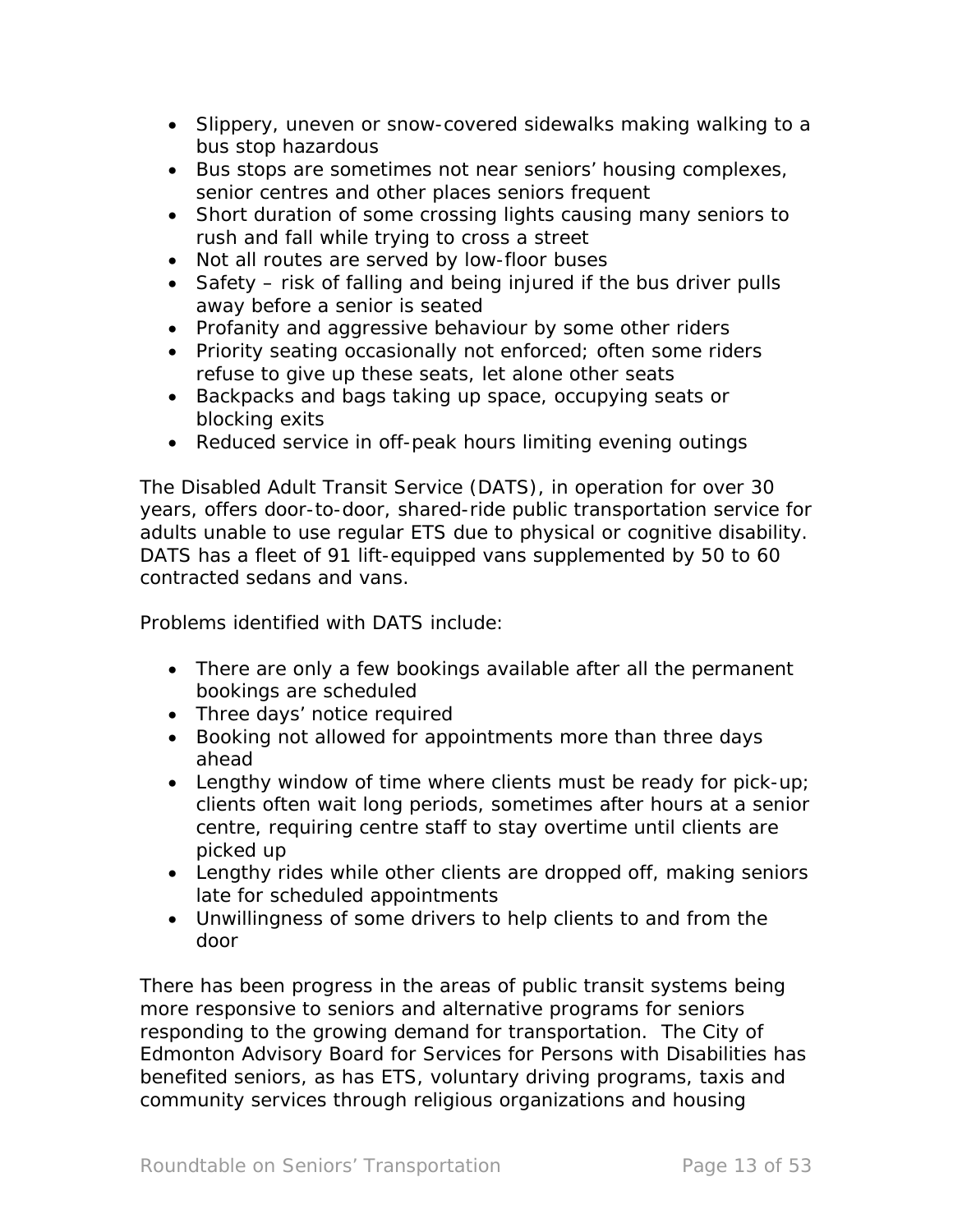complexes. New services such as Driving Miss Daisy also help fill the gap.

Moreover, the Insurance Bureau of Canada has relaxed stipulations requiring additional insurance for volunteer drivers. However, today's work world makes it increasingly harder to recruit volunteer drivers, as shown by the extensive waiting list (more than 400 clients 80 years and older) at the Seniors Driving Centre of Edmonton.

# **Understanding Seniors**

To appreciate seniors' transportation needs, it is important to understand seniors themselves.

Transportation is about more than getting from point A to point B. It is really about independence… about freedom… about sociability and about the ability to choose where we go and how we get there.

Aging is a fact of life, bringing about changes – gradually for most people. Less energy is the most common change, "we simply can't do as much as we used to." Statistics describe aging in chronological terms; however, how well one is and how well one functions is the true measure of age.

Generally there are three stages to aging:

- Those who are well, active, alert and living full independent lives no matter what their age; these people drive their own cars or take the bus with ease
- Those with increasing health issues and decreasing body functioning; this group starts to require help in doing what they need or want to do and may have to give up their car
- Those who are frailer; need some home care and a companion to go to the doctor or other necessary outing

Such changes can lead to a drop in self-confidence and an increase in fear… fear of what might happen if one does something… fear of falling… fear of not being able to do the things one has always done and enjoyed. One feels constrained by one's own body.

Some seniors react by giving up; not trying to be too independent or by quitting driving before someone takes the keys away. Others feel entitled to be looked after by the family that raised them. Others think it is society's role to meet their needs.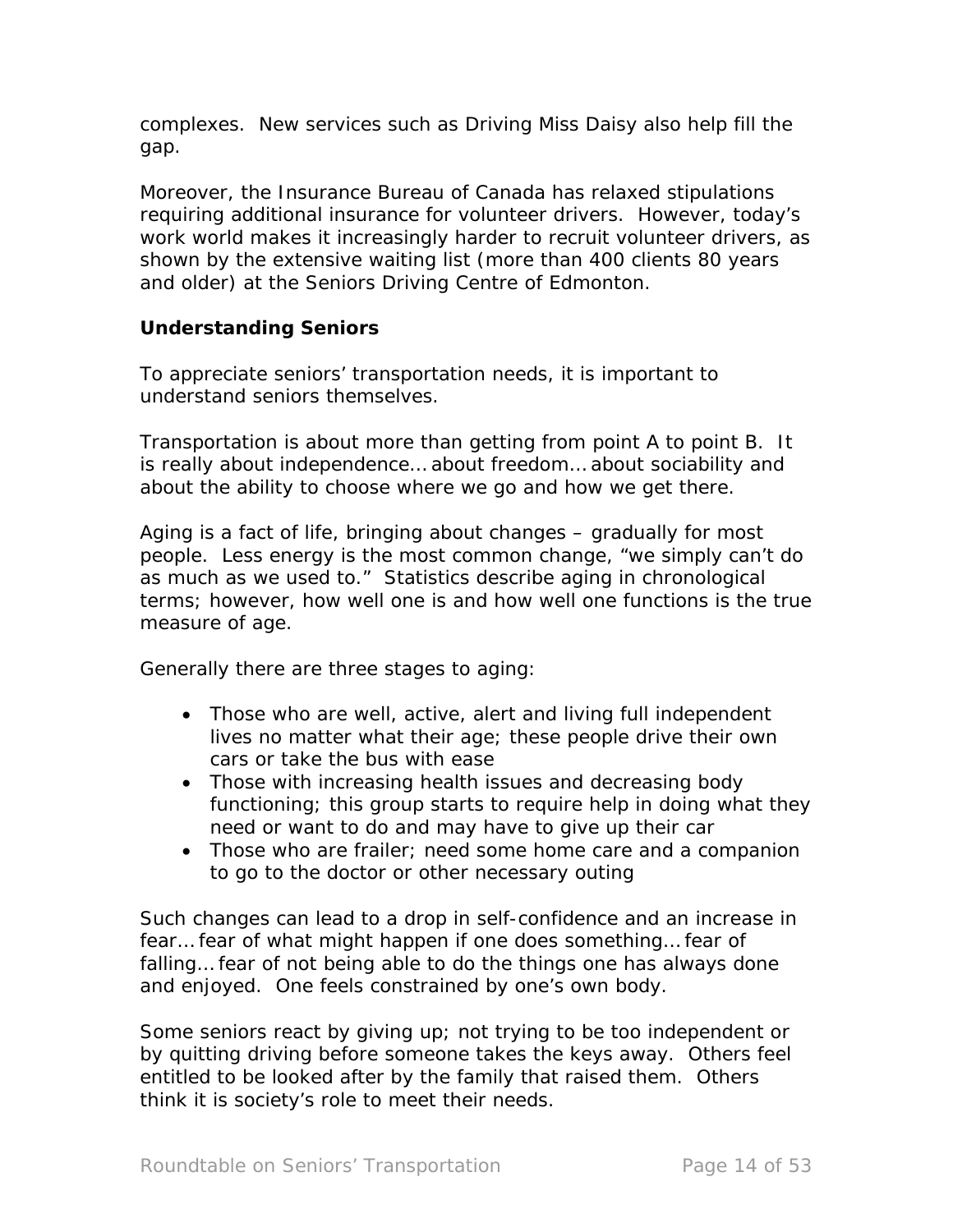Most people want to stay in their own home as long as possible. The thought of moving to an extended care facility is motivation to stay well and active as long as they can.

Research shows more women live longer than men. Today's older women tend to be homemakers and will have a different dynamic and perspective from that of older women in the future who have been out in the work world.

## **Challenges**

The major challenge is encouraging seniors to take care of themselves and provide for themselves for as long as possible. There is a need to adjust their lifestyle by moving to an assisted living facility, using public transportation instead of driving, or having personal services come to their home.

Some of the above options cost money. For seniors who can afford to hire services those choices may be easy to make.

It is the seniors on low income that we as a society must concern ourselves with… and allow them to age with help in a respectful way that preserves their dignity.

Other challenges and ways to meet them include:

- Finding housing options that allow people to live in their homes as long as possible. For instance, a program in Boston, Massachusetts identifies apartment buildings where people have lived for years and arranging for services to allow aging in place, thereby saving the residents the trauma of moving and society the need to build a specific facility
- Encouraging family members to transport their senior loved ones, if possible, rather than pushing care for the elderly off to government and other support entities. Case in point: occasionally family members with cars are present when volunteer drivers arrive to take a senior to an appointment, making the volunteer driver feel taken advantage of, especially when many others need his/her services
- Encouraging employers to recognize the issues of the "sandwich" generation – grown children raising their own families while looking out for aging parents
- Trying to ensure service-providers are responsive to diversity and engage the seniors' community, which is not easy given the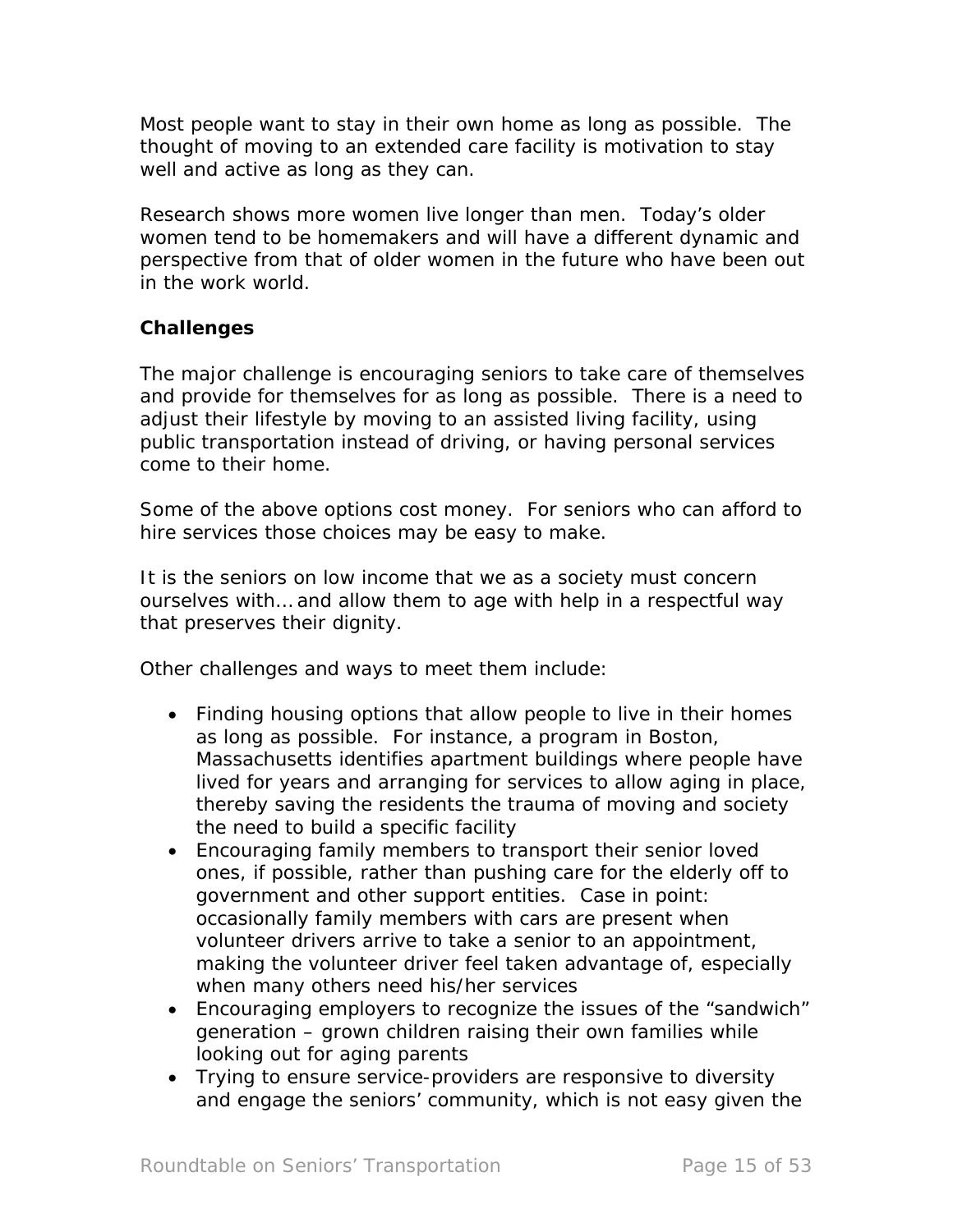dearth of materials in other languages to inform non-Englishspeaking seniors about transportation options and how to use them

- Alberta weather can limit mobility and transportation, affecting social contact
- The hot economy makes it hard to find suitable caregivers and service-providers

In conclusion, ESCC hopes that by realizing no one entity in society can resolve the concerns of senior transportation, everyone involved can work together to move forward. Sharing ideas is the way to do this – one idea leads to another and at some point the workable one appears.

We must examine what we can do better, what we can do differently and what we can do that we have never done before."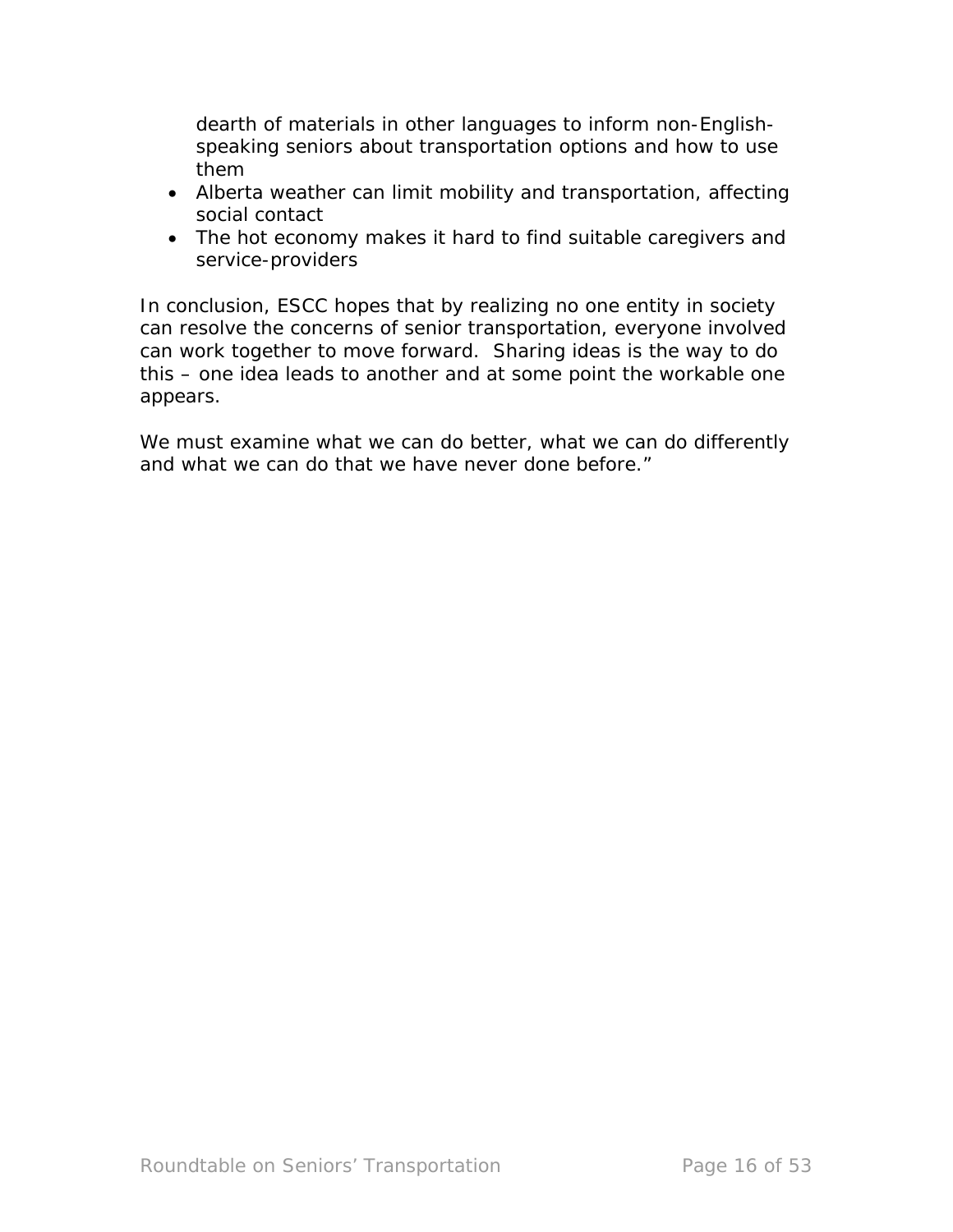# **What Edmonton Seniors Say about Transportation**

From interviews conducted in September and October, 2006, by Amy Christianson, Sharon Romanowski and Tara Spyce – graduate students at the University of Alberta

#### *On driving when you're older*

"It got too expensive …but I really thought it was time to stop driving too…I just wasn't aware of things."

"Because I wasn't able to keep up with all the insurance and all the rest and [in the] winter it was hard to drive from out of town to get to my shopping and it was a little more dangerous the older I got as well. In fact, I was not capable of keeping my driveway clear."

"I don't know…It's hard to explain just how you miss it."

"Once you become 75 years of age your kids seem to think that you've lost all your faculties and should be in a nursing home and you know there are a lot of seniors that are quite capable of doing a lot of things, but the thing of it is that for myself I always said that I wouldn't drive after 80. Well I turned 80 and I'm not driving anymore."

#### *On public transportation in general*

"I find the bus drivers are all very courteous, very helpful."

"I have my bus pass for the year, which I think I paid \$105 for, so I find that very good. I still get my money's worth with that."

"Sometimes you won't find a place to sit but sometimes there are people on the bus, you know, that are nice enough to give you their seat."

"There was only a few times that I experienced the minute you get on, the bus will take off. But most drivers will wait before they take offso you can sit down."

"[My] house in my area has lots of bus stops however not many bus shelters…So [I] have to wait, wait for the bus in the rain or in snow, sometimes in the really hot sun."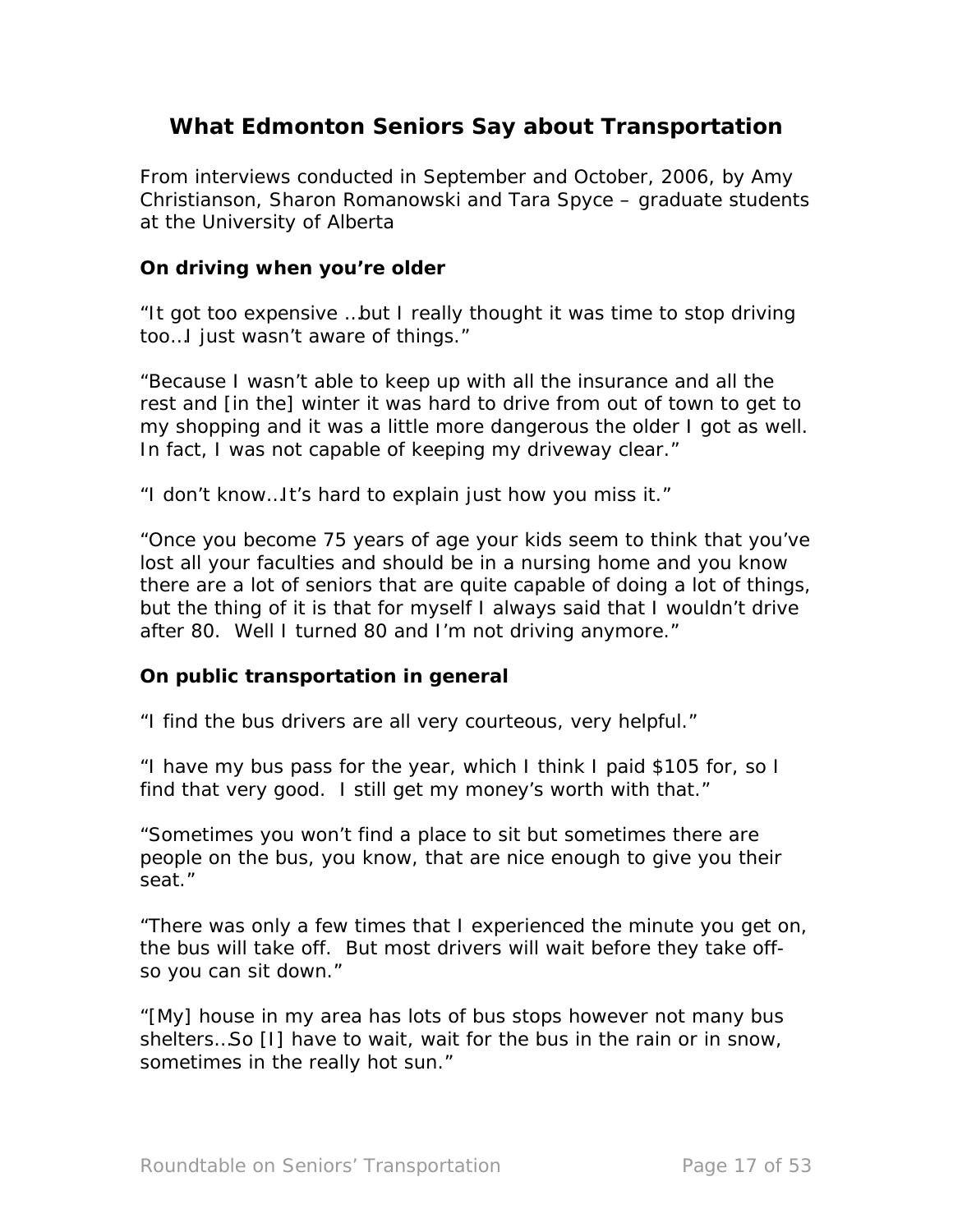## *On kneeling buses*

"I think that that service is a wonderful service for people that really need a lift… I find when you get onto the bus if it's a wheelchair getting on that they do not disturb the other people, you know. And most people are very polite about getting up, and giving those front seats to these people. I think that's a wonderful service."

"I have arthritis in my knee and I can't walk very well and sometimes it gives me problems and sometimes its okay, but 90 per cent of the time I have to ask these drivers to lower the floor…because they won't until you ask them."

"They are easier to get on and get off. They are not like walk up buses…Well those ones are usually harder because you know when you get older your legs are not as strong."

## *Senior commenting on how she learned the bus routes*

"The first thing I did was get on buses and ride all around so I could learn my way around."

## *Senior commenting on understanding the schedules*

"The problem is [my] language barrier because I don't speak English. I don't know which bus I can take and which bus goes which way – the bus routines."

# *On getting to the bus stop*

"So in the winter is another issue our seniors have here, because the closest bus stops are all a block or a block and half, to three blocks, depending on which direction they come from. And it's in a residential area, a lot of the people don't shovel their sidewalks, or if they do, they don't do a very good job for the ones with walkers and canes. They find it too slippery, or it's too deep when they don't shovel, so they don't come. They stay home."

# *On DATS*

"DATS doesn't come every time they are supposed to come and [I] am late."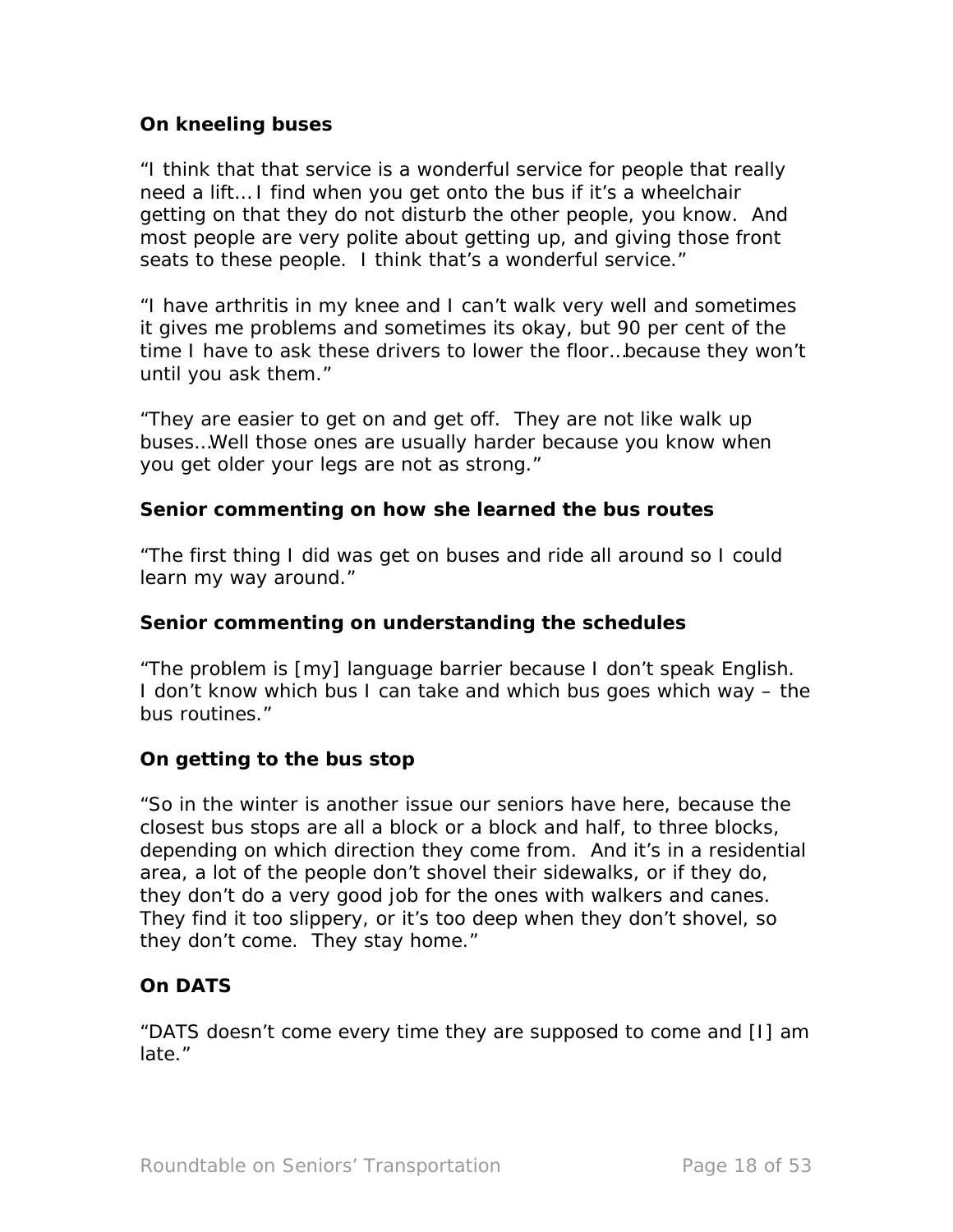"They are very good people in DATS because even if it is snowing, or something they help you, they hold your hand, especially if you have a cane or something and even when I couldn't walk, there were even two people helping me."

"It is maybe half an hour at the most that [I] spend at the doctor's office so I have to wait for an hour to two for the bus (DATS) to take me back home."

"Well I'm restricted because I can't walk. I can't catch a city bus so I do have to go by DATS and the problem is they're late quite often …and that does not make it convenient for me at all."

"Maybe if there was another company that did similar to DATS, it would give DATS some competition and it would improve, but I, I don't know."

"Well, it's not convenient because if you need to see the doctor today and you have to book three days back, how are you going to coordinate that?"

"But they need to be a little bit more responsive you know so that I don't have to wait three or four hours because I never know when they will come back to pick me up."

"Somebody told [me] that if I needed to book for the month to go shopping, for instance, for the month I would have to pay \$55. If I had to pay that then I don't have money to buy groceries so I don't eat."

## *On alternative ride options for seniors*

"And when I broke my leg, I took Driving Miss Daisy, and that's a very good service, and the staff with that was very good. The only thing with that Miss Daisy and the cab for a lot of people could be the expense."

"If seniors need cabs to go somewhere, or Miss Daisy, and they're on limited income, they should be subsidized somehow."

"There is a society here that is called Seniors Looking after Seniors {Society of Seniors Caring About Seniors} and they were very cheap and they are reliable."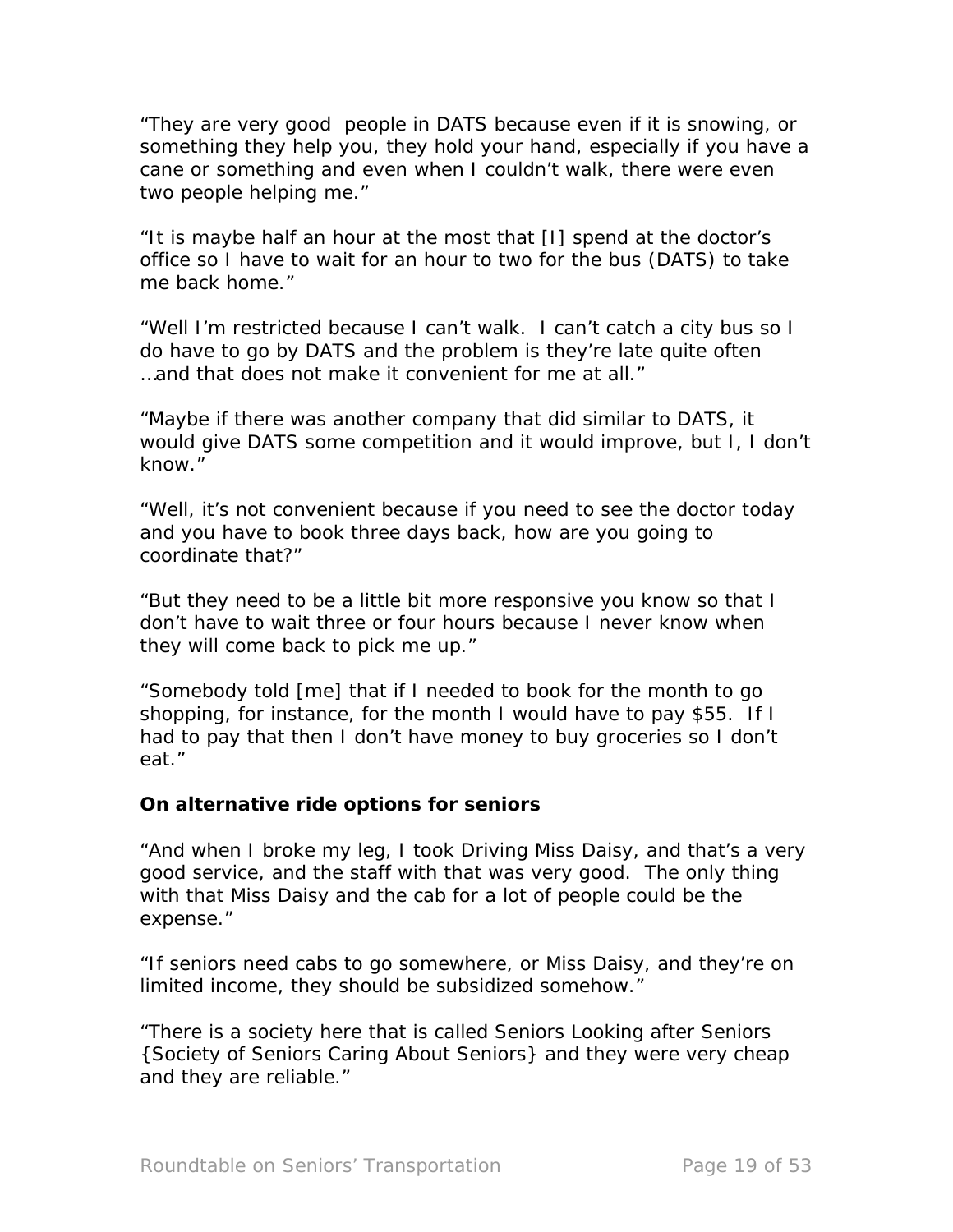"[I] am not able to use volunteer drivers,… cab and taxies …because I don't speak English….In order to call a cab you need to speak English and in order to use the volunteer driver service someone has to answer the phone which I am not able to do."

"I use Seniors Helping Seniors all the time. They have drivers that work there steady. They arrange for a driver to meet you at the door and then they take you."

"I am very lucky I have two sons who're very, very, very good you know and they actually have their cars and they are driving me."

"[I] am able to ask my daughter and son in law …to go somewhere I need to go, but that is not easy to ask my family to do so because they have really busy life…it is a little bit uncomfortable and I just don't want to bother their family… so I …try to take a bus and be independent and I try but the bus system sometimes [is] really confusing and sometimes takes a long time to transfer here and there …so a lot of times I give up and stay home."

"Sometimes I do wishful thinking, you know, you would be waiting especially in the winter, you wish someone would drive by that you know. I don't know if that's silly to think that way."

"(Taxi drivers) come right to the door and get my walker if we don't bring it down and they load and unload the walker. Sometimes when I have to go to appointments at the hospital, the driver will take me to one in a wheelchair. He'll go out of his way and push me to, say, the wound clinic in the wheelchair, and then I go from there to the front with the porter. But they do extra. They're excellent."

"I never had any trouble with taxis, only that they are too expensive."

"Transportation is very, very expensive for people with limited incomes."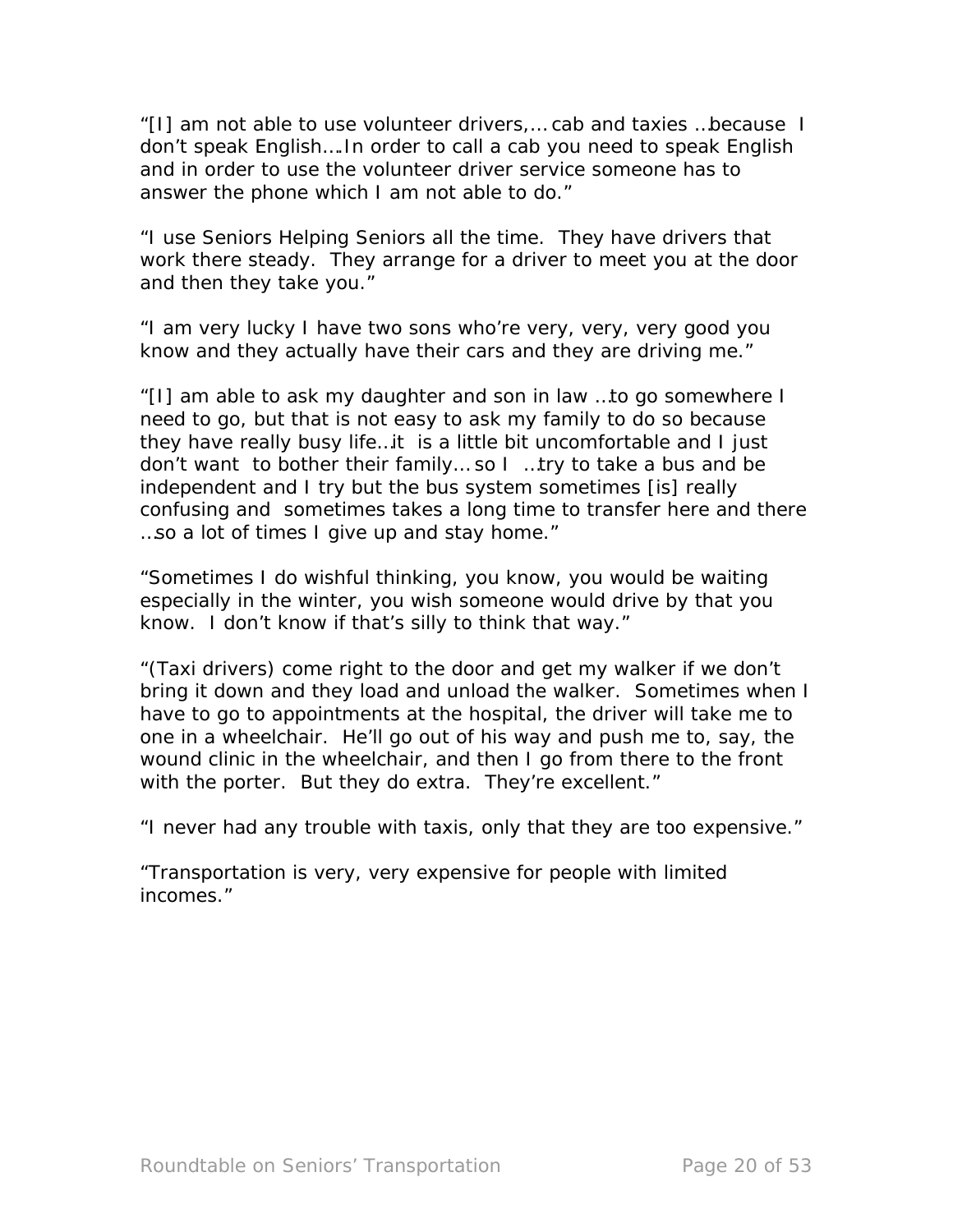# **Breakout Sessions**

# *Alternative Ride Options for Seniors*

**Debra Hartley**, ElderNET Calgary, Transportation Planning Table

It is well known that the population of seniors in Alberta is increasing and will continue to do so over the next several years. What may not be so well known is that seniors 85 years and older are the fastest growing segment of the seniors' population.

The demographics are going to have a great impact on future transportation services, Debra Hartley of the intersectoral group ElderNET Calgary, told a session on Alternative Ride Options for Seniors at the Roundtable on Seniors' Transportation.

A recent study comparing life expectancies found that men could expect to live six years and women could live 10 years without having their driver's licences.

"These individuals will most likely be older and frailer and will have very special transportation needs."

At the same time, transportation is critical for maintaining independence and quality of life for all seniors. Inability to access transportation can lead to social isolation and deterioration.

"Providing increased mobility is likely to lower the overall social costs of caring for older persons."

The Transportation Planning Table was formed in 2005 following a brainstorming session "very similar to the session that is being held here today," Debra told the group.

Members include five seniors, one service provider and two individuals from the business community. The planning table does not intend to run and develop programs – rather it aims to identify opportunities in the community and bring organizations together to collaborate on specific initiatives.

Members agreed that research was necessary for a better understanding of Calgary seniors' transportation needs and to learn about existing services. A sociology class at the University of Calgary completed an environmental scan of all transportation services in the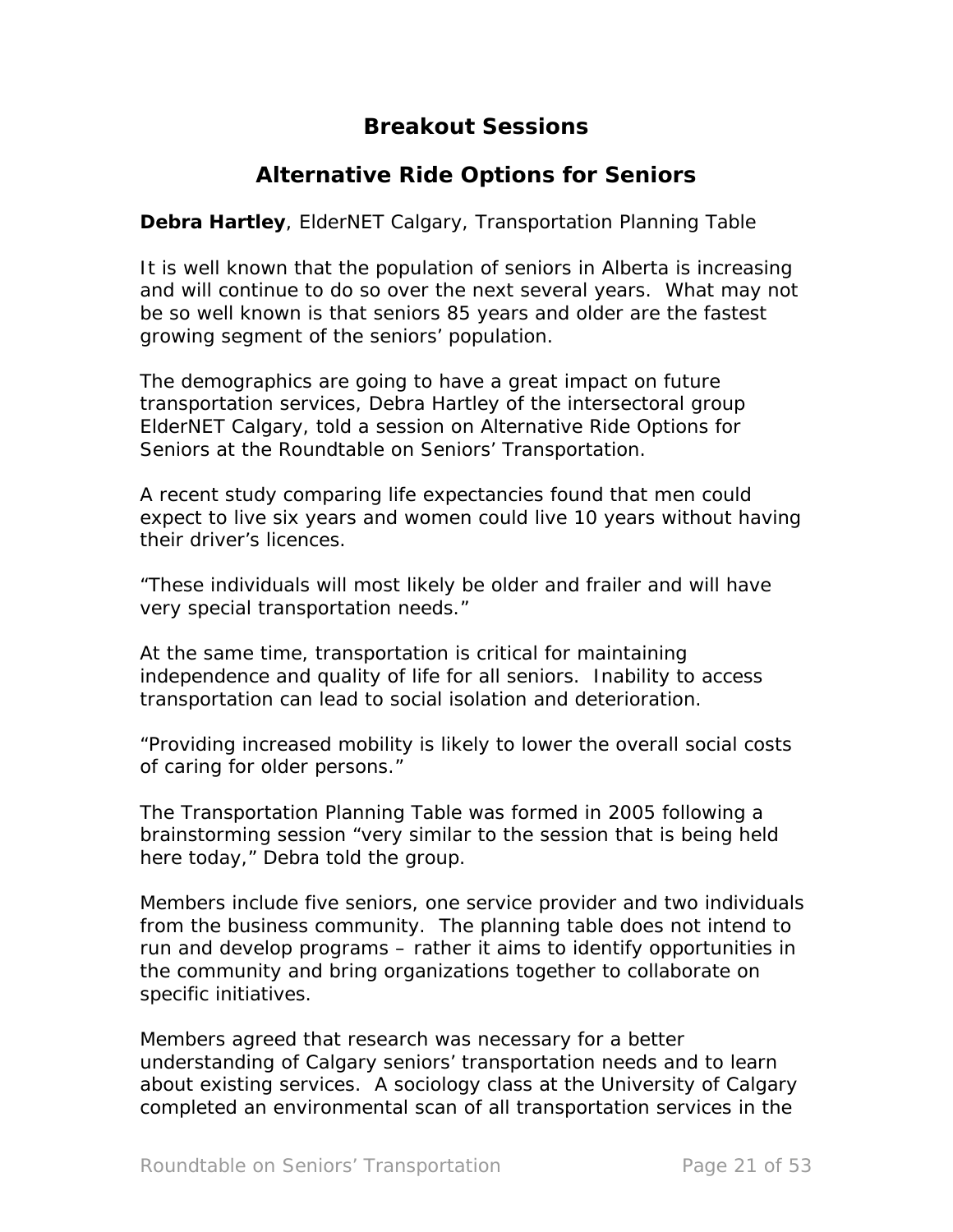city and interviewed 157 seniors about their challenges accessing transportation.

Information from the environmental scan was used to develop a minidirectory of transportation services for Calgary seniors. You can view this at [www.informalberta.ca](http://www.informalberta.ca/).

In December 2005, the transportation table met with a member of the Calgary Motor Dealers Association (CMDA) to explore opportunities of working together. A suggestion emerged from that meeting regarding the possible use of dealership shuttle vehicles to provide free transportation services to seniors in non-peak times.

The CMDA overwhelmingly approved a proposal that 60 association members potentially donate one hour of transportation services to seniors a week. A more detailed proposal for a pilot project was requested. Calgary Seniors Resource Centre was asked to come on board as the centre currently has an escorted transportation program and can train shuttle drivers about the needs of seniors.

The resource centre is now working with the CMDA to launch the pilot program soon. Certain issues regarding risk management and liability already have been dealt with – the auto dealers readily agreed to police security clearances of their shuttle drivers, and insurance matters have been worked out.

The Transportation Table heard repeatedly that seniors preferred their own vehicles for transportation and worried about having to give up their licences. Calgary Transit and Access Calgary (the latter provides shared taxi rides to eligible seniors) were the only alternatives to driving that most interviewees knew. They indicated that they did not know how to get information about alternative transportation services; also a focus group with Spanish-speaking seniors said their language barrier created an additional challenge.

Therefore the planning table decided to pursue the idea of developing a brochure about transportation services for seniors and having it printed in several languages. This idea was stymied when several senior-serving organizations made it clear they did not want to be listed in a brochure because they had limited resources and could not meet current demand.

"There were so few non-profit alternatives that agreed to be listed in a brochure that it was suggested that we produce a book mark."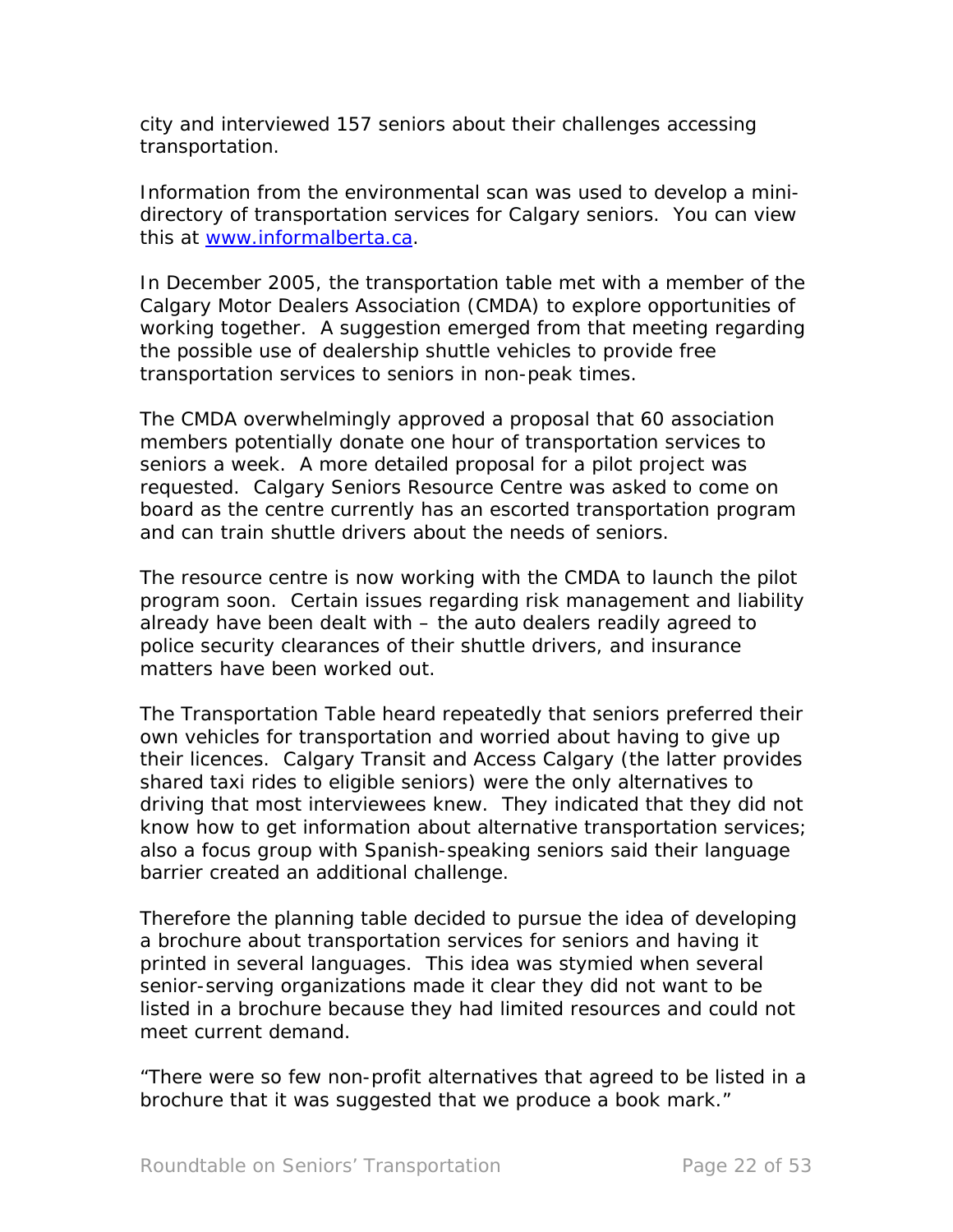"We are now considering including for-profit organizations in the brochure/bookmark because we have realized that the non-profit sector currently is providing very few options in Calgary. Of course the for-profit sector cannot meet the needs of low-income seniors who are most at risk. This initiative has clearly demonstrated that there are few (transportation) alternatives in Calgary."

In September 2006 the Planning Table invited Calgary Transit, Access Calgary, non-profit and for-profit organizations to a meeting to exchange information. (Several service-providers had said they did not know what services other organizations offered.) The meeting proved valuable and the group agreed to meet again in about six months, being sure to clarify beforehand the goals and objectives of such a meeting.

Debra's presentation shared several examples of best practices of transportation for seniors in several centres in North America, including:

- Calgary Co-operative Grocery Store Each week various branches of the store send free buses to subsidized seniors' apartment buildings to bring a minimum of eight seniors to the stores and home again.
- Calgary Alternative Transportation Co-operative (CATCO) The planning table has met with CATCO to explore a possible carsharing program for Calgary seniors. While seniors involved in such an initiative would still be driving, this approach adopts a creative strategy regarding other alternatives to transportation, particularly for low-income seniors who cannot afford to own a car or who may only want occasional use of a car.
- Bus Buddies (Medicine Hat) Seniors who give up their driver's licences often say they do not know how to use the transit system. This unique program, developed by The City of Medicine Hat Senior Services and Transit departments, the Veiner Centre and Social Development Canada (New Horizons Funding), pairs a volunteer with a senior who wants to learn the transit system. The bus buddy works with the senior until he/she feels comfortable using the transit system alone.

## *Discussion*

Challenges the group identified included volunteer driver recruitment (new strategies needed), driver training and retention, lack of clarity around insurance, language/cultural issues, funding, and the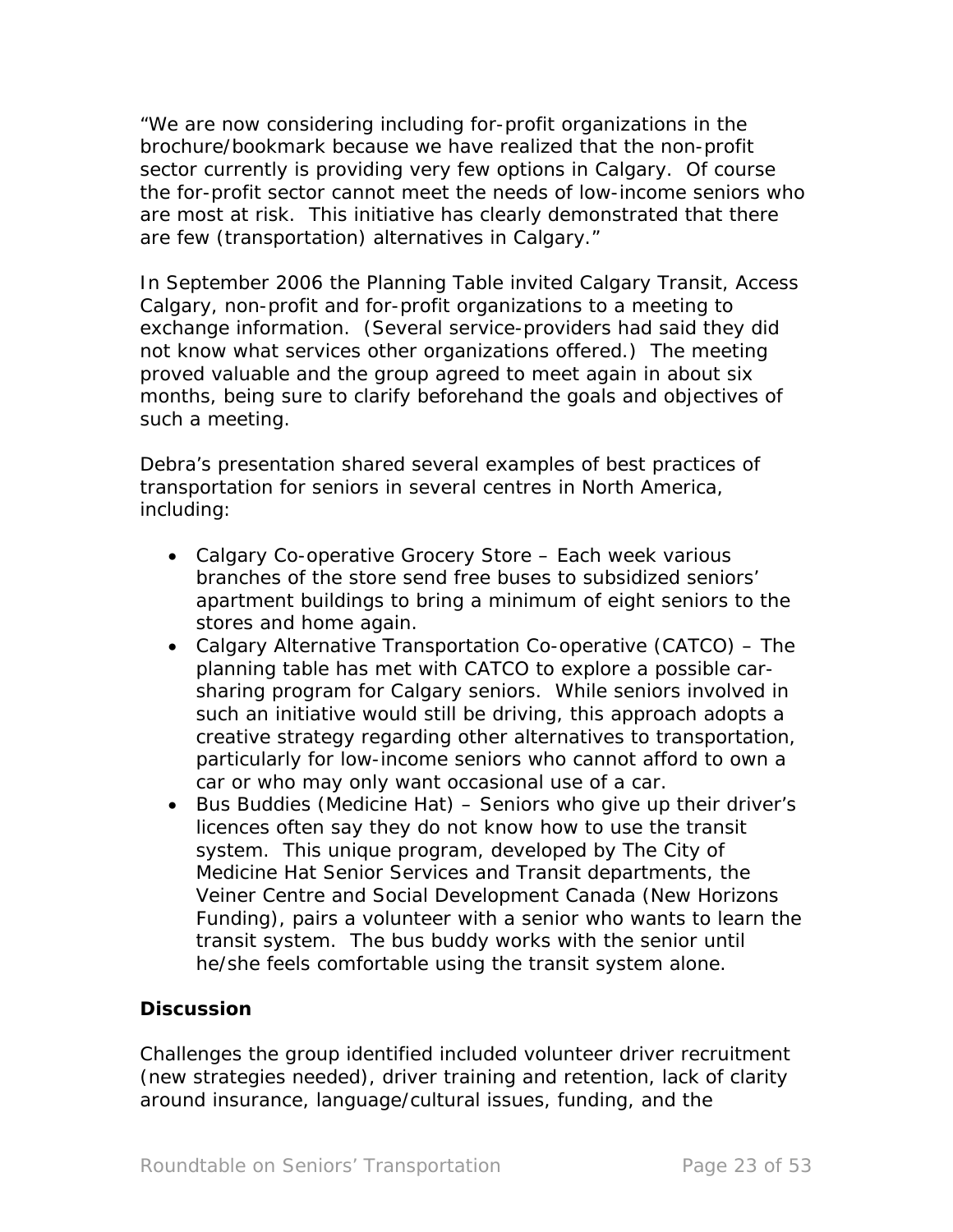community's lack of awareness of the scope of the problems. It was also felt that seniors are not aware of the options for transportation as they exist now. Delegates also identified funding and the need for a co-ordinated provincial strategy as other challenges.

It was acknowledged that Edmonton has only a few non-profit transportation services which are being stretched very thin due to the high demand for services. These are in addition to the public transportation options and for-profit businesses such as taxis. There are also a number of informal options such as residential vans at some senior's facilities and ride services organized through various religious organizations. There are not enough services, formal or informal, currently available. There is also a real gap when the senior needs both a ride and someone to escort them to an appointment (companion support). There are also gaps in evening, weekend and holiday transportation services and in the training of drivers, both for DATS and taxis. There is a need to think outside of the box. One of the biggest areas of concern was for the immigrant and refugee seniors who have the added complication of not being able to speak or understand English.

Many ideas were suggested such as income testing for alternative ride programs and fees for service. Insurance implications for volunteer drivers and coordinating organizations need exploration (check with your insurer!)

The possibility of seniors in the neighbourhood paying a small fee to use transport provided by seniors' residences such as Churchill Manor was raised.

The Bus Buddy program developed by Medicine Hat Transit was discussed as a way of encouraging seniors to use transit. Retired transit workers could be one source of volunteers; also high school students who could get credits for their involvement. Some training is currently available to seniors through ETS but it is not well known.

Possible funding sources were discussed, along with further action to increase services. Solutions ranged from a directory of what is available currently to a barter/trade system involving collecting and purchasing of transportation points. Several of the organizational representatives present in the session agreed that they don't need more seniors to be aware of their services because they cannot keep up to the demand as it is, so that must be acknowledged.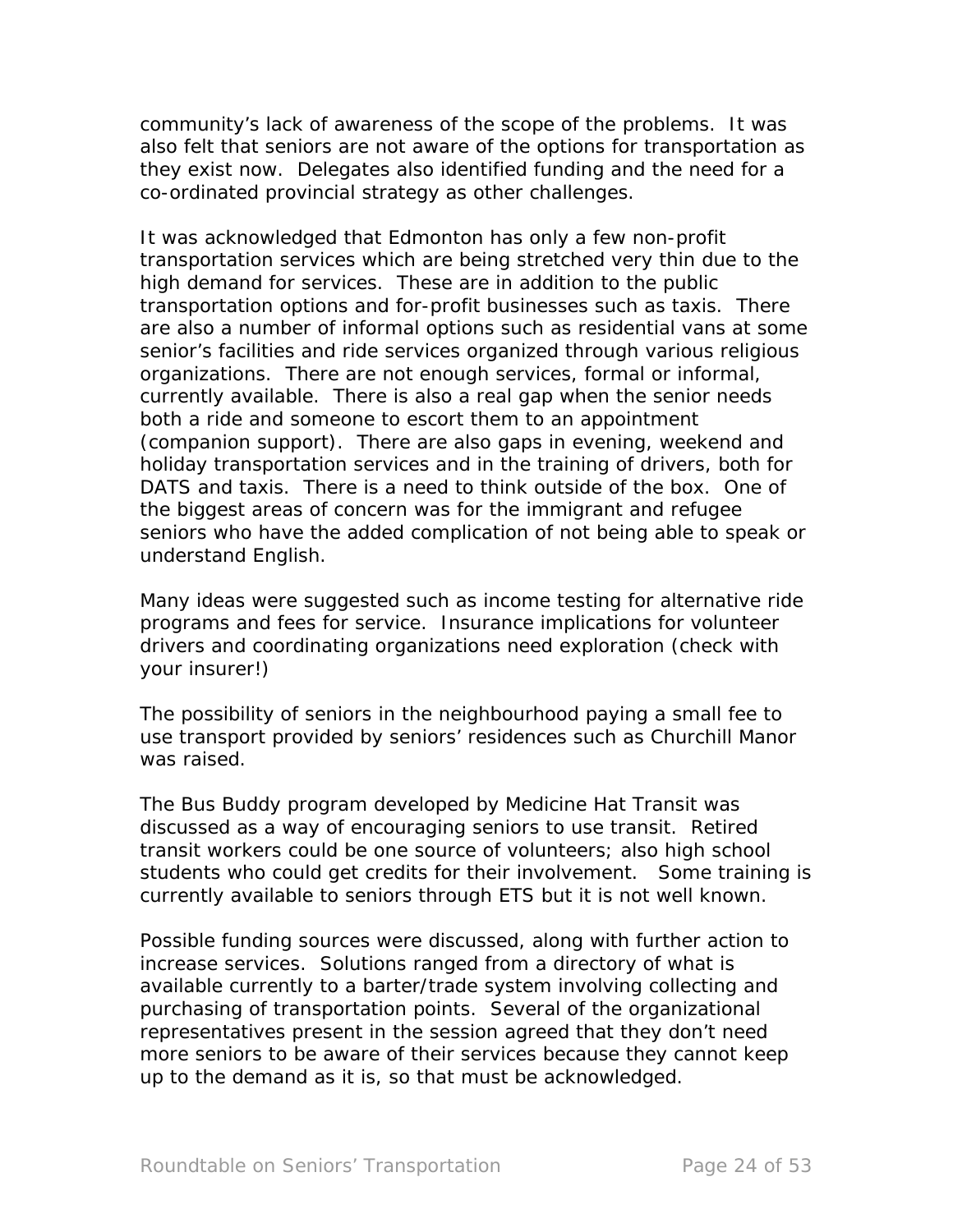Social marketing and/or public education on the issues relevant to seniors and their transportation needs also ranked high on the priority list. The group felt that Christmas might be an ideal time to raise the awareness of the need for transportation for seniors. Gift giving ideas included hand-made coupons that family members could give to seniors offering them a ride, or snow-shovelling, or a grocery pick-up.

The session provided a valuable networking opportunity. A contact list was generated for interested parties.

"What was great to see were organizations planning meetings after this day, to discuss solutions among them to better serve their senior population," said facilitator Shelley Kwong from The City of Edmonton, Community Services.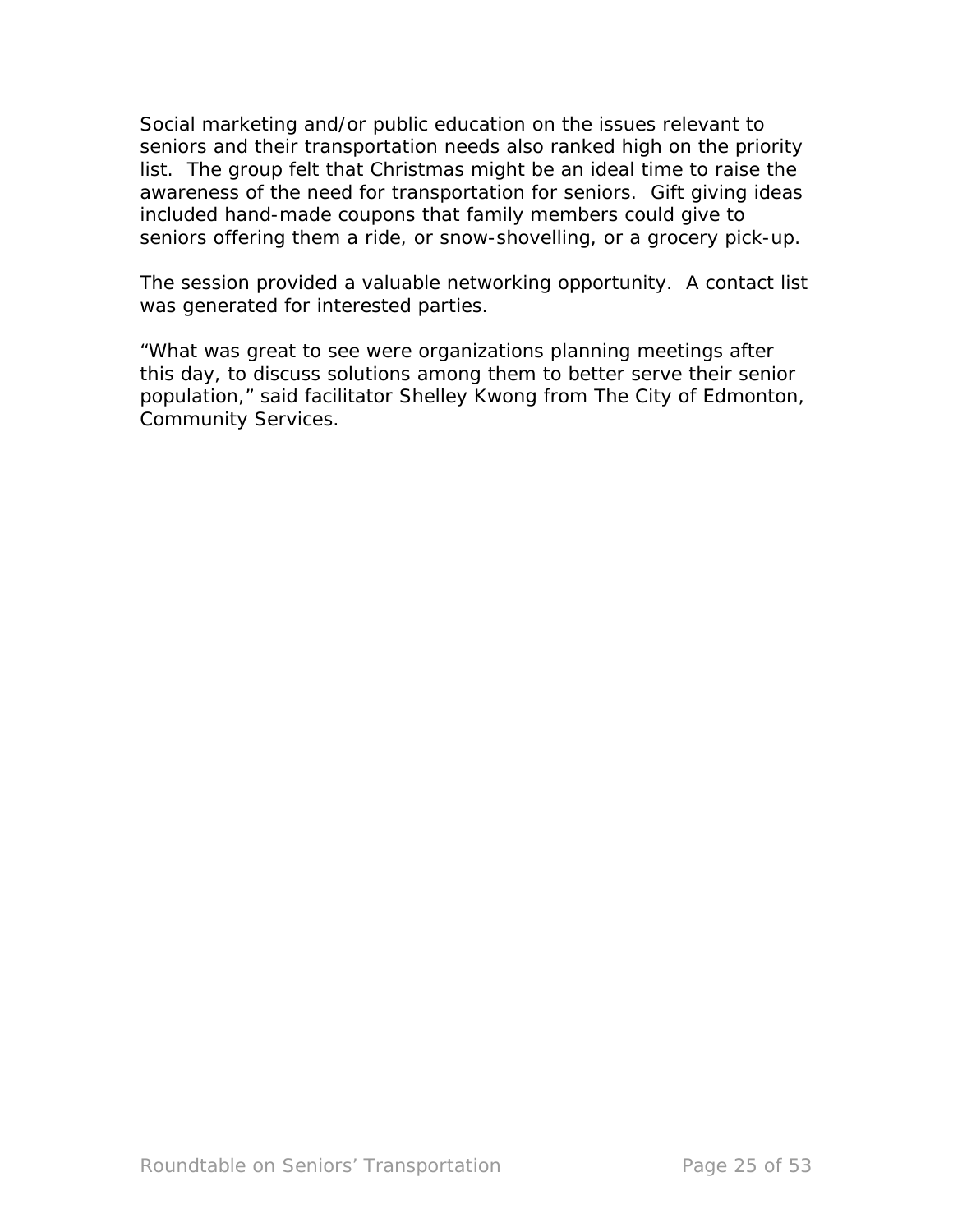# *Alternative Ride Options for Seniors*

# **Verbatim from Facilitator's transcriptions**

#### **Small Group Discussion**

#### **What challenges did the presentation uncover for you?**

- Recruiting volunteer drivers retaining aging drivers training
- Language / cultural issues
- Insurance coverage
- Cost sustaining dollars
- Labels
- Awareness of funding sources of "what we do"
- Increased awareness the whole community
- Need to make connections make it part of the system
- Need a Provincial strategy
- Need to be coordinated
- Need to be holistic

#### **What resources are available now for seniors' transportation in Edmonton?**

- DATS
- Driving Miss Daisy
- Senior Driving Centre
- Lifestyle Helping Hands Seniors Association
- Operation Friendship
- Seniors Outreach Network Society
- Support groups who drive driving cessation support group (community collaboration)
- Seniors Caring About Seniors
- SCONA Seniors Centre (transportation to activities)
- Informal transportation support (religious organizations, senior centres)

#### **Small Group Recommendation Development**

## **1. What are the gaps we are facing in Edmonton with** *Alternative Ride Options for Seniors*

- Not enough services
- Not enough affordable transportation options for seniors
- Not enough companion support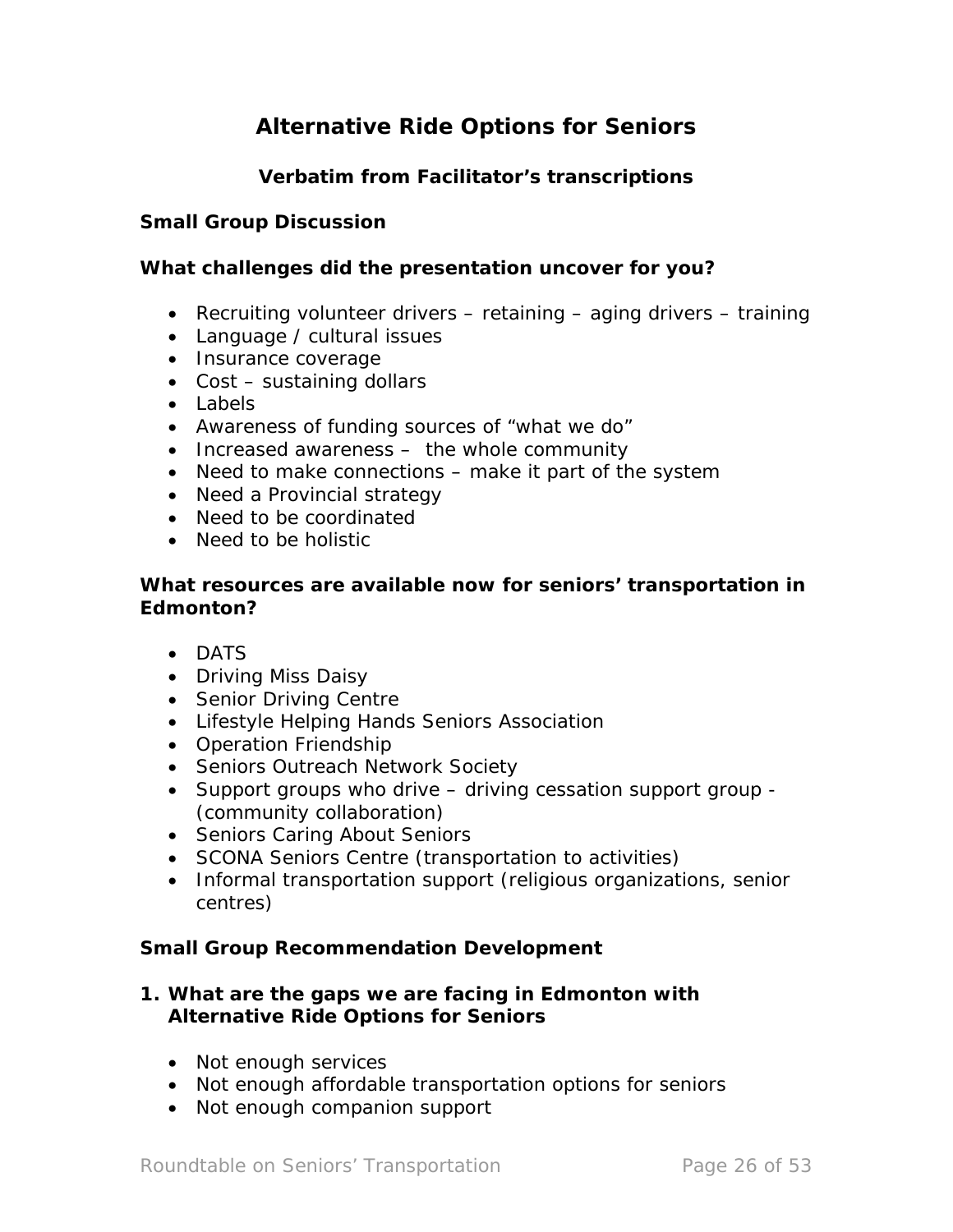- Not enough service in the Mill Woods area for seniors
- Not enough volunteer drivers
- Support to multicultural seniors
- What transportation is needed by whom funding partners don't know
- Evening / weekend / holiday gap
- Programs and support groups not meeting when seniors are available and when transportation is available
- Bus / transit training for seniors lack of awareness of what is currently available and current services aren't accessible to people who don't speak English
- Communicating services
- Infrastructure
	- not for profit / for profit
	- who to call / access
	- lack of coordination / communication to seniors and to caregivers Re: seniors services (issues)
- Public information on help line
- Perception of the purpose of the transportation service
- Shortage of transportation for medical and shopping needs
- Transportation for social and recreational needs largely unmet because the priority is given to medical needs
- Communication on insurance information when driving folks
- Lack of spontaneous drivers
- Lack of taxis that can take wheelchairs
- Lack of training to taxi drivers
- Lack of training for DATS drivers
- Main stream services are not suitable for many immigrant seniors – separate funding is needed for "social transportation" needs for culturally responsive seniors programs. The Multicultural Health Brokers could take the initiative.
- Provide subsidy to seniors to help with costs of using private services
- Utilizing senior centres as hubs for coordinating transportation in their local community
- Think outside the box  $-$  approaching those who could provide help but aren't usually used.
- Could high school students be used as bus buddies for credit
- ETS retirees as bus buddies
- Local barter system e.g. senior volunteers at school and family of school children provide help and transportation in exchange
- Use unemployed as drivers in exchange for welfare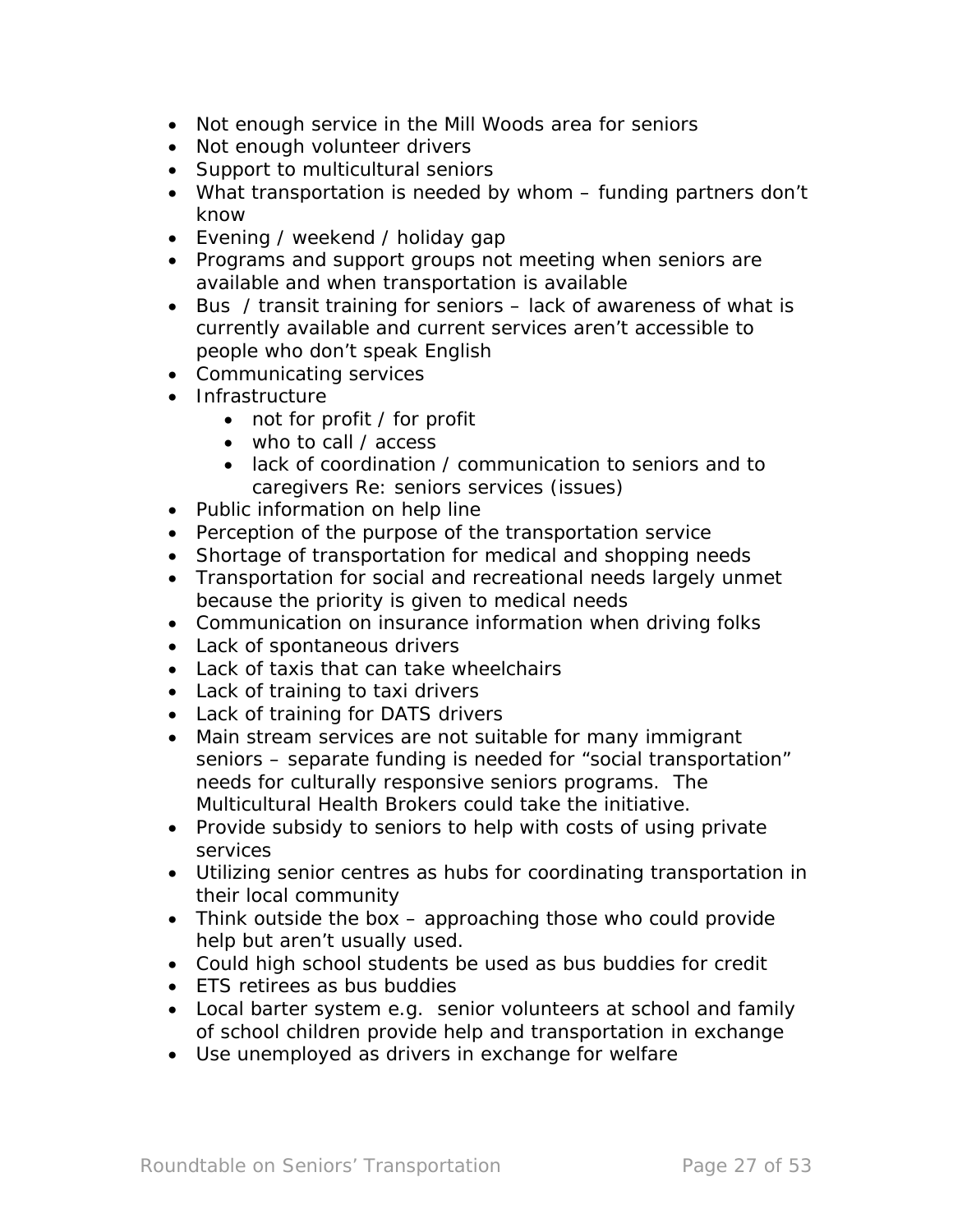- **2. What could be done in the next one to three years to improve** *Alternative Ride Options for Seniors* **in Edmonton? How do we build on our success and address the challenges?** 
	- Car Co-op
	- Bus Buddies
	- Car dealership shuttle services
	- Marketing / education of what exists grant somewhere
	- Clear information for spontaneous driver Re: insurance
	- Community Leagues could help through their newsletters to initiate community support programs for
		- Driver recruitment
		- Education re. Seniors' transportation issues
	- Contact / collaboration with religious communities to educate and promote
	- Community Leagues could partner with Senior centres and businesses to develop / improve senior support systems
		- Driving
		- Yard work
		- Education re: senior issues
	- Barter system for services between seniors and other community residents
	- Subsidized transportation costs
		- Fort Saskatchewan example specialized transportation services (see next page)
		- Cab fares Edmonton 10% off for seniors, Victoria
	- Steps to collaboration between Volunteer Driver Organization for training, i.e. one organization does all police checks
	- Senior friendly training for taxi operators
	- By-laws can be made more "friendly"
	- Educate family members to help and seniors to ask for help Alberta Caregivers may have a book on how to ask for assistance
	- Develop transitional piece to educate on what's available
	- Senior residence managers collaborate to provide service
	- Could seniors in neighbourhoods pay a small fee to use transportation provided by seniors residences (e.g. Churchill Manor)
	- Social marketing RE: seniors needs in community along with information RE: impact on insurance (be a good neighbour)
	- Improve transit accessibility to senior centres
	- Identify new strategies to recruit volunteers
	- Establish a bartering system to exchange services
	- Focus on individual communities to develop programs they want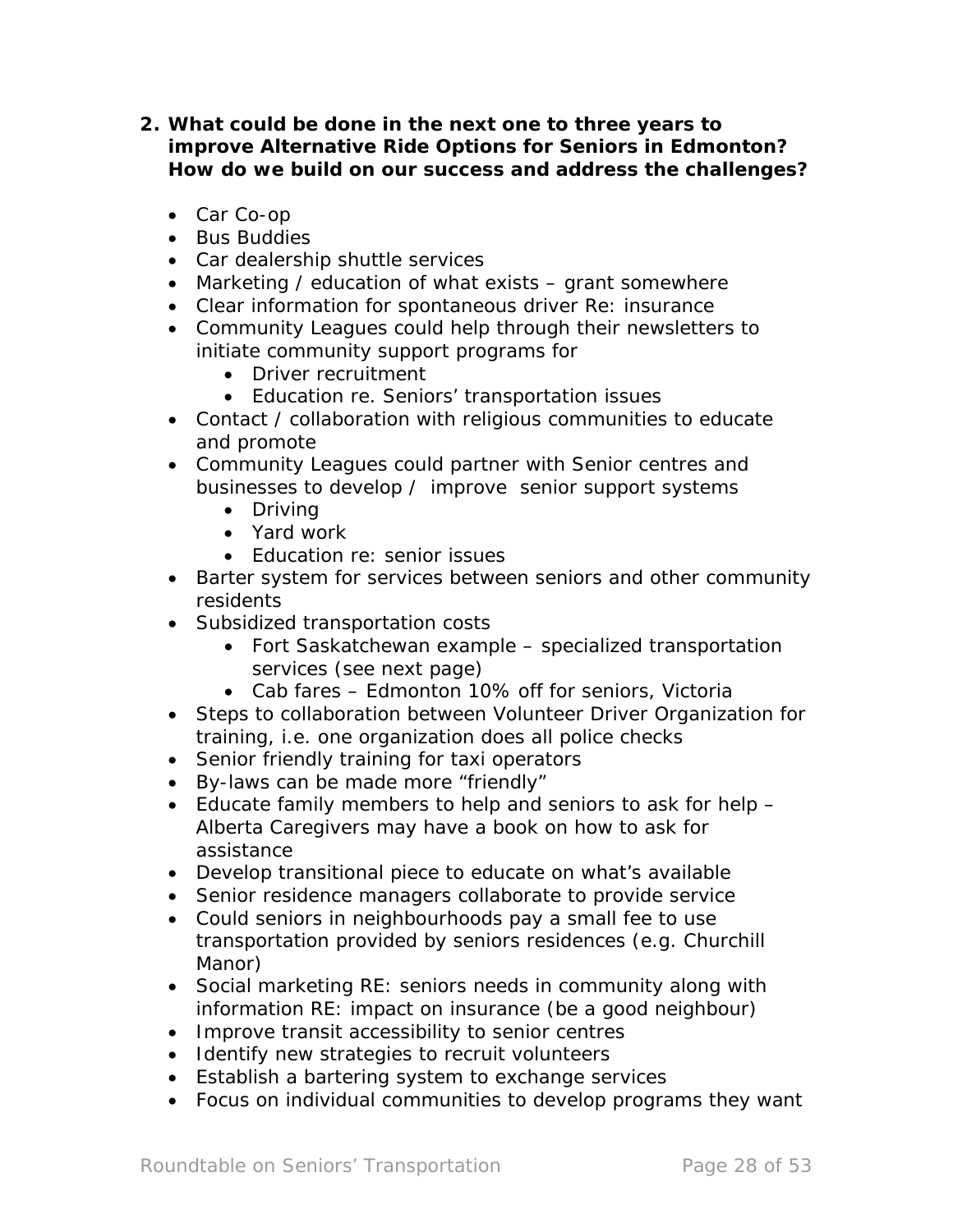- Approach the Edmonton Motor Dealers Association to share shuttle services with seniors
- Partnership with the school for use of buses in off-peak hours
- Encourage more walking i.e. The Walking Map
- More DATS buses
- Change DATS name (stigma of being disabled keeps many seniors from applying for the service)
- Training needed for taxi, DATS, etc. drivers (i.e. Senior Friendly)
- Report from today to Mayor and Council
- More coordination of services, need linkages
- Volunteers AMA training, recruiting, training re: working with dementia clients
- Collaborate with Capital Health for volunteer training and support
- Map of what services are available where, waiting lists, eligibility, etc.
- Need more financial resources for volunteer recruitment and training
- Help with recruiting volunteers
- Voucher for transportation i.e. the Fort Saskatchewan Special Transportation Service (FSSTS) where they contract a service provider to give rides to seniors 65 years and older (no other restrictions other than age). Seniors register at the City office and receive book of coupons and they pay the service provider directly with one coupon plus \$3 each way within Fort Saskatchewan. Price increases if ride required to outside of Fort Saskatchewan. Service Provider hands in coupons and is reimbursed by the FSSTS for other portion of the ride cost.
- Training for drivers access Easter Seals Training Kit (developed in U.S. – Specific to seniors)
- Directory of transportation services focus on provision of rides – ensure service providers are aware of it
- Update mobility services guide list of services available to private homes (vets, hairdressers, denturists, etc.)
- Pursue funding for culturally responsive transportation
	- Groups that have responsibility for cultural-specific programs have access to funding to address social transportation needs
- A portion of the fuel tax should be diverted to address seniors' transportation needs
- Mercedes mobility pilot project would raise funds for mobility equipment and for individuals (especially low income individuals) to get transportation. All segments of society could get involved, with people getting "mobility points" (like the Aeroplan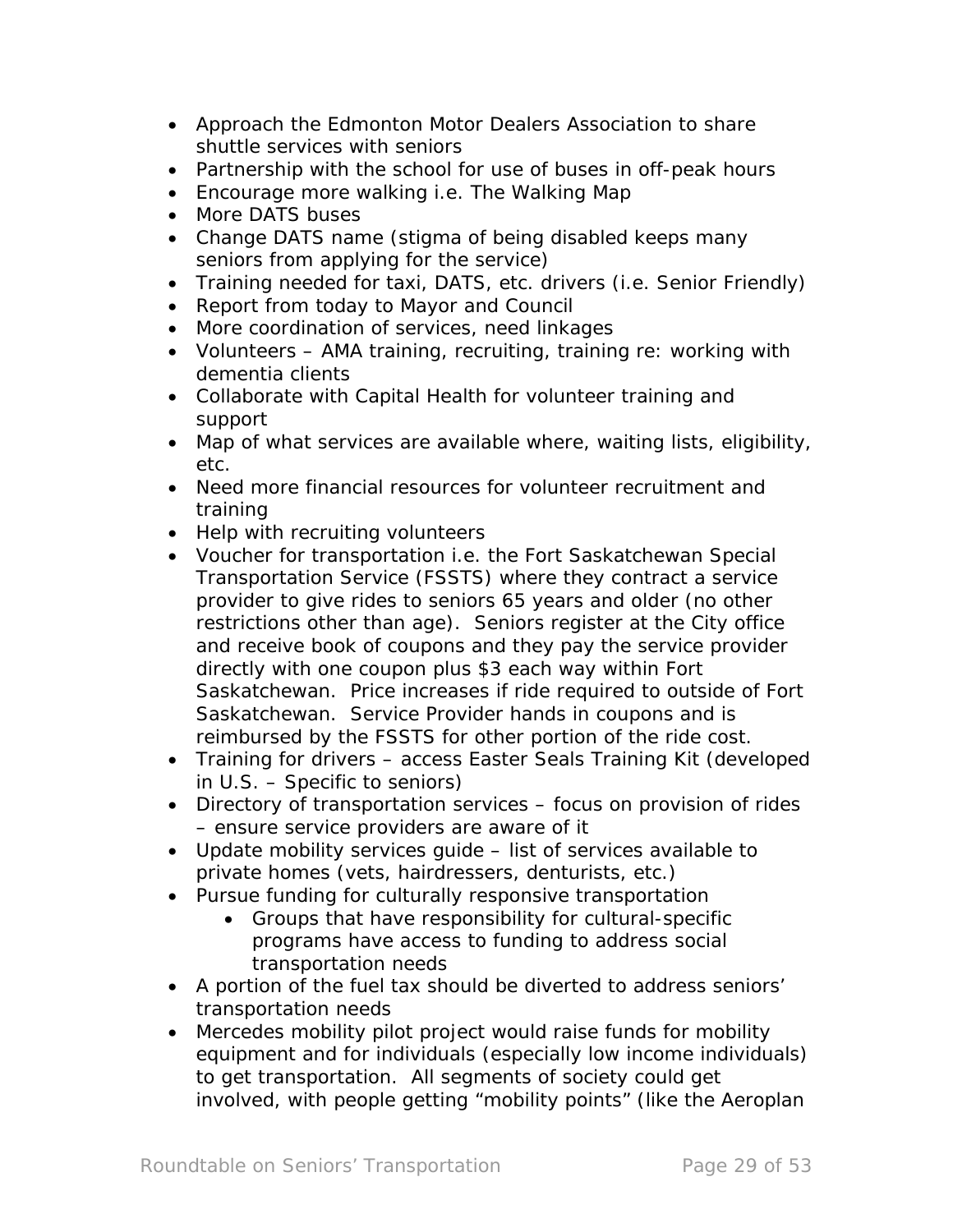Points) by shopping at certain businesses and also by volunteering with various agencies. Various businesses could be asked to donate funds, give discounts on items purchased and donate points. The City of Edmonton could be asked to administer the fund, dispensing funds to senior-serving agencies to improve transportation. The City also could ask for a portion of the fuel tax to include in the fund.

## **3. Who and what could be involved in implementing these recommendations?**

- Alberta Transportation
- The immigrant community
- ETS
- ESCC
- City of Edmonton
- Other municipalities
- Businesses
- Media
- CBC-TV
- Edmonton Chamber of Voluntary Organizations (ECVO)
- Edmonton Community Foundation
- Wild Rose Foundation
- Seniors Volunteer Driving Network
- Provincial Government
- Consult Fort Saskatchewan
- Three levels of government
- individuals
- other funders
- collaboration among agencies ESCC could coordinate
- 4. **Ideas for improvement of** *Alternative Ride Options for*  **Seniors.** Participants voted on which ideas to report back to the summary session at the end of the day. The following is a summary of actions suggested (with votes cast) and [who should be involved]:
	- Social Marketing Strategy Public education to individuals and families now!– gift certificates for seniors (24 votes) [community based organization committee--a partnership, City of Edmonton, Province, grants]
	- Provide subsidy to seniors to help with cost of using private services (15 votes) [Province]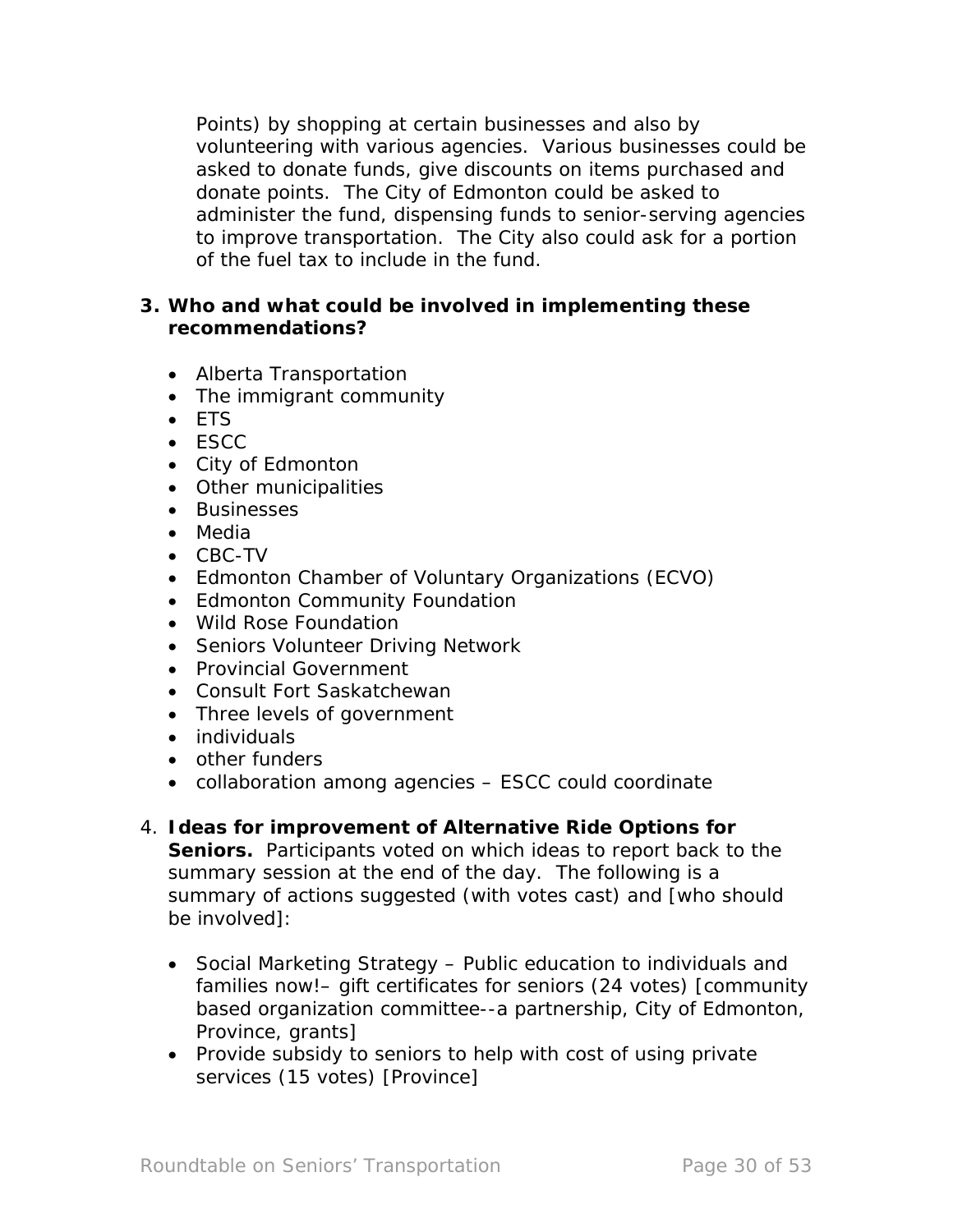- Mercedes Mobility Project resource especially for those financially disadvantaged. System of points to be rewarded to a mobility account through volunteering, purchases from selected businesses (like frequent flyer programs), donations to account by family, friends, businesses. This fund could be used by individual seniors or transportation service providers. (13 votes) [Municipalities, Province, Federal]
- Pursue funding for culturally responsive transportation (7 votes) [City of Edmonton, Province, Federal] led by Multicultural Health Brokers
- Utilize senior centres as hub to coordinate transportation for seniors in their communities (4 votes) [City of Edmonton]
- Think outside the box approaching those who could provide help, but aren't used i.e. high school students as volunteer bus buddies for credit and retired bus drivers as bus buddies. Or have seniors volunteer at local schools when parents both work and can't volunteer and school parents in turn offer rides to the senior weekday evenings or weekends. Another example is having unemployed people who are on social assistance volunteer their time to drive seniors. Or approach senior residences that have driving services and see if local seniors could buy rides from them as well. Community focus (3 votes) [City of Edmonton social workers]
- Directory of transportation services (3 votes) [ESCC, City of Edmonton] immediate implementation
- Need more financial resources for volunteer recruitment, training, and retention (0 votes) [City of Edmonton, Wild Rose Foundation, Edmonton Community Foundation]
- Identify new strategies to recruit volunteers (0 votes) [Senior Volunteer Driving Network, City of Edmonton, Wild Rose Foundation, Edmonton Community Foundation]
- Vouchers for seniors (0 votes) [City of Edmonton, Province]

# **P.S. Parking lot of issues and ideas outside the group topic**

- Questions Re: insurance implications volunteer drivers, coordinating organizations insurance – fee for service – check with insurer
- Income testing programs
- Car Co-op Edmonton "Earth General Store"
- $\bullet$  Bus buddy possible volunteer = retired transit workers
- [www.informalberta.ca](http://www.informaalberta.ca/)
- Calgary Dollars (a barter program). Does Edmonton have a similar program?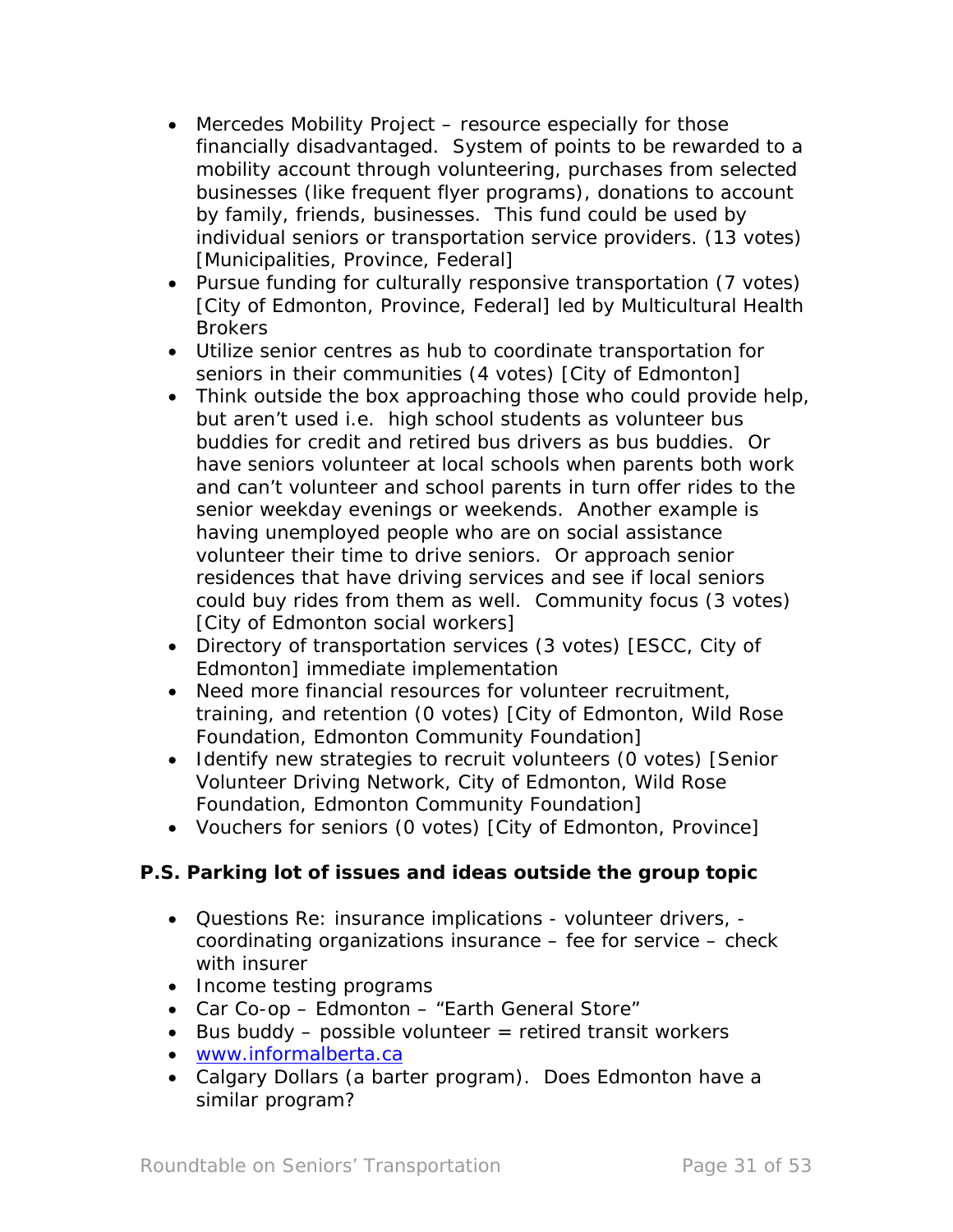## **Highlights sent forward to the whole Roundtable**

- 1. Conducting a social marketing campaign to raise community awareness of seniors' transportation needs
- 2. Creating subsidies for seniors' transportation
- 3. Creating a community mobility project (the Mercedes Mobility Project was a suggested name), with resources especially for those financially disadvantaged seniors. A system of points would be rewarded to a mobility account through volunteering and purchases from selected businesses (like frequent flyer programs). The funds would come from donations to the account by family, friends and businesses and from the diversion of part of the fuel tax. Municipalities would administer the funds that could then be used by individual seniors or transportation service providers.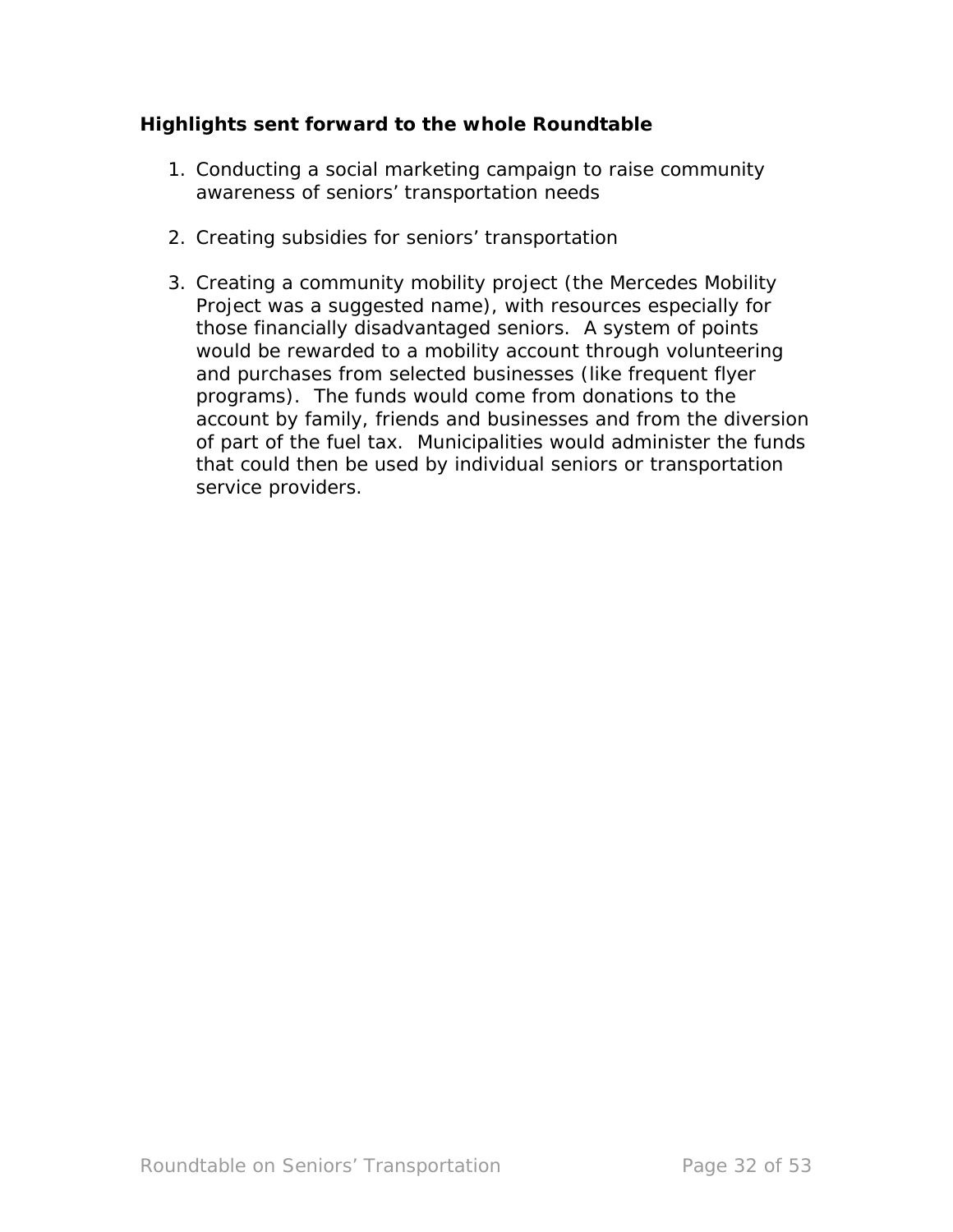# *Public Transportation and the Needs of Seniors*

**Jonathan Borland**, Community Programs Coordinator, Winnipeg **Transit** 

**Hugh English**, Manager of Transit for the City of Medicine Hat

Jonathan gave an overview of Winnipeg Transit:

- No rapid transit system
- Diamond lanes but they are not very effective as they are not enforced
- Low floor routes especially to hospitals, seniors' residences, senior centres, rehabilitation centres.
- Handi-transit bookings are handled by the transit department but private brokers operate the vehicles. Rides must be booked by 11 am the day before with maximum 7 day advance booking.

Many seniors don't realize the possibility that public transit is a good way to get around. It may have been a long time since they have utilized public transit. So when Jonathan Borland was appointed Community Programs Coordinator for Winnipeg Transit in 2004, one of his first major tasks was to create a travel training program for seniors. The idea was to educate seniors about the many changes made to transit service in Winnipeg over the past 20 years that have made the service more accessible to seniors. It was hoped that in this way some of the burden would be taken off the city's Handi-Transit system (like Edmonton's DATS system) and increase freedom for those who depend on public transit.

In the summer of 2006 Jonathan began working with the Handi-Transit branch and various rehabilitation groups within the city to implement the program. It is tailored to people who travel with mobility aids, primarily wheelchairs. Seniors' organizations, senior centres and coordinators for community-based groups were contacted and travel training began. One of these groups was the Seniors' transportation Working Group – an organization similar to ESCC but with a sole focus on improving transportation for seniors

In the travel training, small groups of 10 to 20 seniors watch a PowerPoint presentation about the accessible aspects of Winnipeg Transit. They learn that:

- 300 low-floor easy-access buses are included in Winnipeg's fleet
- Roughly 30 more of these buses are purchased each year
- All Saturday and Sunday service is low floor and easy access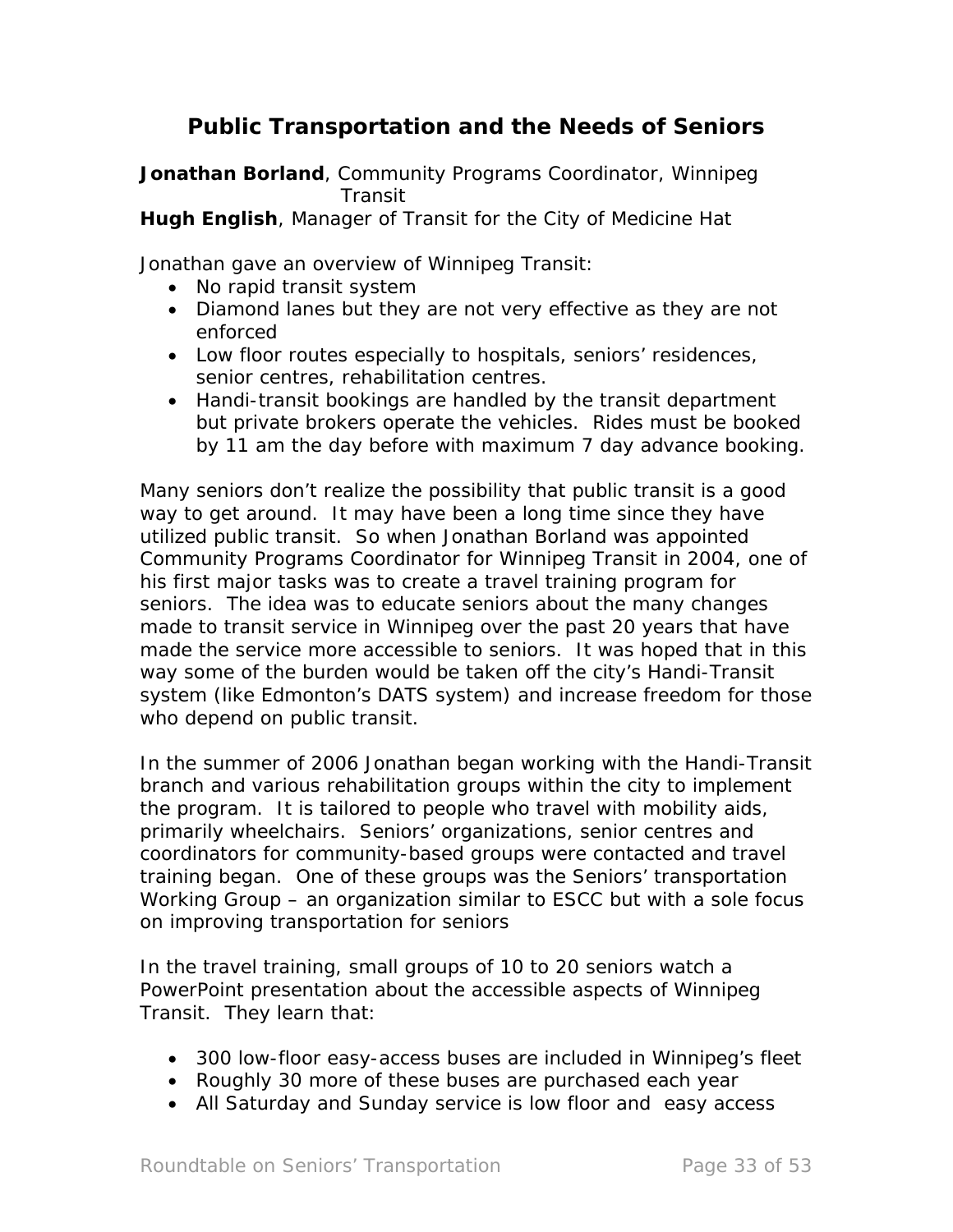• Operators must lower the bus on request

Then the seniors go for a 20 to 30 minute bus ride. Technical aspects of the low floor buses are explained. Participants hear about priority seating, how to enter and exit a bus and how to read schedules and get bus information. Everyone is encouraged to try using the priority seating, lifting the wheelchair seats and releasing them. "The presentation usually lasts 45 minutes including questions." Jonathan said.

Newer bus shelters are larger, made of glass with better sight lines, well illuminated and with new door mechanisms for those with strength issues. These features have made them safer and more accessible thus encouraging more seniors to use transit. Most encouraging is the offer by Winnipeg Transit to give persons currently utilizing Handi-Transit free lifetime passes to the regular public system. With further special training for these patrons, many have made the transition to using the regular system's kneeling and ramped buses.

Jonathan said that the biggest barrier to seniors' use of Public Transit is the problem disseminating information about these changes to the clients. Some have heard stories about bad experiences with the buses and will not ride them. These are the problems that Winnipeg Transit is working hard to correct. One thing not so easy to change is the Winnipeg winter and the snow.

Hugh English introduced us to Medicine Hat's situation. Medicine Hat is a very attractive community to seniors and many have come to retire there. A community with 55,000 residents with another significant population centre close by, Medicine Hat is addressing the challenges of operating in a city with a statistically disproportionate share of seniors in its population. Creating a transit system which is completely accessible was one great answer. Medicine Hat was the first Alberta community to have all its buses accessible. Hugh pointed out that, thankfully, the province funds 75 per cent of the cost of any accessible bus in Alberta.

Like Winnipeg, Medicine Hat has the desire to make the transit system more inviting to seniors. In Medicine Hat, seniors are taught how to use public transit through the Buddy System. This was developed by the collaboration of the City of Medicine Hat Senior Services and Transit departments, the Veiner (Senior) Centre and Social Development Canada through its New Horizons for Seniors Grant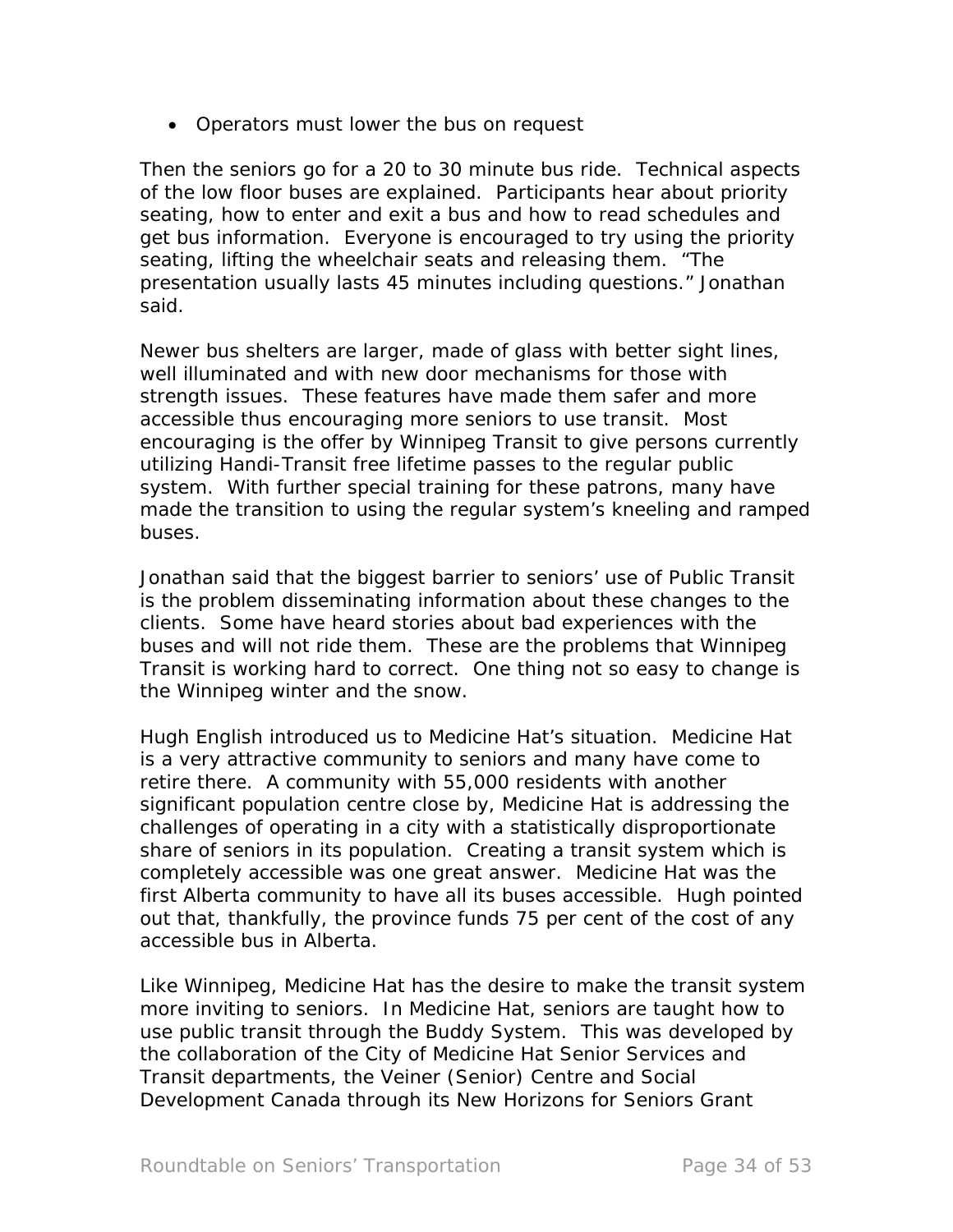Program. The Buddy System pairs a senior who wants to learn the transit system with a volunteer (often another senior) who is ready to teach. This mentoring is great for teaching the systems options and "tricks" like avoiding peak service hours. The program is challenging those who have had (or heard about) bad experiences to try public transit again. "This program works very well," Hugh told the session. Hugh also helped the group to understand the struggles with priorities (do we focus on seniors or on students?), privatization (some bus shelters are privately owned – making quality control and upgrading difficult) and marketing (it is difficult to get people to ride the bus when there is unlimited free parking everywhere.)

## *Discussion*

The participants in this session, who were mainly agency representatives, seemed to be fairly happy with the public transit services offered in Edmonton. However, there appears to be "a significant lack of awareness and understanding of a number of the specific features and of the outreach program services that are offered," said Margaret Dorey, Accessible Transit Coordinator for the Edmonton Transit System.

Participants indicated there is a need for more awareness among seniors' organizations and senior-serving agencies about the programs and services offered by ETS. Advertising and other promotions were suggested as well as visits to senior centres, other senior serving agencies and senior residences.

Many other participants said more funding is needed from all levels of government to support enhanced transit services. The burden of providing these services has been left with municipalities for too long. Specifically the need is for increased funding for DATS and improving access in the transit system

Participants reacted with favour to the two presentations, especially the programs to encourage the use of public transit like the Bus Buddy system, the bus demos, and travel training. They liked the way that Winnipeg is consulting patrons and listened to stakeholders.

They thought we could learn from their upgraded bus shelters, easily readable on-street information about routes and schedules, universally accessible buses and targeting buses to places of concentration for seniors and persons with disabilities.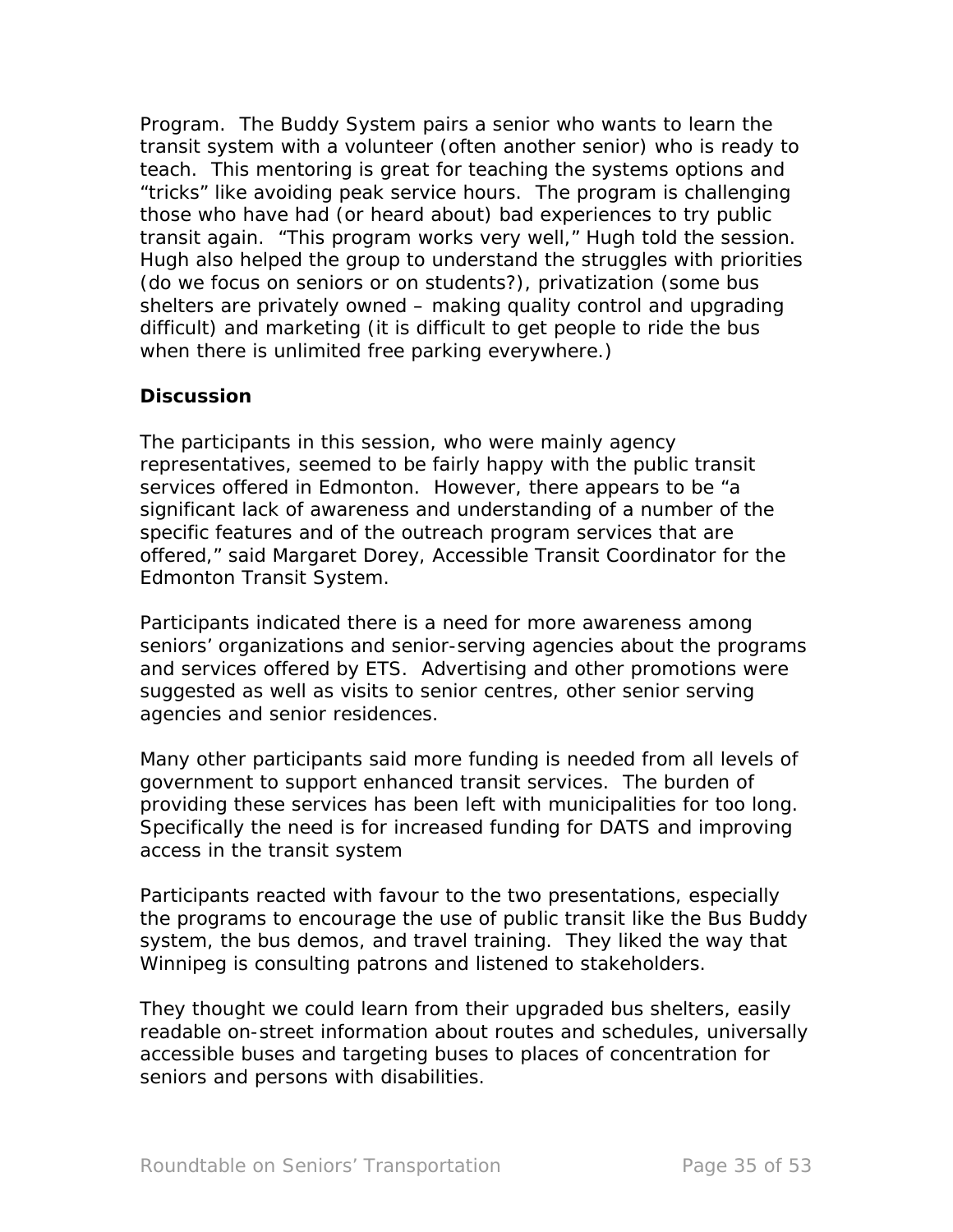The group commended Edmonton Transit Service for its efforts in many areas including accessible and community (Mini) buses, easy access at LRT stations, transfer connections and the ETS trip planner, which works well for the computer savvy. Subsidies and tickets with long expiry periods make it more affordable and easier. Approval was given for DATS for its good vehicles, the GPS system and the improvements to on-demand scheduling. Senior Friendly Training of drivers and work on security issues was seen as a plus.

For many the gaps facing ETS were summed up in one word: MORE: More of the good things ETS is already providing. But there were other challenges noted. There was a call to drivers to enforce priority seating and to wait until seniors get to their seats before driving on. Accessibility of bus stops was mentioned especially concerning snow removal and the choice of accessible locations.

DATS received several cautionary comments including long waits, arriving late and the difficulty of scheduling. Possible solutions were suggested such as the coordination of trips to same locations and scheduling for appointment needs.

A case was made for better transit service to long-term care facilities to enable workers on shifts. Other issues were the need for more information for new non-drivers and the desire that issues of safety and the perception of safety be tackled.

When asked to look to the future for what could be done in the next one to three years to improve public transportation the group was not at a loss for suggestions though they did note that 1-3 years is a very short time for city-wide change.

Suggestions for action began with funding from all levels of government, to improve issues of access (including funding for DATS) and to meet unmet needs.

There needs to be education about the changes to ETS that have enabled more access for seniors and others. The main focus would be to seniors but senior service providers and community partners need to be informed of the options now available as well. Methods for sharing the information included set presentation times at places where seniors live and gather and the creation of new educational opportunities. Special mention was made or the vital education needed for people who are recent non-drivers.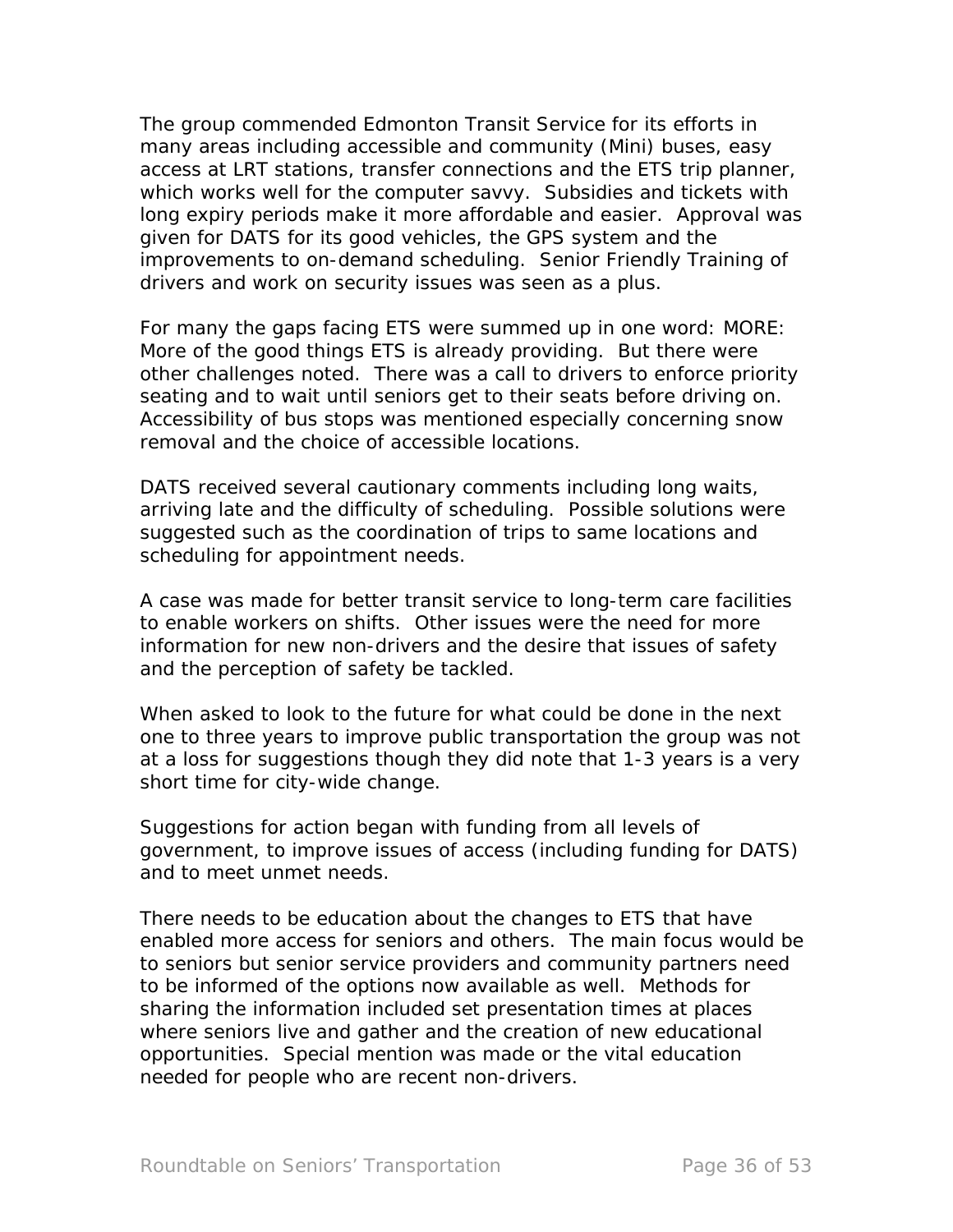In order to serve the needs of seniors it is necessary to clearly know what those needs are. Current information needs to be gathered including surveys of seniors, both those who use transit and those who do not. Then the surveys need to be translated into action so that first of all the people know their opinions count and secondly so that the needs of seniors get met.

Changes to the system were also advanced. There should be a law (by-law) that says people living near bus stops have to clean their walks so mobility-impaired people can get to those stops. For those stops near senior centres there needs to be specific standards like shelters, benches and heating. Those sidewalks (even in summer) need to be well surfaced. Senior Centre planners need to think about transportation when locating centres and deciding access points from the centre.

Here is more of the MORE list: crosswalk countdown timers in high senior traffic areas, community buses, routes, shelters, accessible buses, routes to seniors facilities and to high senior populations, and it goes on.

Special requests included a weekly trip to seniors' residences to drive seniors to the nearest grocery store and a help line system for ETS information in a multitude of languages

For DATS action items included better coordination for scheduling multiple users, and a separation of routine DATS rides from an ondemand DATS system

Those recommended to be involved in these changes included all levels of government, ETS, seniors, stakeholders and stakeholders groups, Alberta Motor Association, senior serving agencies, and Edmonton Seniors Coordinating Council, which, it was suggested, should take the lead.

## **P.S. Parking lot of issues and ideas outside the group topic**

- 1. Create new supports to increase services by others, i.e. volunteer driving
- 2. Province to develop standards by which to determine drivers licences for seniors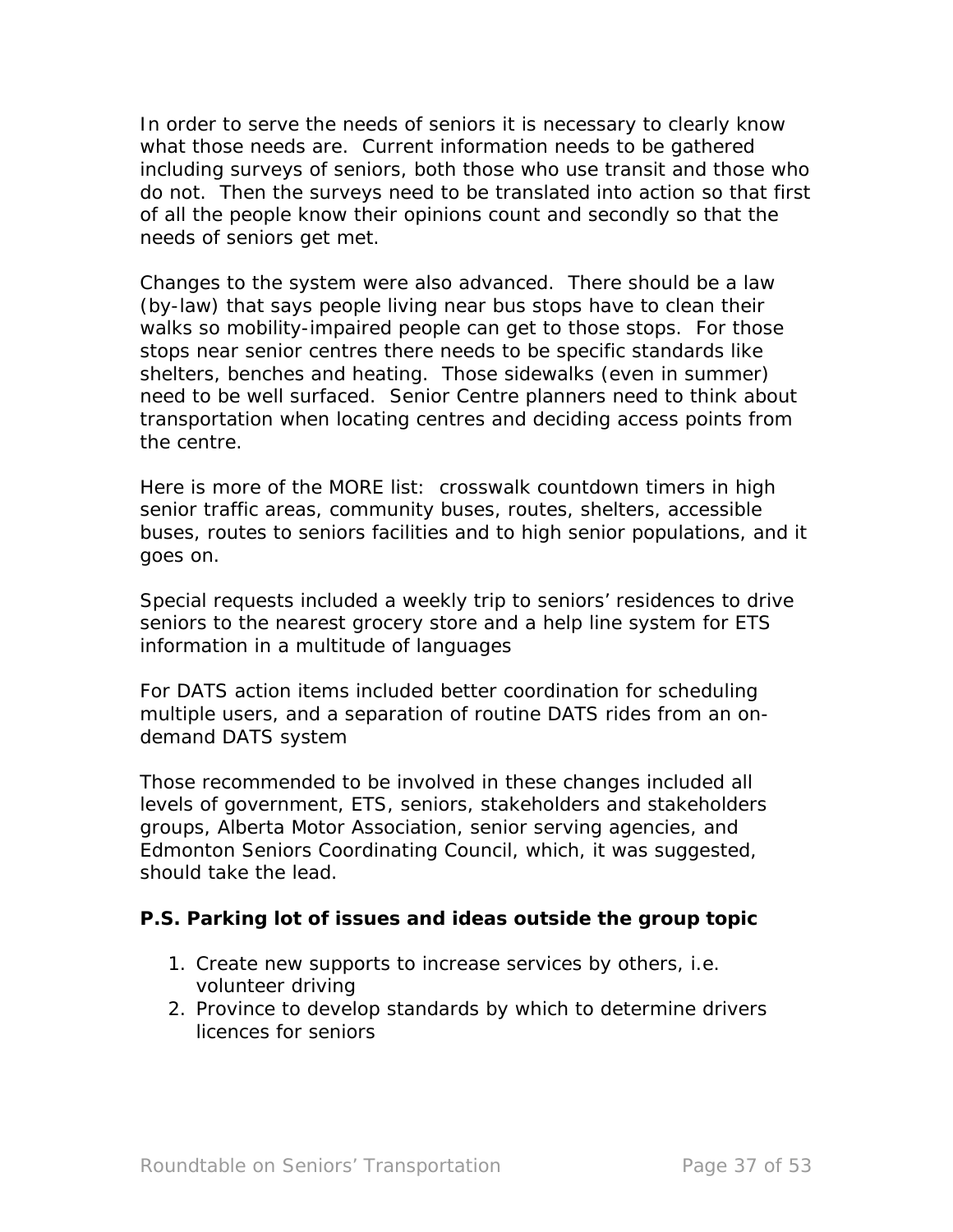# *Public Transportation and the Needs of Seniors***:**

## **Verbatim from Facilitator's transcriptions**

#### **Small Group Discussion**

#### **What stood out for you or what excited you from the presentation that could be applied to senior's transportation in Edmonton?**

- Bus Buddy program (Winnipeg Transit)
- Concept of feedback from stakeholders very important
- Need to hear more from the people who are using public transit
- Bus demos would be a good idea to seniors' groups
- Why aren't people using low floor buses?
- Specific funding for transportation not covered in income support programs on a provincial level (i.e. AISH) (once a person is 65 they no longer receive AISH but can apply to Alberta Seniors Benefits Program)
- Lower bus fare to help isolated seniors
- Web based information may be a barrier; user friendly information at street level more beneficial
- Winnipeg's bus shelter improvements are great, more user friendly. In Medicine Hat not all shelters are owned or controlled by transit

#### **Small Group Recommendation Development**

#### **1. What is working well in Edmonton with** *Public Transportation and the Needs of Seniors;* **what are some of the successes?**

- ETS staff are aware of issues
- Community (mini) buses
- Senior Friendly Training
- Low floor buses
- Easy access at LRT stations
- Subsidies
- Transfer connections
- Tickets, especially with long expiry periods
- Ability to monitor and track information by ETS is better
- Transit security improvements in training, etc.
- For the computer-savvy, the ETS trip planner works well
- DATS vehicles are much better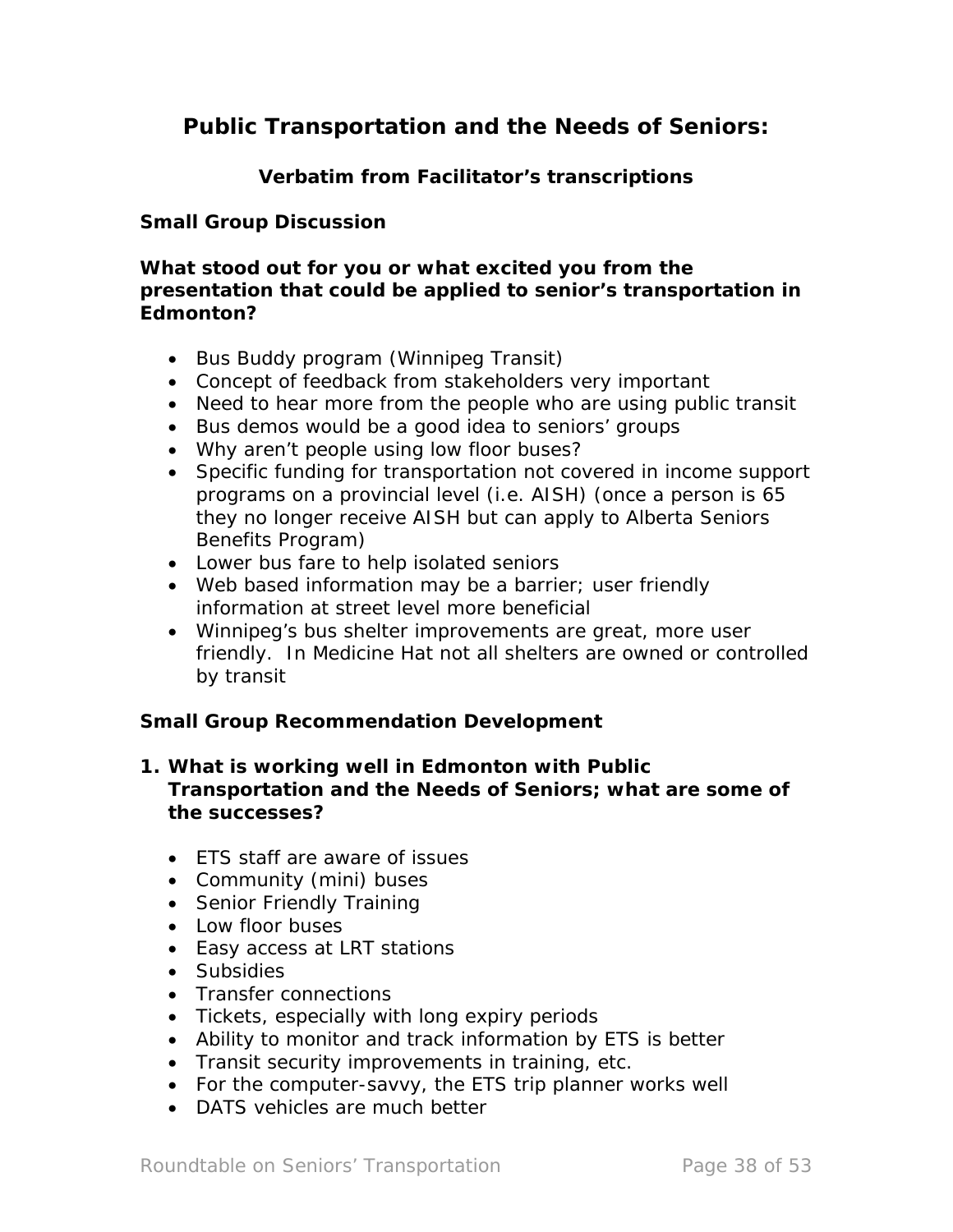- DATS GPS system is remarkable
- DATS on-demand scheduling is improving
- Consumer information "Human" aspect is good

#### **2. What are the gaps or challenges we are facing in Edmonton with** *Public Transportation and the Needs of Seniors?*

- Need more community buses
- More map distribution
- Northgate Senior Centre back ups of people waiting for DATS; access to public transit too far from centre
- DATS only drives 5000 seniors need increased access
- Lack of information for new non-drivers
- No waiting by drivers for seniors needing to get to their seats
- Need enforcement of priority seating
- Snow removal at bus stops
- Scheduling of DATS trips can be difficult
- DATS trips arrive late
- Coordination of DATS trips to same locations
- Coordination of DATS trips and appointment needs
- Need better transit service to long-term care facilities for the staff on shifts
- Feelings of safety on public transit, especially at night
- Lack of travel companions to appointments, etc.
- Accessible locations for bus stops
- 3. **What could be done in the next one to three years to improve** *Public Transportation and the Needs of Seniors* **in Edmonton? How do we build on our success and address the challenges? With (votes cast):** 
	- Start the process for increased funding for improving access issues to transit and for DATS (11)
	- Education of seniors and information sharing (giving)(8)
	- Current information needs to be gathered including a survey of seniors and level of detail (level of need) (7)
	- Transportation system to meet needs of seniors (6)
	- Phone number contact for multicultural information in different languages (5)
	- Even surface to walk near bus stops getting to bus stops (bylaw-winter) (4)
	- Survey older users of transportation to find out need (3)
	- Standard presentation (set time) for educating seniors and staff at senior serving agencies how to use transit (2)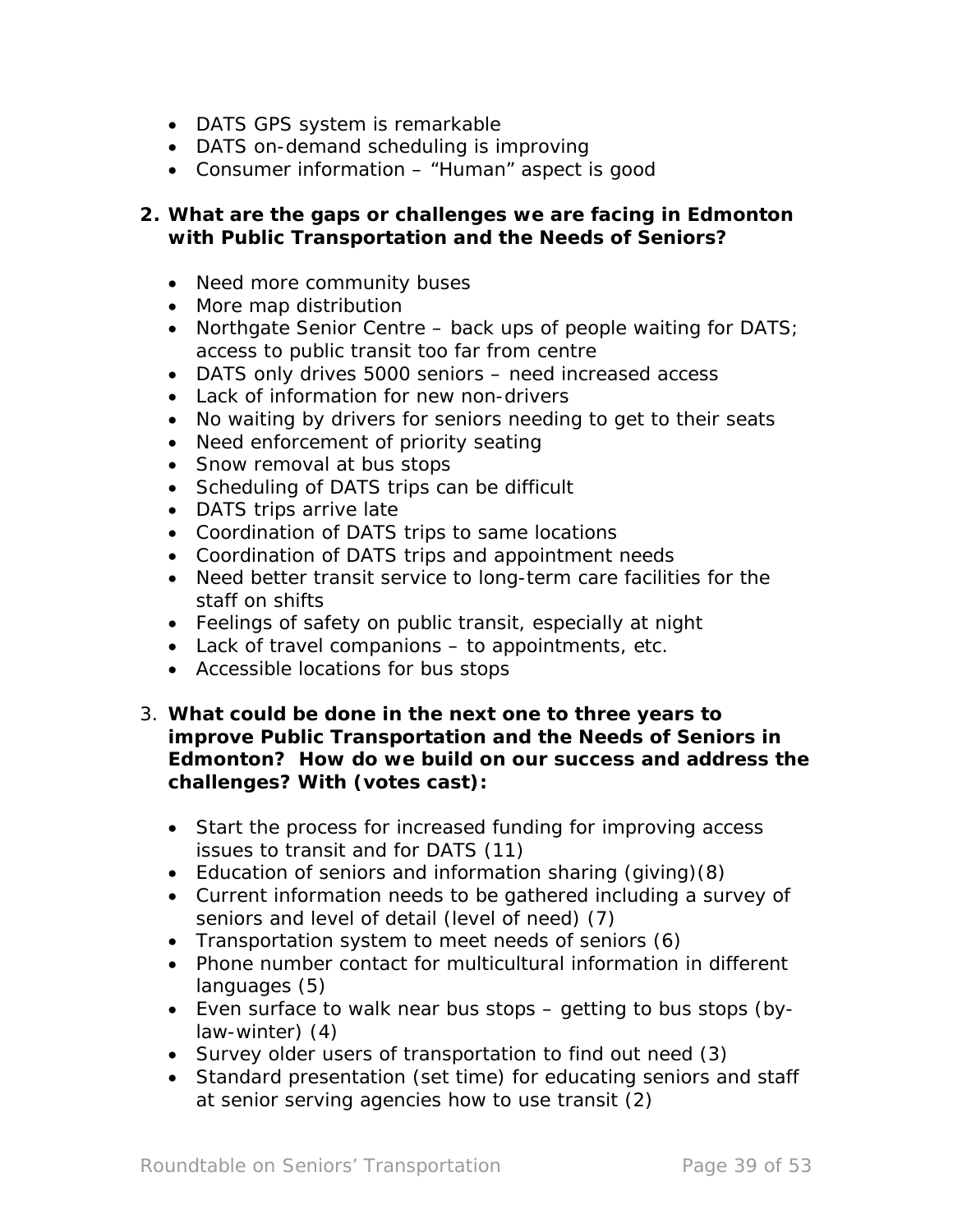- Working with community partners to create education opportunities (1)
- Improved transit to seniors facilities (1)
- Letting people know their opinion will influence decisions so share it
- Stakeholders and stakeholders groups work with ETS to find solutions
- Training and awareness
- Create new supports to increase services by others, i.e. volunteer driving
- Better coordination at DATS to rescheduling for multiple users
- More community buses
- Funding needed to meet unmet needs explore private sector
- Separate permanent/routine bookings from an on-demand DATS system
- Public education for seniors about current services
- Information available at places where seniors gather (leading to word of mouth)
- Standards for ETS specific to bus stops near senior centres (shelter, benches, etc.)
- Educate senior centre staff regarding the above
- Help operators locate senior centres in best operational location
- More crosswalk countdown timers
- Province to develop standards by which to determine drivers licences for seniors – information options communicated to seniors who have licences revoked
- Seniors apartments to request a weekly trip to drive seniors to the nearest grocery store
- More of the good stuff routes, shelters, countdown timers, accessible buses, etc.
- More routes specific to seniors/facilities and area centres/attractions
- Funding from all levels of government

## **4. Who could be involved in implementing these recommendations?**

- All levels of government
- ETS
- DATS
- Senior serving agencies
- ESCC should take the lead
- Seniors
- AMA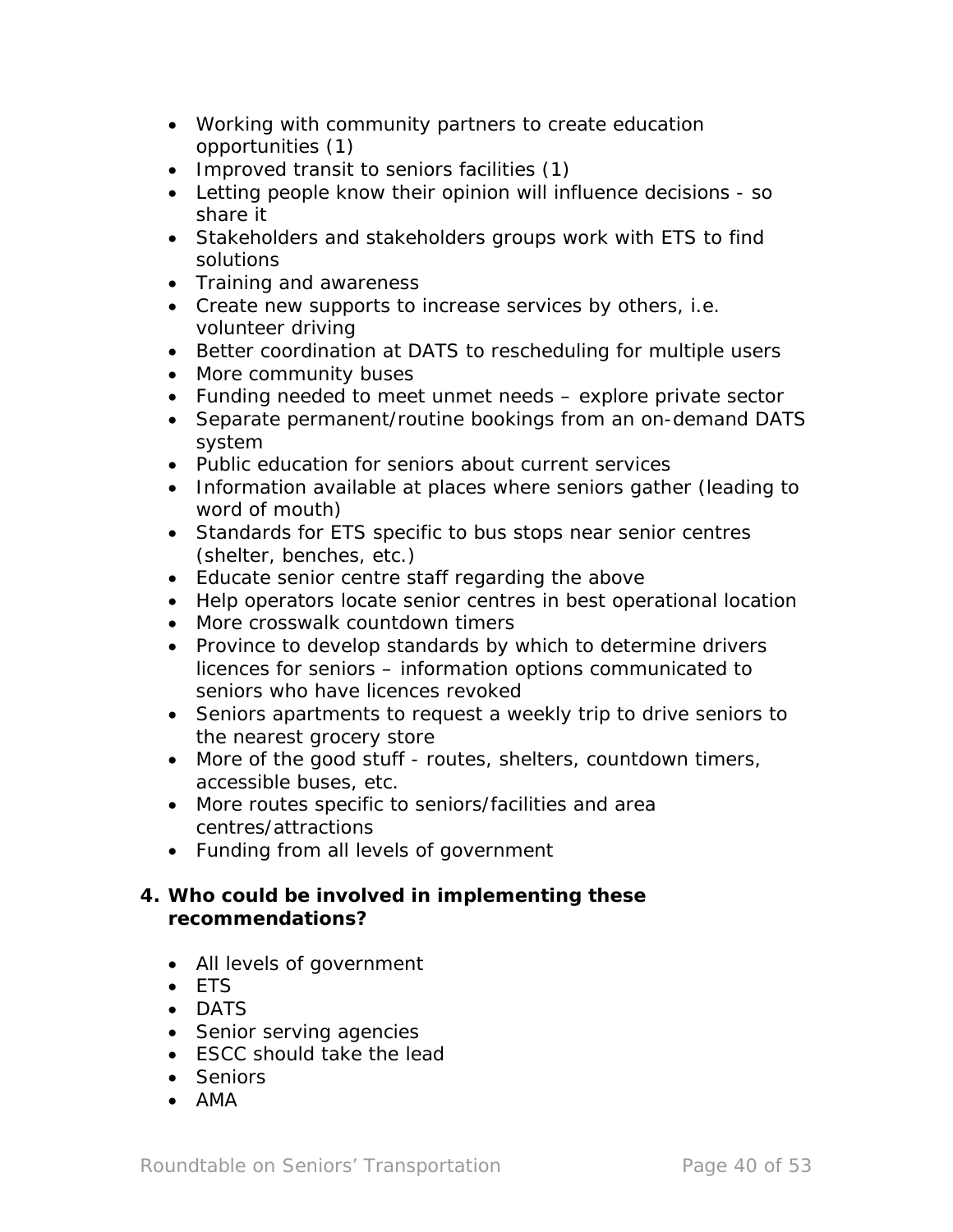# **Highlights sent forward to the whole Roundtable**

- 1. Start the process for increased funding for improving access issues to transit and for DATS
- 2. Education of seniors and information sharing / giving
- 3. Current information needs to be gathered including a survey of seniors and level of detail (level of need)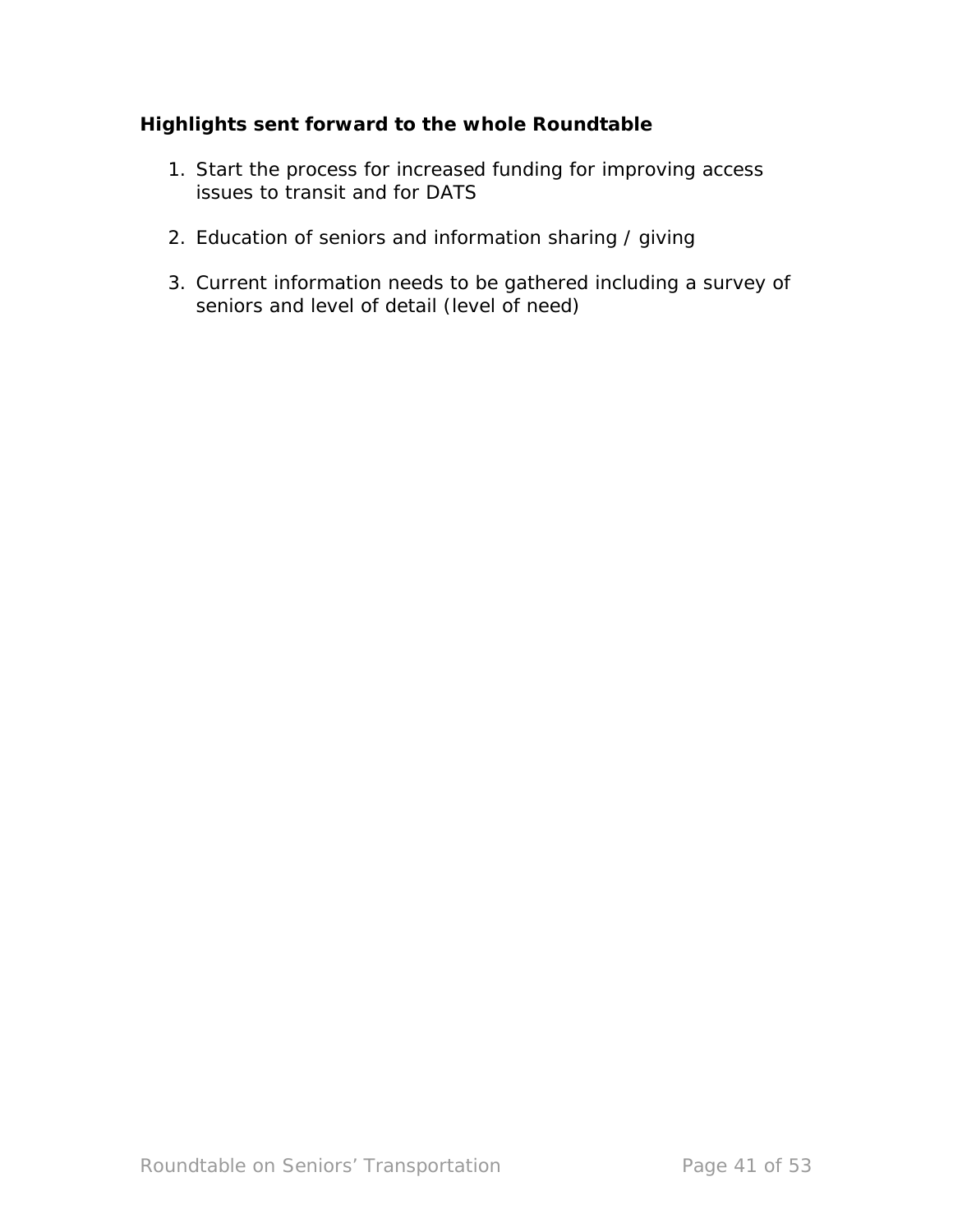# *Aging Drivers: To License or Not to License?*

**Dr. Richard Tay**, AMA/CTEP Chair in Road Safety, Department of Civil Engineering and Adjunct Professor in Injury Prevention, Department of Community Health Services at the University of Calgary; Adjunct Professor in Road Safety, School of Psychology and Counselling, Queensland University of Technology.

The impending increase in the number of aging drivers on Alberta's roads has generated much discussion among citizens, policy makers, and the media. Among the fears of these stakeholders is that driving ability will decrease as the baby boomer generation continues to grow. However, Dr. Richard Tay does not agree with the thrust of this recurrent theme. Dr. Tay feels that age should not be the determining factor as to whether one gets a driver's licence or not. Through the use of both quantitative and qualitative research, Dr. Tay began the breakout session by asking delegates to keep the following question in mind: how would they describe a safe road user/driver?

Dr. Tay began to unravel the misconceptions of aging drivers through a series of slides and graphs. First, Tay points to research that indicates that physical and cognitive abilities vary greatly among drivers of the same age. Moreover, standard vision and road tests have not affected collision rates significantly. The question, then, becomes "how do we determine if and when an aging driver is becoming an unacceptable risk on our roads?" Certainly a number of medical conditions need to be addressed before licensing is granted or taken away. These circumstances include vision, cognitive ability, agility, specific medications, and physical impairment. However, until a valid test or battery of tests are developed that can predict crash involvement with sufficient accuracy there is no evidence to support recommendations for further testing and licence restrictions for aging drivers. A firm believer in multidisciplinary theory and evidence-based approaches, Dr Tay noted that surveys of driving performance show that ability and skills do not ensure one is a safe driver.

Furthermore, Tay explained, "it is well documented in the literature that driving performance and driving behaviour are not the same thing." Using race-car drivers as an example, Dr. Tay illustrated through statistics that these individuals have a higher than average number of crashes on the road. Also of note, is the fact that young drivers have better vision and reaction times than aging drivers, yet they still have more crashes than their older counterparts. Many aging drivers self-regulate; they drive less, drive at a slower speed, and stick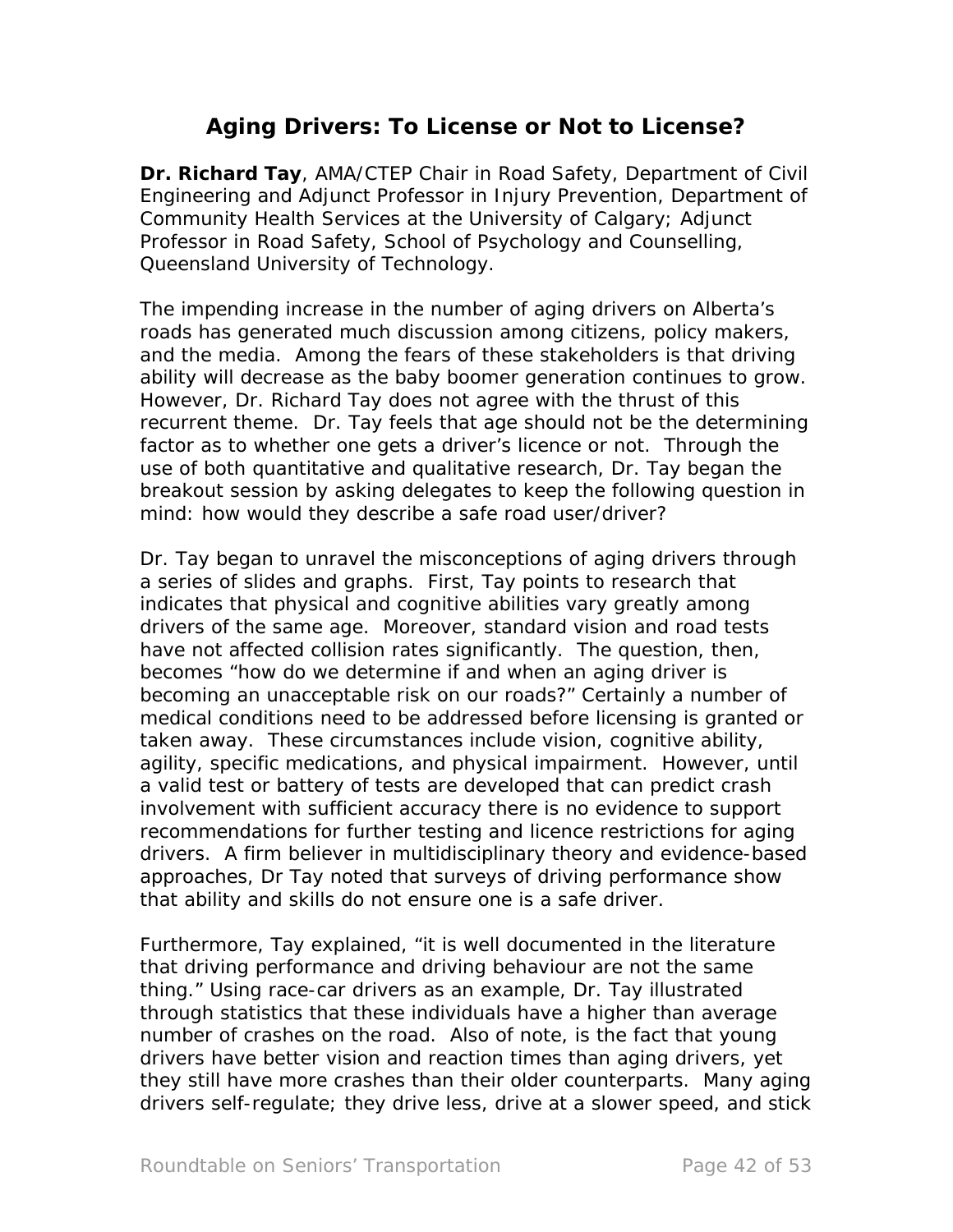to familiar surroundings. However this picture changes dramatically when one looks at the distance driven, with the number of crashes per distance travelled increasing past age 60 and more so past age 80. This is the most widely cited reason to restrict licensing of older drivers – that they have higher crash risks per distance travelled. This research brings up a very important question: "Which is safer – to issue a licence to a person with lower crash risks per distance travelled but who travels a lot or to those with higher crash risks per distance travelled but who travels less?"

Ultimately, Dr. Tay states, "we are interested in the number of people killed or seriously injured on the roads due to our decisions – licensing in this case. If we use the current data available involving crash rates per licenced driver, we would license middle-aged drivers before their younger or older counterparts." With statistics pointing to the fact that total crashes per licensed driver is lowest among aging motorists, other research suggests that the severity of crashes increases with age. This indicates that aging drivers are, in large part, a danger to themselves and not others. This research points to discrepancies in the evidence collected. According to Dr. Tay, studies that compare average crash risks among drivers of different ages assume that the crash risk is constant within the population, regardless of the number of drivers in the population. In addition, the reduced numbers of older drivers on the road shows no clear sign of increases in the number of collisions. In other words, there is no relationship between the number of senior drivers and crashes. In short, more senior drivers on the road does not equate to more crashes.

Importantly, Dr. Tay pointed to the Australian model of licensure to prove that restrictions on aging drivers do little to affect crash rates. In Australia, crash rates are higher in states where restrictions on senior drivers are tougher than in the state of Victoria, where statistics show the opposite effect. Victoria, as Dr. Tay pointed out, spends a significant amount of money on traffic safety initiatives. More specifically, the state concentrates on the three "E's" of traffic safety: *Education, Engineering and Enforcement*. As far as other studies are concerned, Tay referred to recent U.S. studies that illustrate policies requiring road tests and more frequent licence renewal for aging drivers had no significant effect on crashes involving any group of aging drivers. The policy requiring a vision test had a mixed effect on drivers aged 65 to 74, but no significant impact on those aged 75 and above. In short, physical and cognitive ability are factors, but not age. Also of note, standard age tests have also been found to be an ineffective way of determining driving ability. The only evidence-based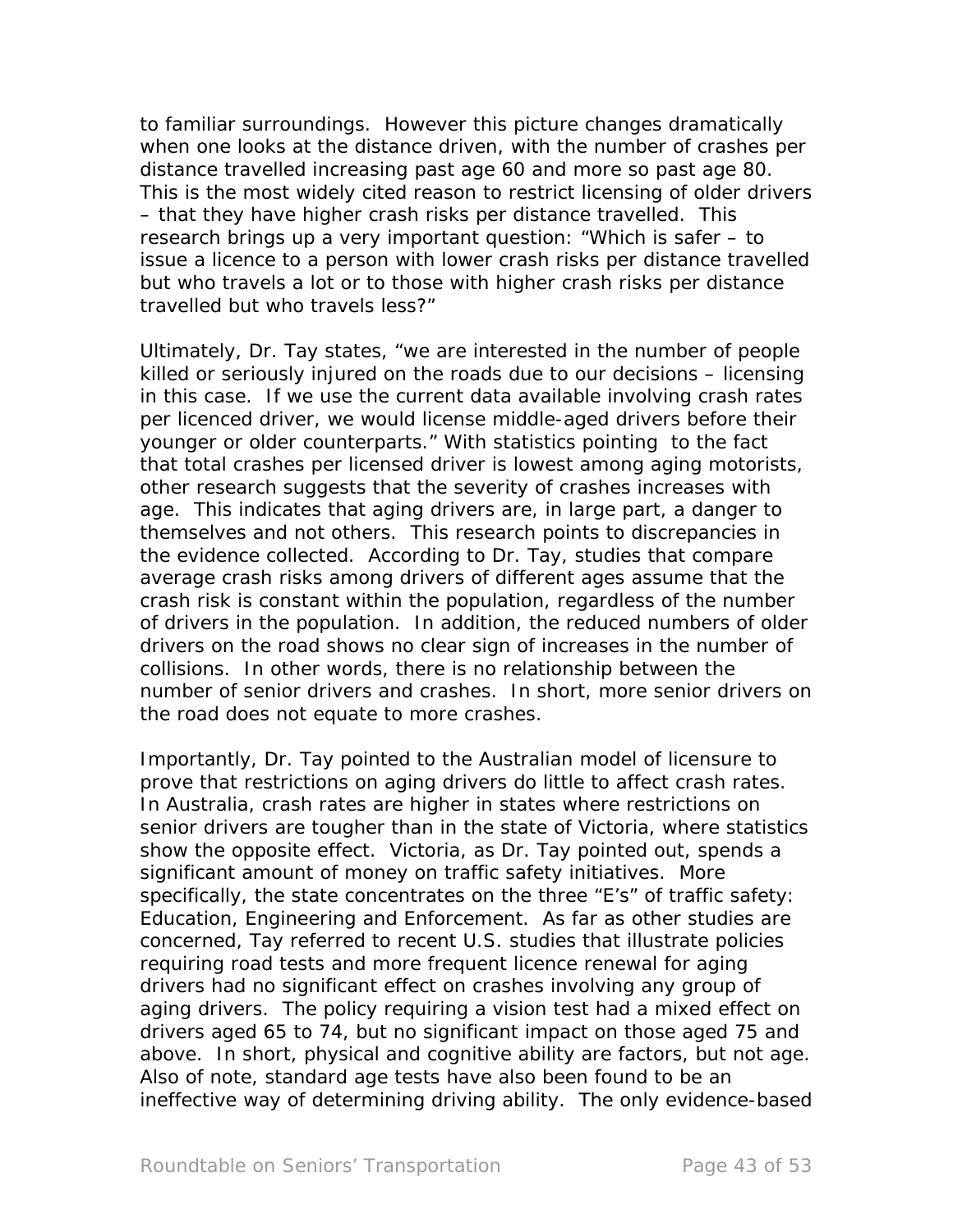policy that has been proven effective is an in-person renewal for drivers aged 85 and above.

## *Conclusion:*

In summation, Dr. Tay made a number of valuable insights into the issue of the licensing of aging drivers. As this topic moves forward to the Steering Committee, it is hoped that the following points will be highlighted for future reference:

- Driver performance tests can, at best, provide an indirect link to the often-recommended policy of licence restriction or cessation;
- It is well documented in the literature that driving performance and driver behaviour are not the same thing;
- Skill and ability are not good indicators of a "safe" driver;
- Driver/Road Tests provide just an indirect link into one's ability;
- In research terms, crash rates never remain constant and should be viewed this way - watch how you use statistics;
- Other factors are at play in the licensing/revoking of licencesnamely, political/social agendas;
- Again, from a research perspective, there is not enough data to restrict/prohibit aging driver licensing restrictions;
- Driver education and engineering go a long way in allowing aging drivers to drive longer; and
- The general conclusion is that age is not an important factor in deciding whether one should get a licence or not.

# *Discussion:*

During the afternoon breakout session, delegates had the opportunity to discuss Dr. Tay's research as well as construct what they believed to be the successes, failures and future goals of aging driver licensing in the province. Delegate Dr. Allen Dobbs of DriveABLE™, started the discussion by pointing out the key to testing is not age but medical conditions. Older drivers are more likely to have conditions that require medication that can impair driving ability. This was an important discussion and other delegates added that a revision of the Canadian Medical Association (CMA) guidelines might be in order to fully assess medical fitness to drive standards.

From this, a number of delegates pointed to the struggles each would have in discussing the issue of "giving up the keys" with aging family members. Gerry Shimko, Executive Director, Office of Traffic Safety,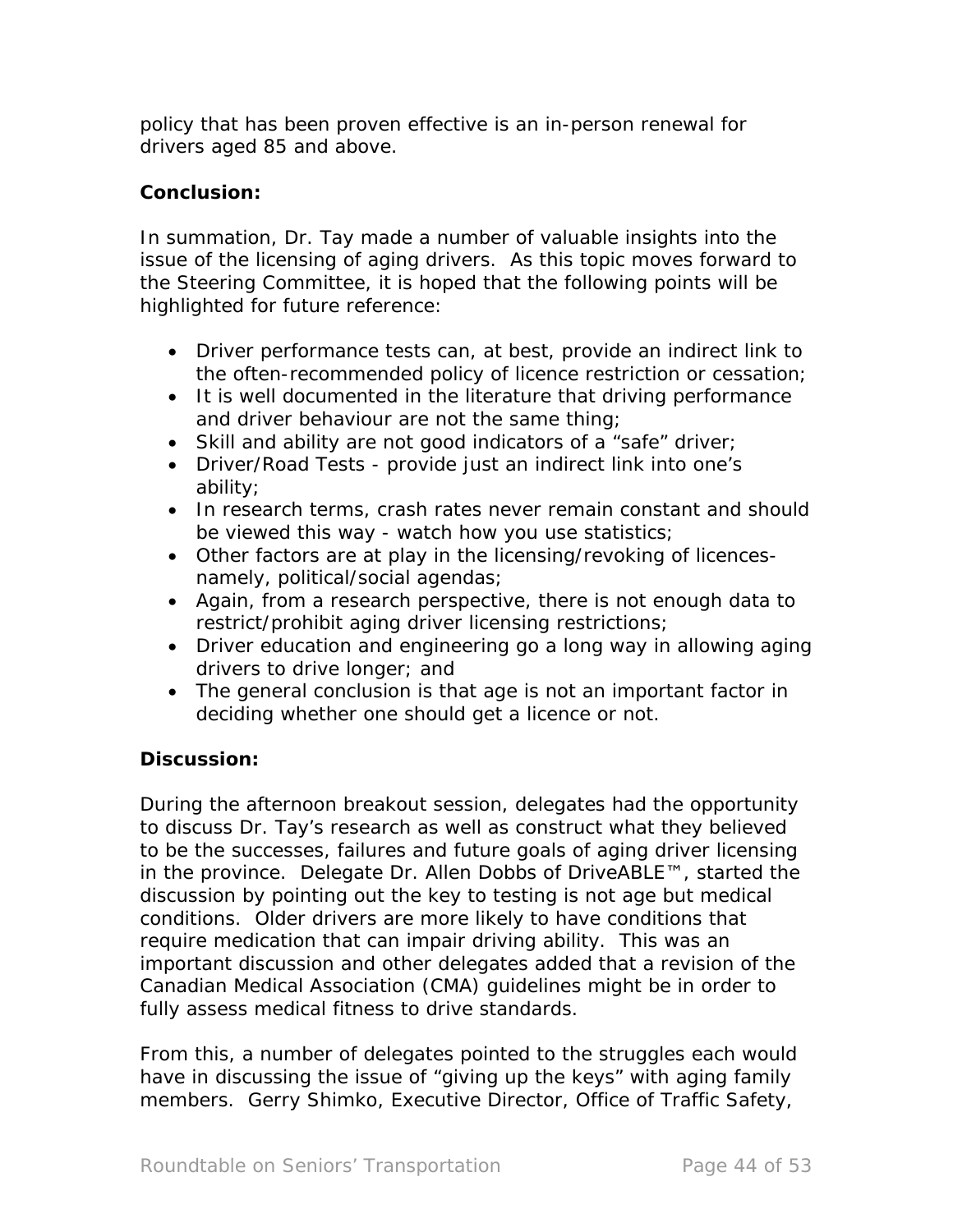with the City of Edmonton, noted that even doctors "would rather tell people they have a serious disease than tell them they have to quit driving." Delegate Leon Lubin, Executive Director of the Edmonton Taxi Commission brought up the idea of effective marketing and the need to create demand for proper awareness of the licensing issue. Dr. Dobbs stressed that some medical conditions may impair a person's insight resulting from a driver's inability "to be fully aware" of their own declining driving ability.

Delegates unanimously agreed that driver training needs to be a "lifelong learning experience." Just because one reaches a certain age does not necessarily mean anything. Instead, driver training should be "ageless." Additionally, any future plans for driver testing need to be user-friendly as seniors are not always comfortable with computers.

Much discussion focussed on long-term effective supports for drivers who have to surrender their licences. Delegates recognized that such an action was psychologically devastating and that current systems are inadequate in dealing with individual needs and services. With this in mind, delegates discussed numerous funding options and business opportunities that could be put in place to help the aging population. Delegates agreed that this issue was much more than a "governmentfunded" initiative but rather a community commitment so that all can enjoy the freedoms and access of their counterparts.

Delegates representing the Government of Alberta suggested streamlining the licensing process and creating a "life-long learning" environment. In addition, these delegates promoted the idea of better training on the part of general practitioners in recognizing medically at-risk drivers. Also, this group noted that even with strong medical assessments in place, the problem of what to do following licence revocation would still remain. In other words, what other supports exist or could be developed to help this individuals make the transition from driver to passenger? There will be identity, health and selfesteem issues connected with giving up licences and this area will need to be fully addressed in any future discussion.

Dr. Tay suggested the need to improve the engineering of Alberta's roads to accommodate the aging population. Wider lanes, more visible signage, and less roadside clutter would all contribute to the safety of all drivers. This will require educating engineers on road hazards associated with the individual loss of motor and perception skills.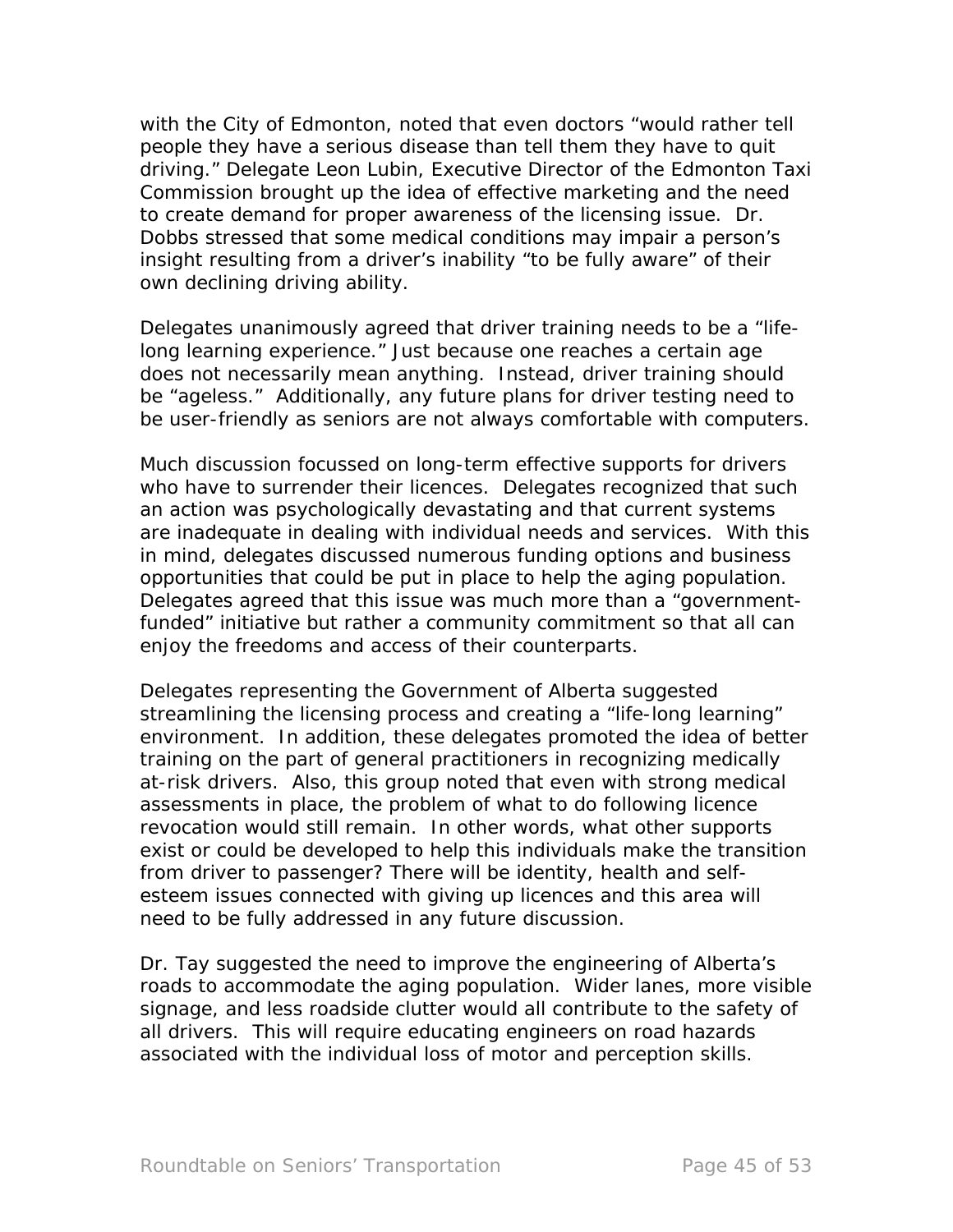Finally, all delegates agreed that the licensing of aging drivers requires a supply/demand mechanism in which self-awareness serves as a critical part of an individual's decision to give up their licence. What services can we realistically provide for those who can no longer drive? What incentives can business, government and stakeholders offer?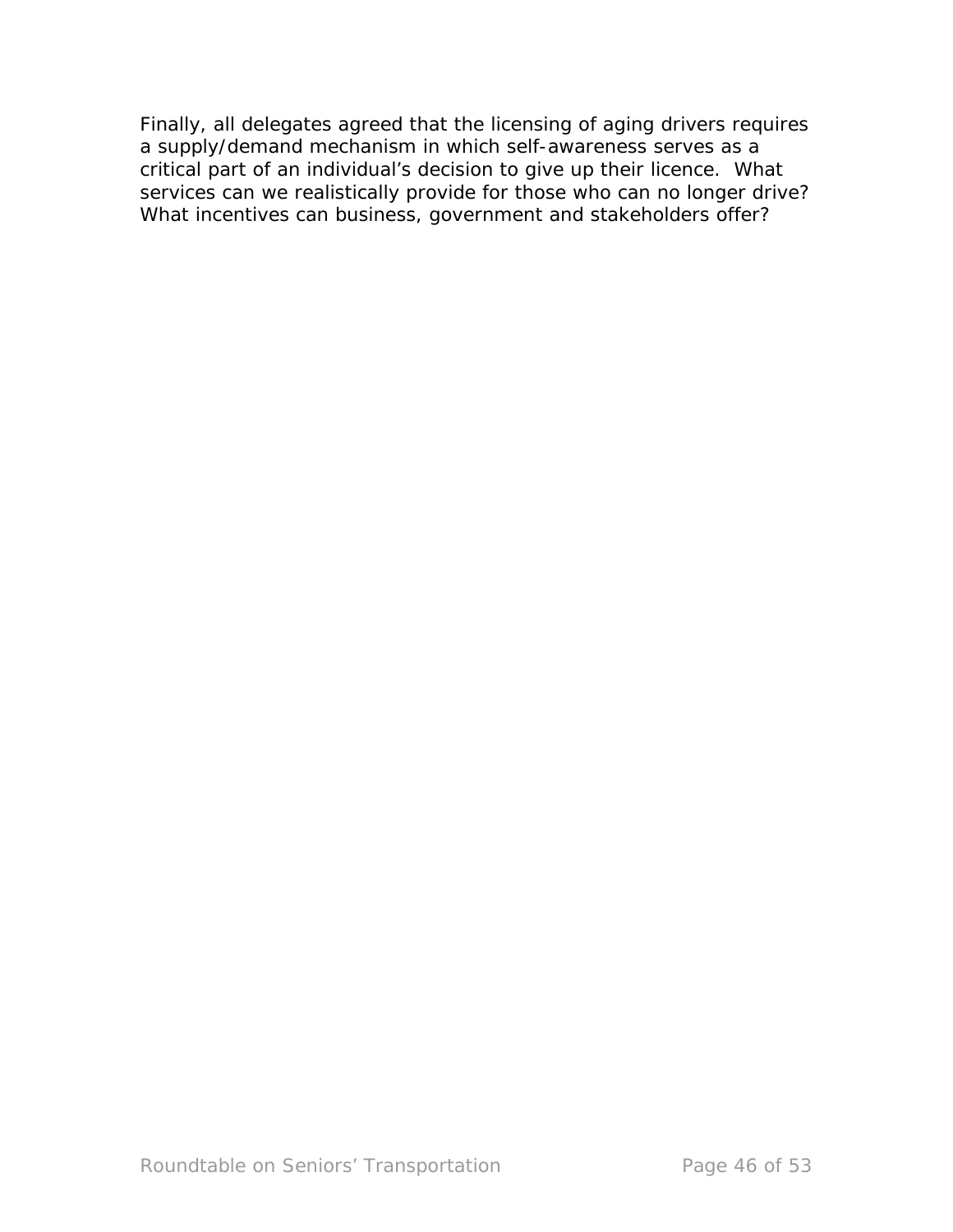# *Aging Drivers: To License or Not to License*

# **Verbatim from Facilitator's transcriptions**

## **Discussion outcomes: points applicable to seniors' transportation:**

- No evidence that aged drivers are more at risk for driver crashes
- Statistical forecasting shows statistics on the rise Key: not age but medical condition. Point: be careful how data is used to determine results, be critical
- There needs to be a system that properly identifies an "at risk" driver and allows spouses and family to report an "at risk" driver respectively - Need a guideline to know which questions to ask
- Macro theme needs to be education that is evidenced based
- Awareness and self awareness are crucial for comparisons you can do yourself
- Demand versus supply aging drivers have to demand proper awareness / self-awareness tests - this is a cultural shift, we are suppliers – they need to demand – create the demand
- a) Self administering tests are crucial to be part of self awareness – perhaps research b) need to approach this positively
- Possible side effect of testing  $=$  resistance
- Need a central place to find resources that are easily accessible

## **Small Group Recommendation Development**

#### **1. What is working well in Edmonton with** *Aging Drivers Road Safety and Licensing Issues:* **what are some of the successes?**

- There are rules in place people are supposed to report if they have a medical condition or a reason they may be an at-risk driver
- Awareness of incapacities, e.g. vision, physical
- Groups and families taking actions
- These [roundtable] sessions providing opportunities for discussion
- Coordinated holistic approach
- Government has identified the need to look at the issue (aging population)
- Dr. Tay's presentation and AMA
- Defined process (National Safety Code (NSC))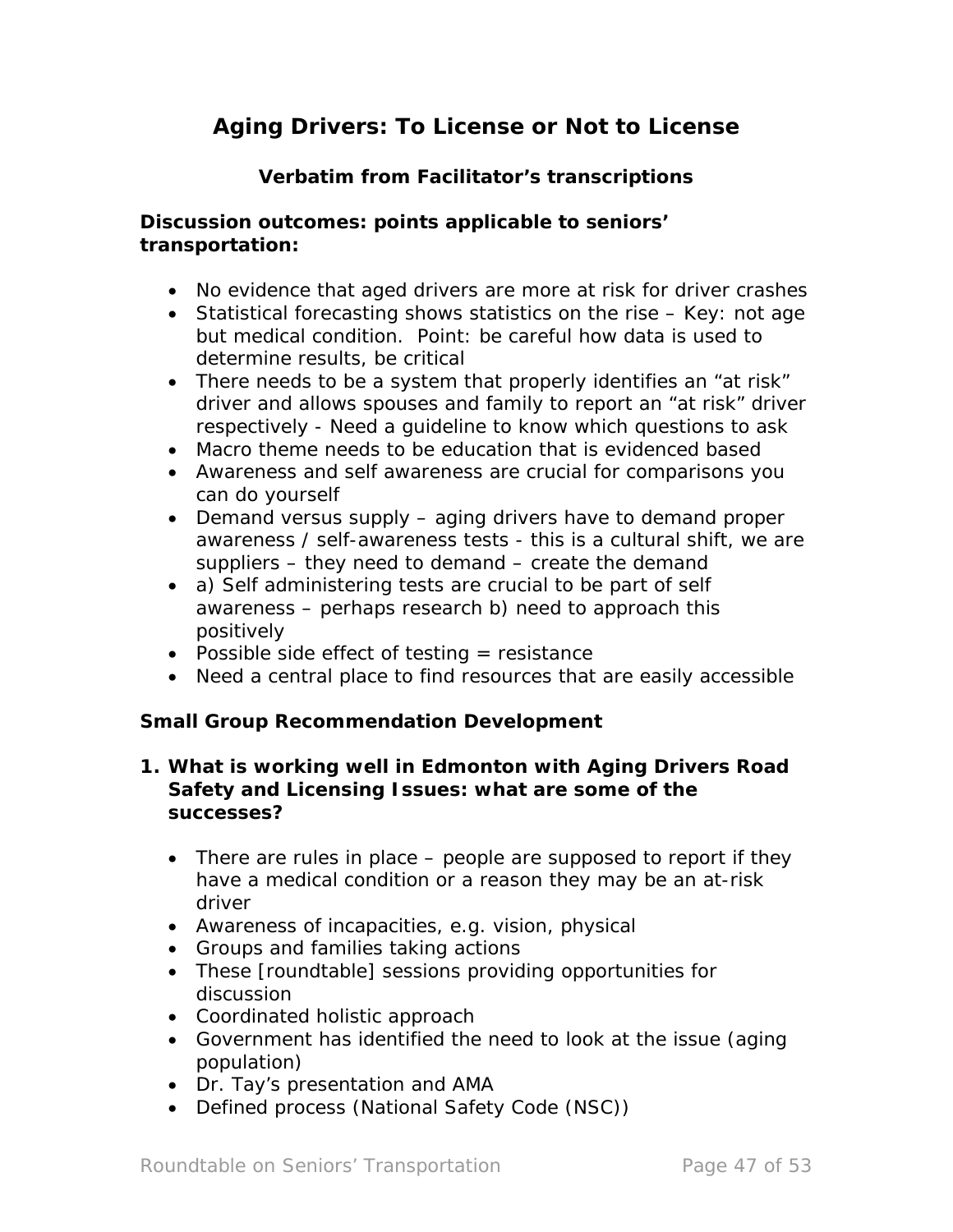- Some people do self-regulate
- We are here looking at this
- Partnerships
- Semi-annual testing at age 80 (NSC)
- Start of awareness
- Elder driver as initiator
- Notion of insurance data and driving records
- Individual approach not "one size fits all"
- Conditions on licence based on objective criteria (e.g. medical, test results) and can result in time or location limits (e.g. no night driving)
- More information available needs to be available

#### **2. What are the gaps or challenges we are facing in Edmonton with** *Aging Drivers Road Safety and Licensing Issues?*

- Lack of awareness of the requirement to report medical conditions (by driver)
- Should we have mandatory reporting by doctors about medical conditions?
- Lack of good tools to assess drivers
- Would having doctors report medical conditions damage the doctor-patient relationship? Would people avoid going to the doctor?
- Computer-based driver testing but many seniors not comfortable with computers
- Standardization of medical assessments re: CMA (Canadian Medical Association) classifications
- Too much focus on licensing of aging drivers as opposed to factors that will enable aging driver to driver safely
- Labelling age related myths
- Education at an earlier age
- Funding for medical assessments
- Education campaigns
- Roles of government, agencies definition needed
- A critical mass of coordination among involved groups
- Sustainable long-term funding without political exceptions
- Continued improvement around education and research
- Lack of information on the review system
- Turn around time
- Oncoming increase in workload will be mammoth
- Differences in opinion between medical professionals
- Things that are working well can be subjective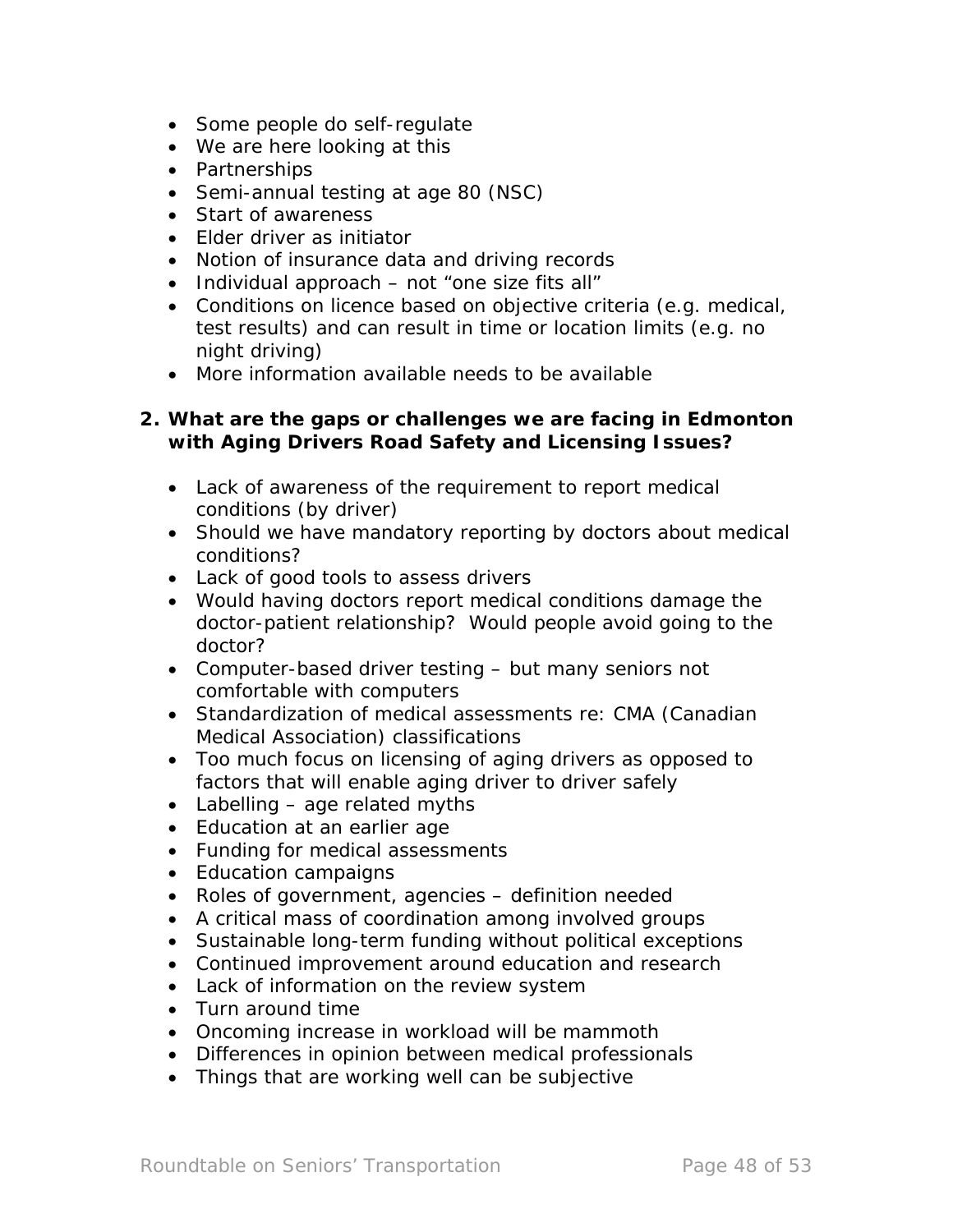- Addressing the varying skills/abilities and culture differences among seniors
- Limited access and lack of information in the community
- Refresher courses for people who already have a licence
- Lack of available options for alternative transportation Social isolation - Health related concerns
- Senior friendly supports and information sources
- Use of insurance data and driving records
- Confusion and misinformation
- Current medical testing not necessarily most effective

#### **3. What could be done in the next one to three years to improve the issues with** *Aging Drivers Road Safety and Licensing Issues* **in Edmonton? How do we build on our success and address the challenges?**

- Education campaign needs to build into long-term and lifelong learning
- Update, targeting information
- Start the shift in thinking about driving so it creates peer influence – it is a skill – there are factors that impact our abilities
- Educate doctors, policy makers (on the impacts of removing licences)
- Link to healthy aging initiatives stay physically and cognitively active to increase driving ability
- Coordinating service delivery putting information on available services in one central location/publications, i.e. "mobility manager" – could help identify gaps
- Match self interest of private companies with mobility needs
- More streamlined medical approval / no duplication of effort
- Ongoing "lifelong" learning for drivers improved trainee refresher
- Better training of medical profession plus designate who can do such confirmation and identify a need for further review
- Effective "de-licensing" supports and programs
- Messaging that focuses on "prevention" and self-assessment and action
- Education about medical conditions that affect driving of the public and of the medical and the law enforcement communities
- Start mandatory ongoing assessments of specific medical conditions (annually) – based on medical condition not on age
- What about people who have not seen a doctor? Can Alberta Health identify them?
- More funding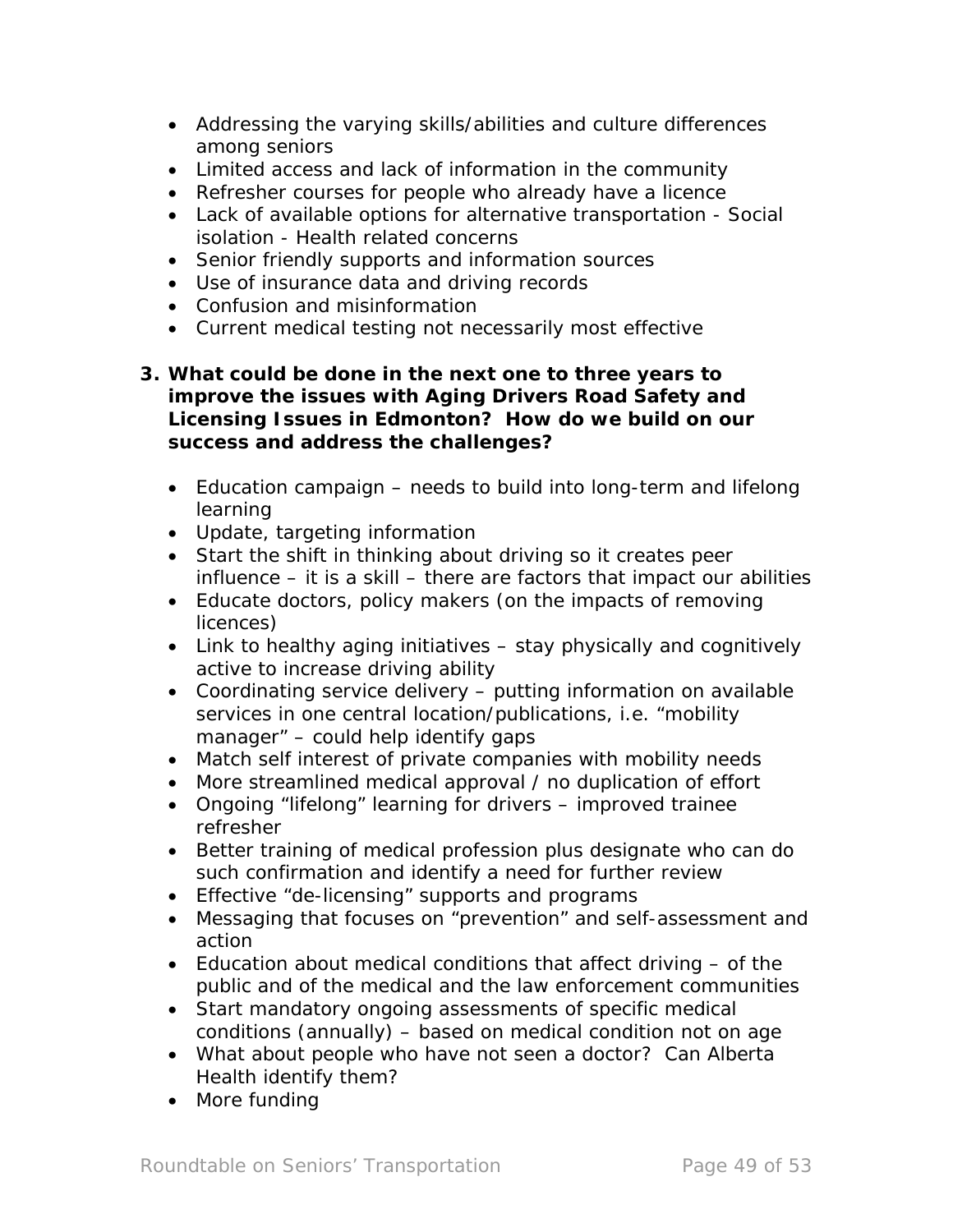## **Ideas for improvement of** *Aging Drivers Road Safety and Licensing Issues* **– Summary of actions suggested**

- More funding for testing and staff
- Privatized? User pay?
- Interdepartmental cooperation HEALTH/driving/seniors
- Subsidized assessment
- Any assessment tools must be user friendly
- More transportation options so people can give up licences (rural/urban)
- Companies (carriers and private companies) invest more in training
- Awareness that older adults can drive more cautiously
- Standardized signage across the province
- Standardization of medical assessment
- Incentives for turning in your licence
- Acknowledge that we need to change current transportation system to suit seniors rather than expecting seniors to make adjustments
- Promote and encourage more community (health) systems / centres

# **P.S. Parking lot of issues and ideas outside the group topic**

- Identification on licence plate?
- Multi-disciplinary assessment teams to determine driver skill
- Generational marketing and branding

# **Highlights sent forward to the whole Roundtable**

- 1. Ongoing mass coordination of all interested groups regardless of politics
- 2. Education on how medical conditions affect driving of all age groups
- 3. "Mobility Manager" Clearing house centralized, coordinated access to information related to all seniors issues and research including those that affect driving ability
- 4. Long-term, comprehensive, effective supports to those surrendering their licences (all ages)
- 5. Need to educate engineers on the needs of aging drivers to make roads better, signs clearer, etc.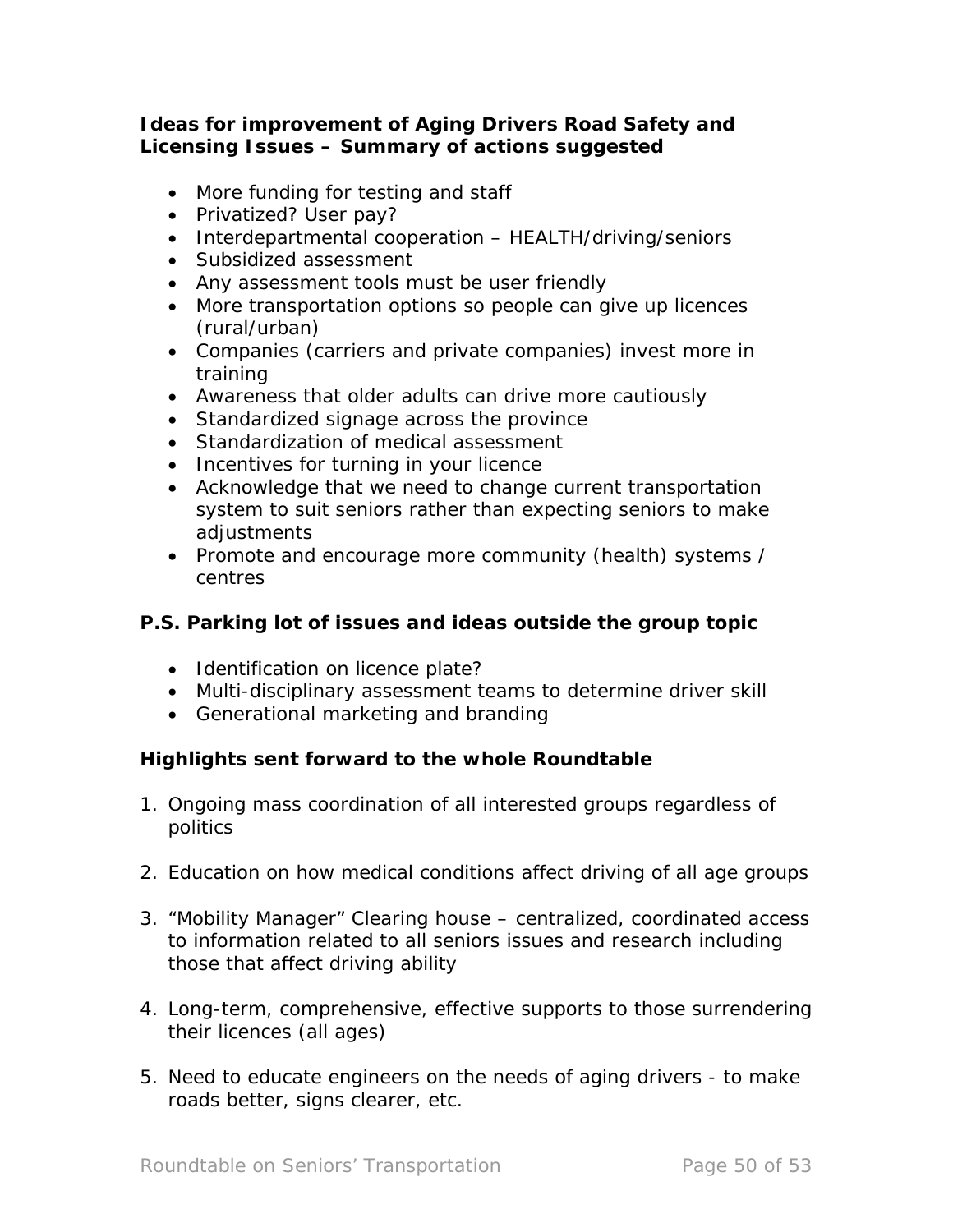# **Highlights**

Each breakout session was asked to choose and present the top action items from their group discussion on the question, "What could be done in the next 1-3 years to improve public transportation for seniors? Here are those highlights:

#### **From** *Alternative Ride Options for Seniors*

- 1. Conducting a social marketing campaign to raise community awareness of seniors' transportation needs
- 2. Creating subsidies for seniors' transportation
- 3. Creating a community mobility project (the Mercedes Mobility Project was a suggested name), with resources especially for those financially disadvantaged seniors. A system of points would be rewarded to a mobility account through volunteering and purchases from selected businesses (like frequent flyer programs). The funds would come from donations to the account by family, friends and businesses and from the diversion of part of the fuel tax. Municipalities would administer the funds that could then be used by individual seniors or transportation service providers.

## **From** *Public Transportation and the Needs of Seniors*

- 1. Start the process towards increased funding for improving access issues to public transportation and for increased funding for DATS
- 2. Implement an education campaign for seniors and for better information sharing / giving
- 3. Gather current information, including surveys of seniors to the level of detail, showing clearly the needs of seniors

#### **From** *Aging Driver Road Safety and Licensing Issues*

1. Ongoing mass coordination of all interested groups regardless of politics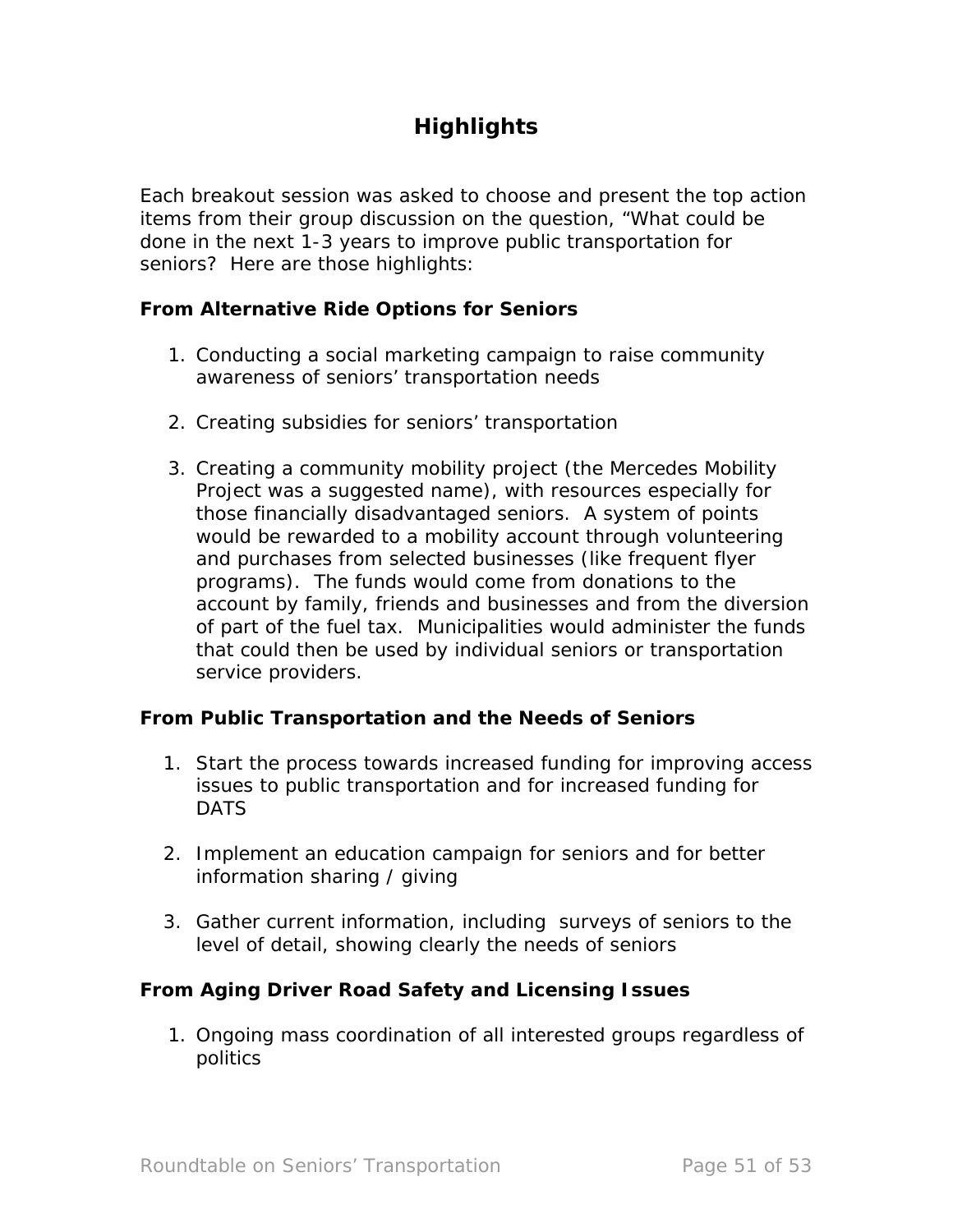- 2. Education on how medical conditions affect driving of all age groups
- 3. "Mobility Manager" Clearing house centralized, coordinated access to information (especially ongoing research and information)
- 4. Long-term, comprehensive, effective supports to those surrendering their licences (all ages)
- 5. Need to educate engineers on the needs of aging drivers to make roads better, signs clearer, etc.